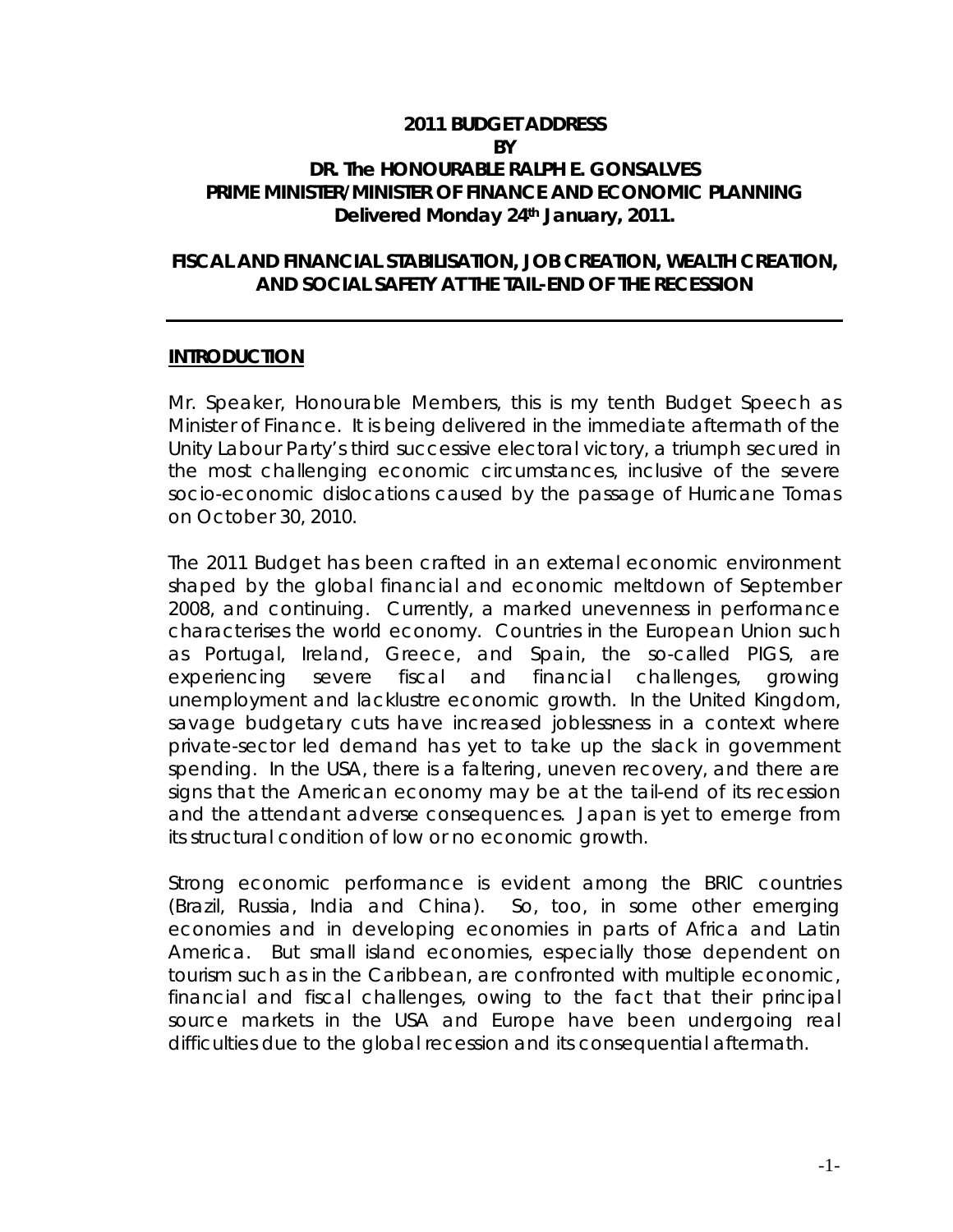In short, for 2011, especially in the first nine months, the Caribbean, including St. Vincent and the Grenadines, is likely to experience the difficult socio-economic, fiscal, and financial challenges of the last two years. Economic recovery is likely to commence across the region later this year; at first, economic growth is likely to be slow but an acceleration is expected, all things being equal, in 2012 and over the medium-term. In St. Vincent and the Grenadines this year, the International Monetary Fund has forecast real economic growth of around 2 percent and in excess of 3 percent for 2012. Still, it all depends substantially on the extent of economic recovery in the USA and Europe.

Between 2001 and 2007 inclusive, the economy of St. Vincent and the Grenadines grew from moderate to robust. From mid-2008, when oil prices internationally skyrocketed to US \$147.00 per barrel as an opening act to the drama of the September 2008 global financial and economic meltdown, the economies of St. Vincent and the Grenadines and its Caribbean neighbours were harshly shaken. Still, the extent of the economic slow-down was much less in St. Vincent and the Grenadines than the average performance in the region, including the sub-region of the Eastern Caribbean Currency Union (ECCU). In 2008, our economy was statistically stagnant; in 2009, it slipped marginally; and 2010 was, for us in St. Vincent and the Grenadines, the worst of the meltdown years, a decline of about 2 percent, though a better performance than the ECCU average.

Over the past two years in the Caribbean, including St. Vincent and the Grenadines, the evidence of the economic dislocation has been before us: declining growth rates; a rise in unemployment; a fall in government revenues; an increase in Debt-to-GDP ratios; a down-turn in investment, including foreign direct investment; a reduction in remittances from abroad; a drop in banana earnings; a decrease in tourism receipts and exports in goods and services; externally-sourced attacks on the international financial services sector; the daily strain on the cash-flow position of regional governments; the unravelling of certain regional insurance companies; and the capital and liquidity challenges of indigenous commercial banks in the region.

In 2011, other potential dangers loom over our economy. They relate to rising oil prices internationally and the increase in prices for a number of basic commodities, including wheat, and the on-going Operation Recovery and Re-construction after Hurricane Tomas. Over the past three weeks or so, the international oil price bench-mark, Brent Crude, has risen quickly, close to US \$100 per barrel as a consequence of increasing global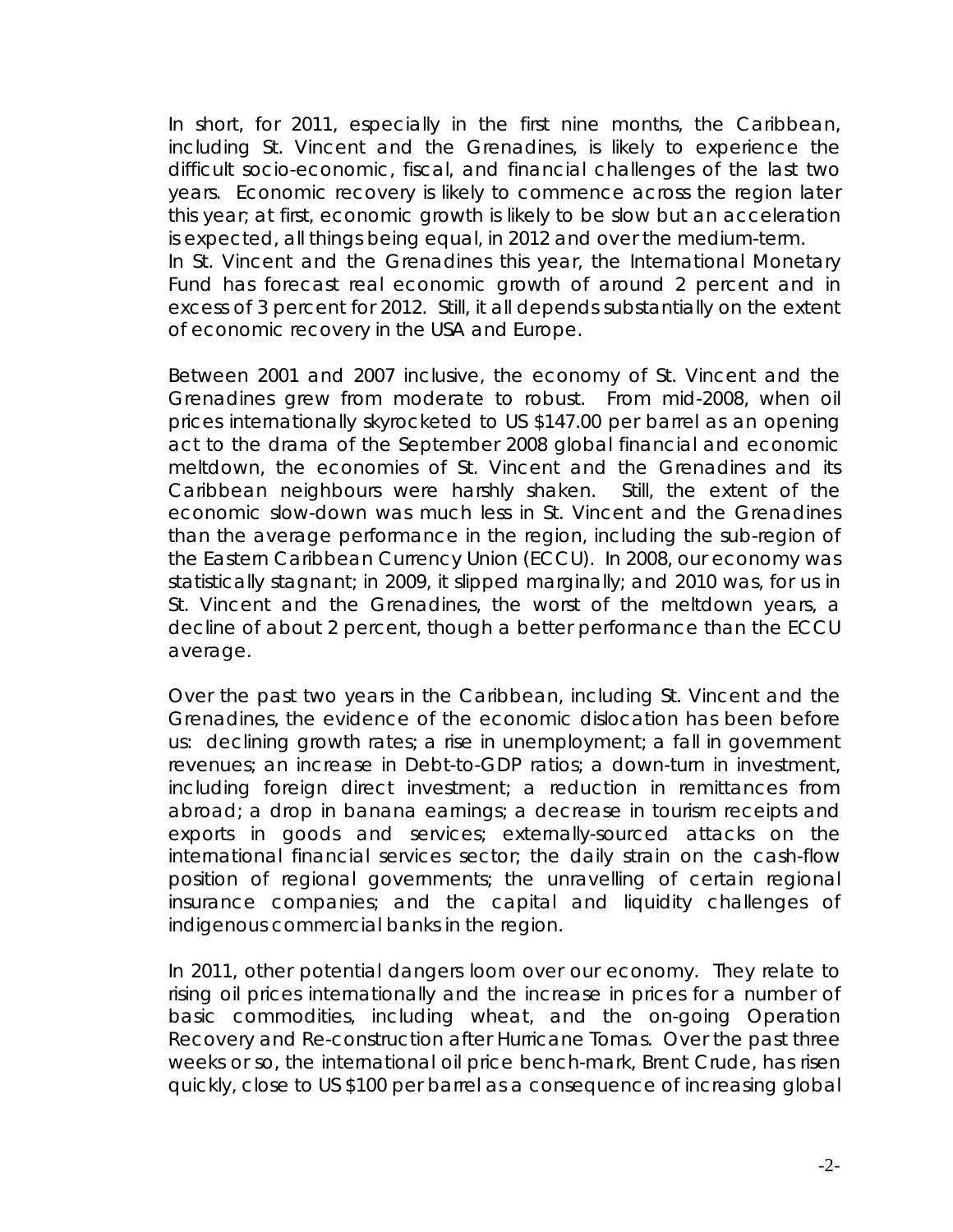demand, problems with the Alaska pipe-line, and opportunistic actions in commodity markets.

Regional governments, including that of St. Vincent and the Grenadines, have responded to the on-going fiscal, financial, and economic challenges through a variety of public policies. In the member-countries of the Eastern Caribbean Currency Union (ECCU), we collectively fashioned, adopted, and implemented an Eight-Point Stabilisation and Growth Strategy and an accompanying Action Plan.

This Strategy encompasses financial and fiscal stabilisation, structural reforms, economic stimuli, initiatives in the banking and insurance sectors, social safety net measures, and economic growth and recovery policies. My government has embraced actively this entire strategic package for practical implementation.

Mr. Speaker, a third term for my government necessitates the embrace of both continuity and the taking of a fresh guard in the changing socioeconomic circumstances nationally, regionally and internationally. This Budget is predicated broadly and strategically on the top ten policies and actions which my government intends to pursue over the medium-term, as outlined in the ULP's Election Manifesto of 2010. These top ten policies and actions are:

- $\checkmark$  Waging the on-going War against Poverty;
- $\checkmark$  Wealth Creation and Job Creation;
- $\checkmark$  Pursuing a many-sided strategy of sustainable economic growth and development including the consolidation of fiscal discipline, balancing prudence and enterprise;
- $\checkmark$  Extending and deepening the Education Revolution, including a further emphasis on ICT training and the implementation of the one laptop per student policy;
- $\checkmark$  Making St. Vincent and the Grenadines safer and strengthening law and order;
- $\checkmark$  Enhancing the Health and Wellness Revolution;
- $\checkmark$  Uplifting the communities by properly addressing vital areas of concern, including housing, road repairs, sports and cultural facilities;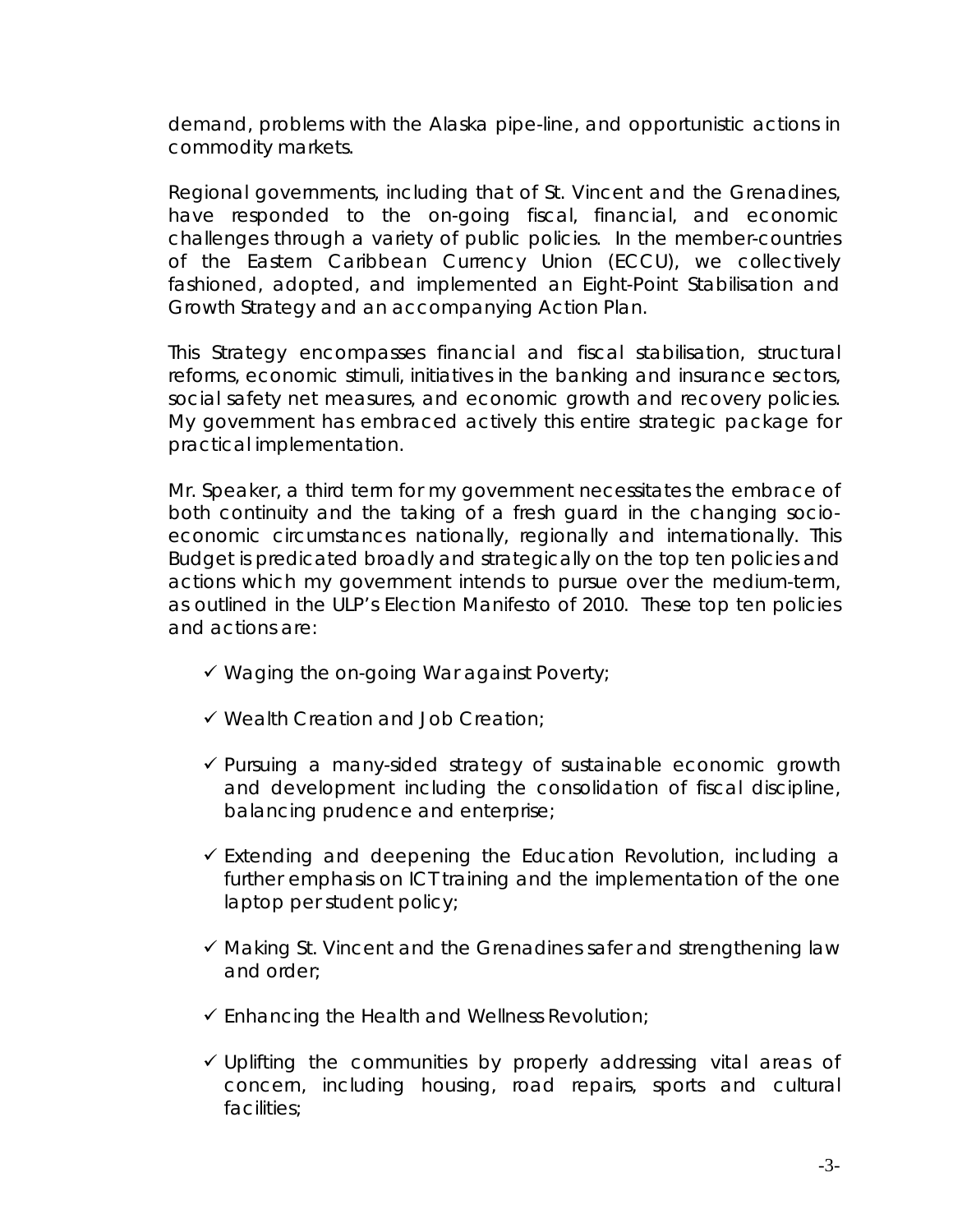- $\checkmark$  Elaborating plans for the building of a new city at Arnos Vale and enhanced access to Kingstown;
- $\checkmark$  Completing the Argyle International Airport and enhancing connectivity in every way between St. Vincent and the Grenadines and the world.
- $\checkmark$  Delivering good governance all round, in every area of public policy, including those in regional integration and international relations.

Mr. Speaker, Budget 2011 is embedded in an economic approach succinctly outlined in the ULP's Election Manifesto of 2010 under the rubric: "Economic Approach: Competitive Economy, Sustainable Growth, Job Creation and Social Justice – Proposals for a Sound Economy". This economic approach forms the core of our Party's mandate so unequivocally delivered to us by the electorate. Accordingly, I shall repeat our Manifesto proposals in this regard:

"The ULP is committed to its quest to build a modern, competitive, manysided post-colonial economy which is at once local, national, regional and global. Such an economy, by definition, must be sustainable and focused on delivering wealth, jobs and social justice. The central features of the economic approach or strategy are as follows:

- 1. The harmonious and effective working of a mixed economy involving the private, co-operative and State sectors in a non ideological and practical manner suitable to the circumstances of St. Vincent and the Grenadines. Worthwhile historical and comparative experiences abound on this for our adoption and adaptation.
- 2. The placement of private sector and non-State cooperative enterprises at the centre of the economic system although the economic role of the State ought not to be confined solely to business facilitation and regulation. It cannot retreat as a force for good. Still, the State must not have an overwhelming presence in the ownership and management of economic activity or businesses.
- 3. The maintenance of the macro-economic fundamentals of a stable currency through the Eastern Caribbean Currency Union (ECCU), low inflation, fiscal prudence and enterprise, fair and competitive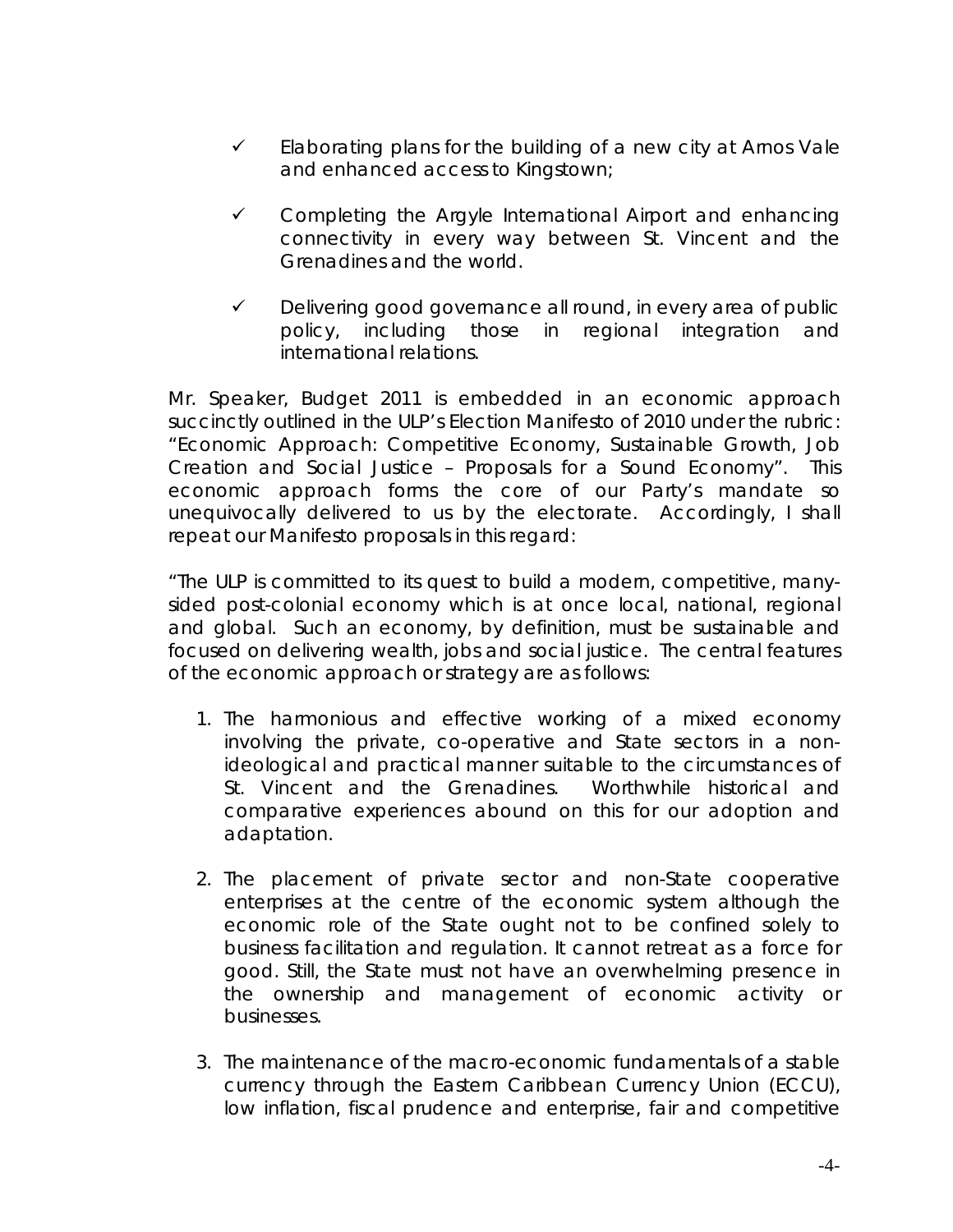tax regimes, enhanced business competitiveness, engendering new and better attitudes to work and production, increased productivity, and effective good governance.

- 4. The location of social equity at the core of the considerations in the fashioning of economic policy.
- 5. The pursuance of a policy of balanced, sustainable, economic growth, without the volatility of peaks and troughs as far as practicable in our small, open, export-led economy, and which generates successful businesses and more jobs. This policy of economic growth demands, among other things, optimal human resource development and an efficacious application of modern science and technology.
- 6. The push for economic diversification to escape the historical trap of "mono-cropism", though admittedly with at least one lead or transformational sector (Tourism), and with Agriculture as the economic mainstay.
- 7. The further integration of the economy of St. Vincent and the Grenadines in the economic union in the OECS and the CSME in CARICOM.
- 8. The practical implementation of the National Trade Policy which has been elaborated, and adopted by Cabinet.
- 9. The further intensification of the search for favourable credit facilities for start-up businesses, for investment in plant and machinery, and working capital.

10. The aggressive hunt for investors, domestic and foreign."

Thus, Mr. Speaker, Honourable Members, the ULP's top ten policies and the ten central features of its economic approach or strategy are at the centre of the considerations of this Budget which I present under the theme: "Fiscal and Financial Stabilisation, Job Creation, Wealth Creation, and Social Safety at the Tail-End of the Recession".

Mr. Speaker, it is my duty to report that I have studied, personally, very carefully, the 2010 Election Manifestos of the New Democratic Party (NDP) and the Green Party. I found them to be interesting but limited documents which were internally inconsistent, devoid of a clear strategic path, and which oscillated between the unimaginative and the dull, on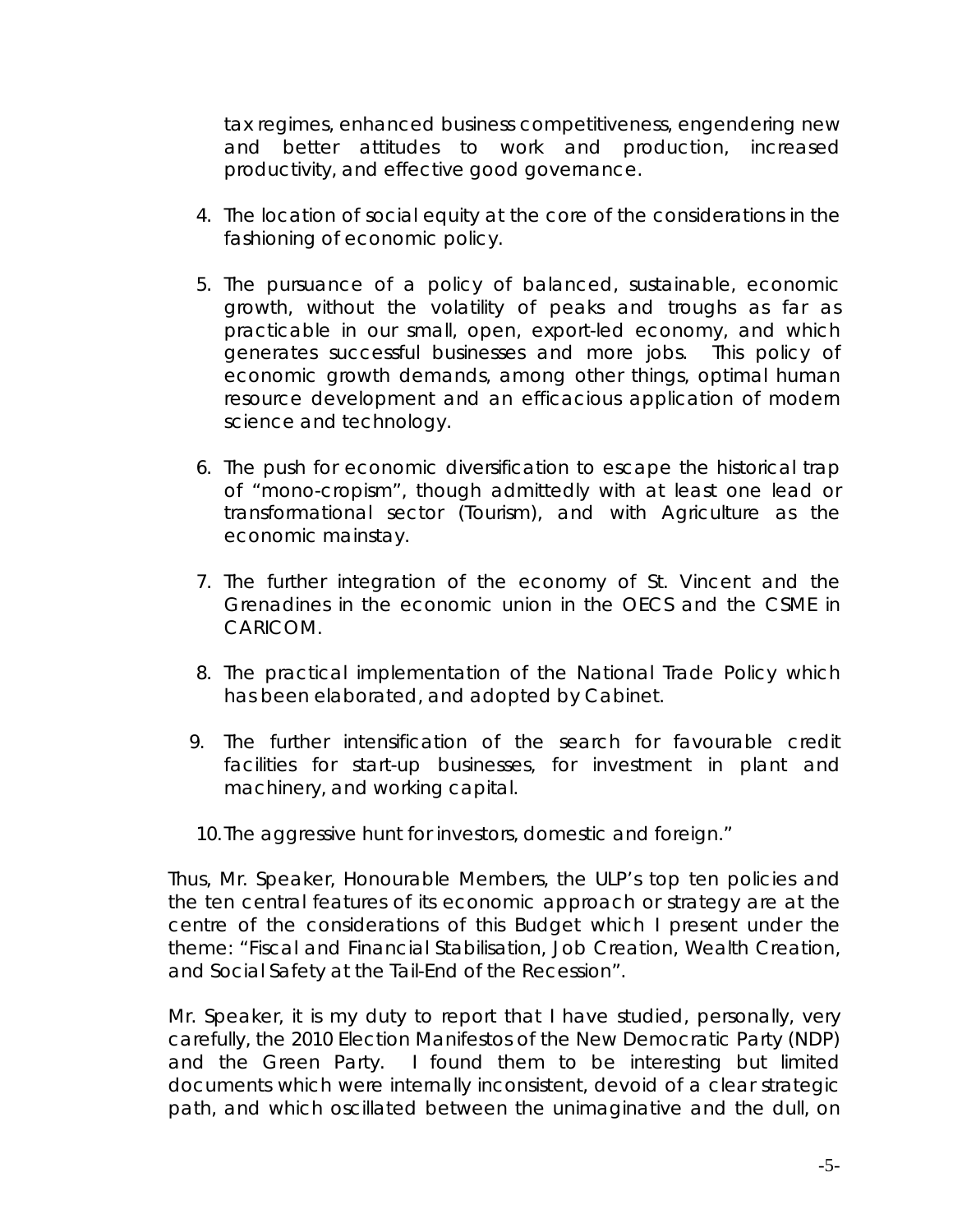the one hand, and the wholly impractical and ill-conceived on the other. To the extent that there were any fresh insights or suggestions here and there that were appealing, and these were few and isolated, we have adopted them, and placed them within our strategic framework for implementation. I have urged all senior public servants to study carefully the Election Manifestos of the parliamentary parties. Such an exercise is likely to inform consensus-building and aid national development.

I will now turn to a more in-depth review of the domestic economy in 2009 and the first nine months of 2010.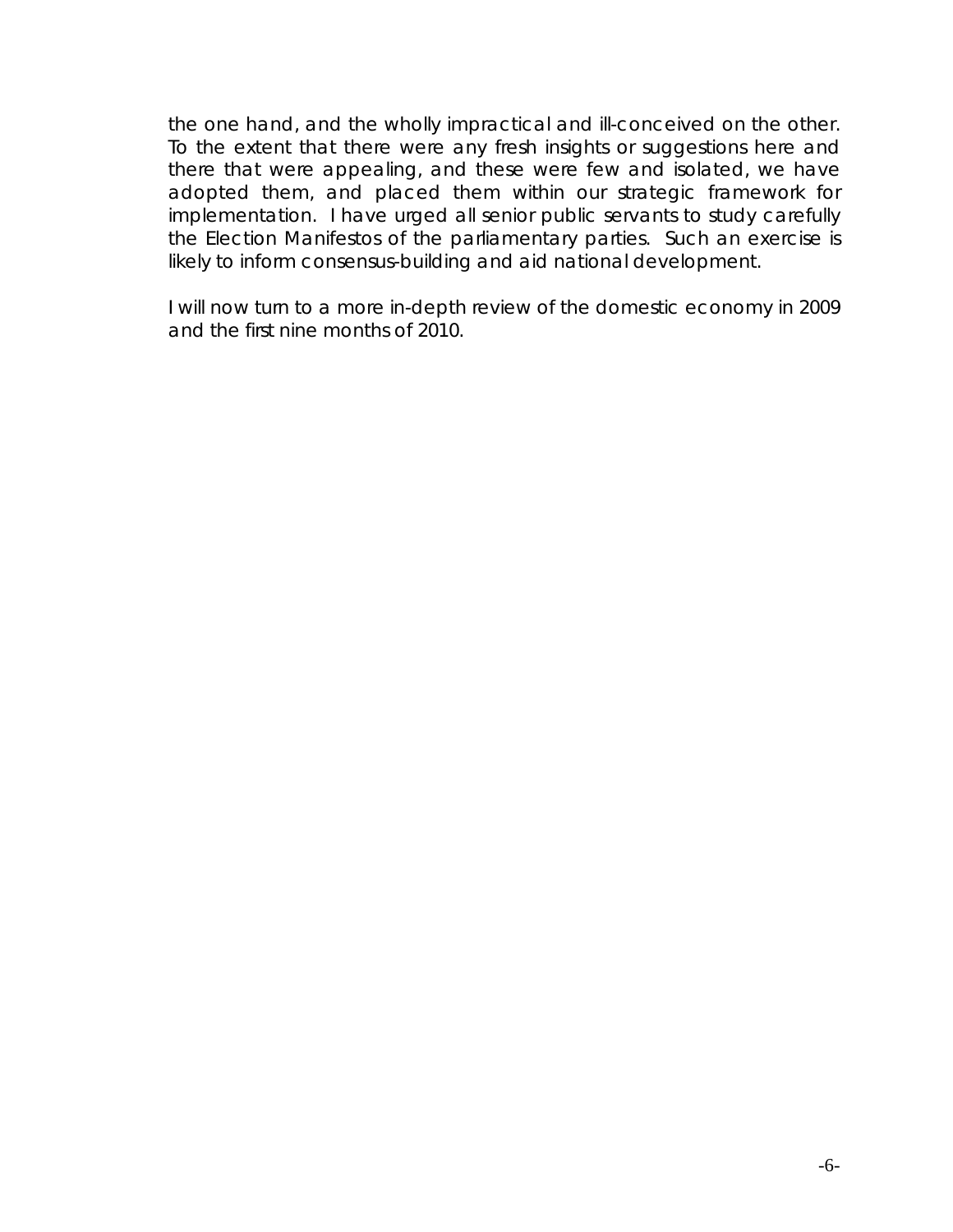#### **DOMESTIC ECONOMY**

In 2009, St. Vincent and the Grenadines continued to be adversely affected by the global economic meltdown. Consequently, economic activity slowed marginally, registering negative growth in GDP of 0.6 percent relative to the 0.2 percent decline in 2008. The contraction of GDP is attributed to weak performances in the following sectors: Mining and Quarrying, Wholesale and Retail Trade, Manufacturing, Construction, and Hotels & Restaurants with the latter three sectors having recorded negative growth for the second consecutive year.

Notwithstanding the overall slowdown in 2009, the Agriculture sector performed remarkably well, registering a 6.4 percent increase in value added following a decline of 4.3 percent in 2008. This performance in agriculture was led by strong growth in bananas and a more than 50 percent increase in the fishing subsector.

I wish to highlight as I did in the last Budget Address, that the National Accounts now being used are the rebased series. The exercise has led to significant improvements in the methodology and reporting of these vital statistics. The improvement has resulted in a shift of some industries to a different estimation group. For example Health, Education and Social Development are now separated and expanded to include private sector activities. Additionally, activities in Public Administration and Defense and Other Community Social and Personal Services; Education and Health and Social Work are now shown separately.

The Consumer Price Index showed that for 2009 the average annual "point to point" inflation rate was 0.5 percent compared with 10.0 percent for 2008, so that in 2009 consumer prices were stable (on the lower end). This significant decrease in the inflation rate is largely on account of a 2.2 percent decrease in the group "Food" during 2009. This was mainly attributable to lower prices for food. The decline in the inflation rate occurred notwithstanding a 17.1 percent increase in "Medical care and Expenses" during 2009.

For the fiscal year ending December 31, 2009 the central government fiscal position deteriorated, moving from a current surplus of \$58.7 million in 2008 to a deficit of \$3.3 million. The primary balance recorded a deficit of \$2.2 million in contrast to a surplus of \$21.2 million in 2008 and the overall balance also deteriorated.

Meanwhile, capital expenditure in 2009, amounted to \$130.0 million, a marginal decline relative to 2008. There was a concentration of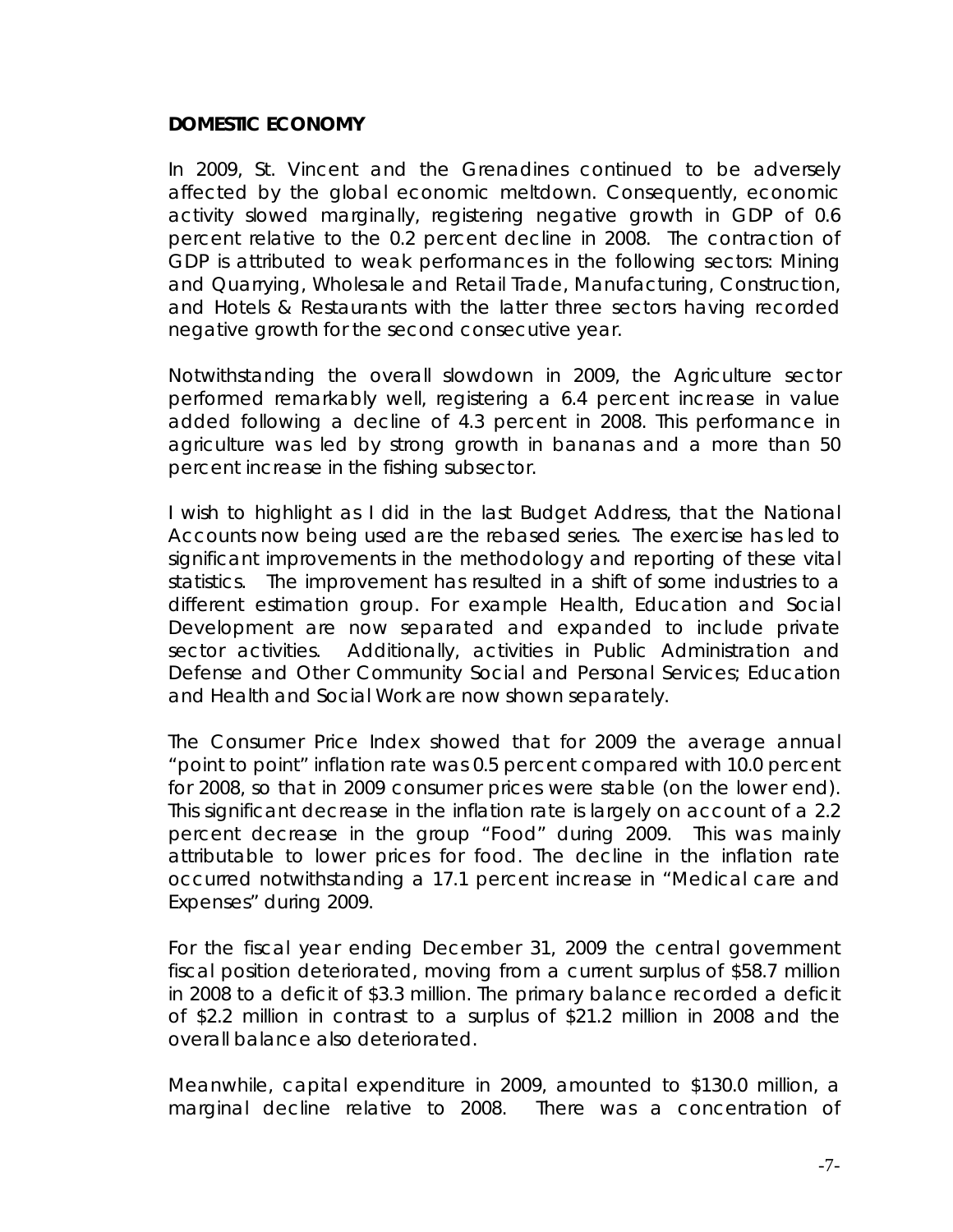expenditure on the further development of the social sector such as education and the improvement of the transport sector including rehabilitation of the Windward Highway.

Regarding the public debt, available data reveal that at the end of December 2009, disbursed outstanding debt stood at \$1.17 billion representing a 7 percent increase over the same period in 2008. This amount comprised \$580.8 million in external debt and \$588.6 million in domestic debt. Of the total debt, the largest portion, \$635.4 million or 55 percent, was represented by loans, followed by bonds \$356.5 million (30.9%), overdrafts \$84.1 million (7.3%), Treasury Bills \$60.0 million (5.2%) and other \$19.2 million (1.6%)

Central government accounted for \$885.0 million (77%) of the debt while the balance \$270.1 million (23%) was held by public enterprises.

Preliminary data for 2010 indicate that the economy declined by 2.0 percent with all major sectors recording low or negative growth. Meanwhile, the rate of inflation was 2 percent compared with a rate of 0.5 percent in 2009. This rate of inflation was mainly on account of an 11.3 percent rise in the cost of electricity and increases in the prices of petroleum products.

In 2010, the fiscal account of the Government recorded a current account surplus of \$1.3 million, a slight improvement over the deficit of \$3.3 million in 2009. The overall balance registered a surplus of \$12.6 million compared with a deficit of \$55 million in 2009. Meanwhile, the 2010 Balance of Payments recorded an overall surplus of \$27.9 million associated with increased inflows on the capital and financial accounts.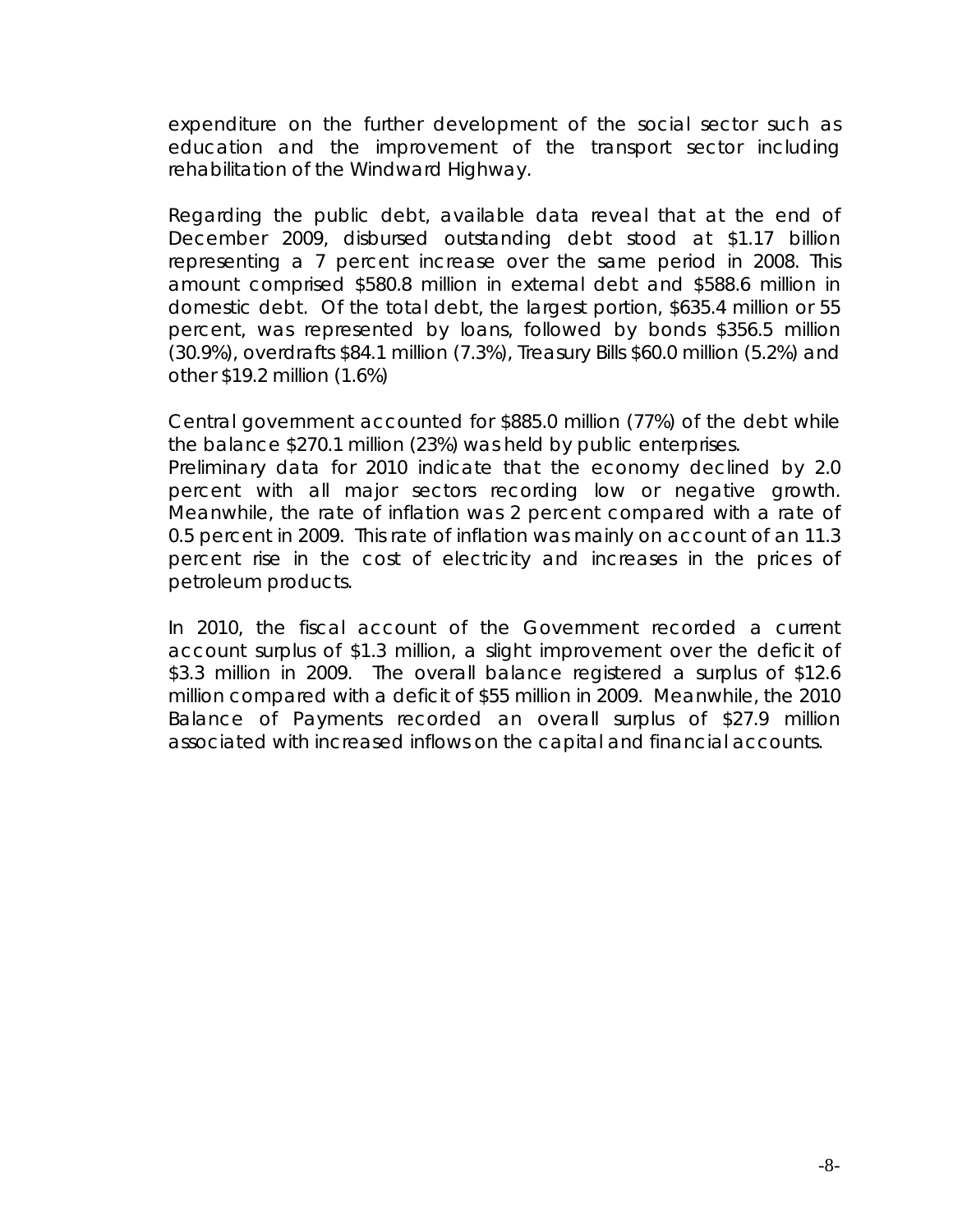### **AGRICULTURE, FORESTRY AND FISHERIES**

In spite of the several challenges that continue to affect the agriculture sector both in this country and worldwide, this administration continues to accord very high priority to agriculture. It is the economic mainstay and it contributes immensely to economic and social development, particularly as it relates to the livelihoods of rural peoples. In 2009, its share of GDP increased slightly to 9.6 percent compared with 9.0 percent in 2008.

This increased output was achieved notwithstanding the numerous challenges with which this sector continues to grapple. Moko, Leaf spot and Black Sigatoka diseases persisted in impacting adversely, production. In addition, farmers have had to contend with the requirements of Global GAP and Fairtrade certification standards. Also, there is the perennial problem of praedial larceny and stray dogs which continue to plague the agricultural sector.

In response to some of these challenges, the Ministry of Agriculture has intensified its programme of treatment of bananas, plantains and other affected crops. Encouragingly, the industry has demonstrated resilience and there has been some stability. For example, during 2009, over 120,000 banana plantlets were produced and hardened at the Orange Hill Tissue Culture Laboratory, and the Rivulet and Wallilabou Agricultural Stations. Consequently, an estimated 384 acres were replanted, with 198 acres using tissue-cultured bananas. Also, an estimated 543 acres of bananas were rehabilitated.

The performance of the root crop sub-sector in 2009 was much improved compared with 2008. The export value of dasheen increased from \$4.4 million in 2008 to \$5.4 million in 2009. Eddoes increased from \$2.8 million to \$4.7 million, sweet potatoes from \$1.9 million to \$2.6 million, and yams and tannias though smaller in volume and value also showed steady increases.

This improved performance of the root crops sub-sector can be attributed to a shift of over 500 farmers from banana production and significant improvement in the marketing and purchasing arrangements of fruit crops led by number of entities including Vincy Fresh and Eastern Caribbean Trading Co. Ltd (ECTAD).

Just when we were beginning to appreciate the positive signs in the agriculture sector and to advance plans for further investment therein, the country was severely affected by hurricane Tomas, the nineteenth named storm and the twelfth hurricane of the 2010 Atlantic hurricane season.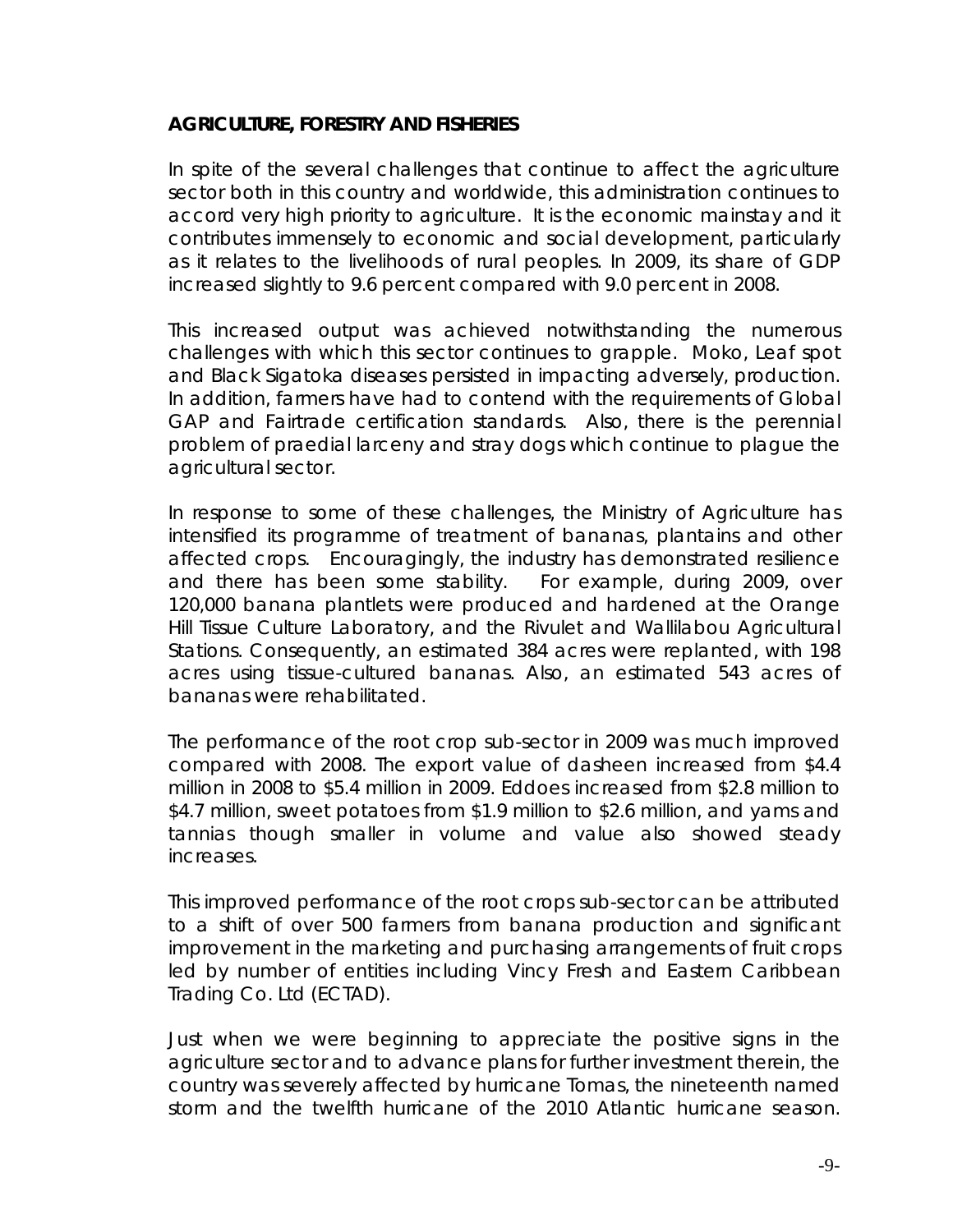This hurricane, officially recorded as a category 1, wreaked havoc on our agriculture sector, destroying the source of income and livelihood of many, many farmers and leaving many without hope. The report of the core Damage and Needs Assessment Committee estimated the damage to the agriculture sector at \$35 million. The major losses were recorded in banana and plantain production.

In the face of the destruction caused by Tomas, this administration immediately mobilised and fashioned, a many-faceted and well structured recovery and rehabilitation programme. This programme is being implemented over a six month period. It involves continued assistance to banana farmers, with income and input support aimed at facilitating the replanting of over 2,000 acres of bananas and 1,800 acres of plantains; assistance to vegetable and fruit crop farmers with planting materials, seedlings and fertilizers, technical assistance to livestock farmers for the refurbishment of their animal houses, the replacement of livestock, and the provision of feeds.

The Recovery and Rehabilitation Plan also takes into consideration the replacement of the forests, which sustained extensive damage from Tomas, estimated at \$31 million. Further, the Plan complements the National Adaptation Strategy (NAS) which this administration has already submitted to the European Union (EU), under the Banana Accompanying Measure (BAM), mechanism. The goals outlined in the BAM for ACP banana exporting countries deemed to be affected by the changes in preferential treatment in the market place which they once enjoyed, have two major objectives; - boosting the sector's competitiveness and promoting economic diversification.

Indeed, we have adopted a regional approach to the NAS and the four broad thematic areas advanced to the European Union for financial support and which are outlined below, have been endorsed by the Food and Agriculture Organisation. These are:

- 1. Food and Nutrition Security issues which will be addressed consistent with the first Millennium Development Goal of reducing poverty and hunger in the sub-region by 50 percent by 2015.
- 2. Small scale farming which will be given greater priority and strategic support since it plays a great role in reducing food prices and providing employment and income, particularly in rural communities.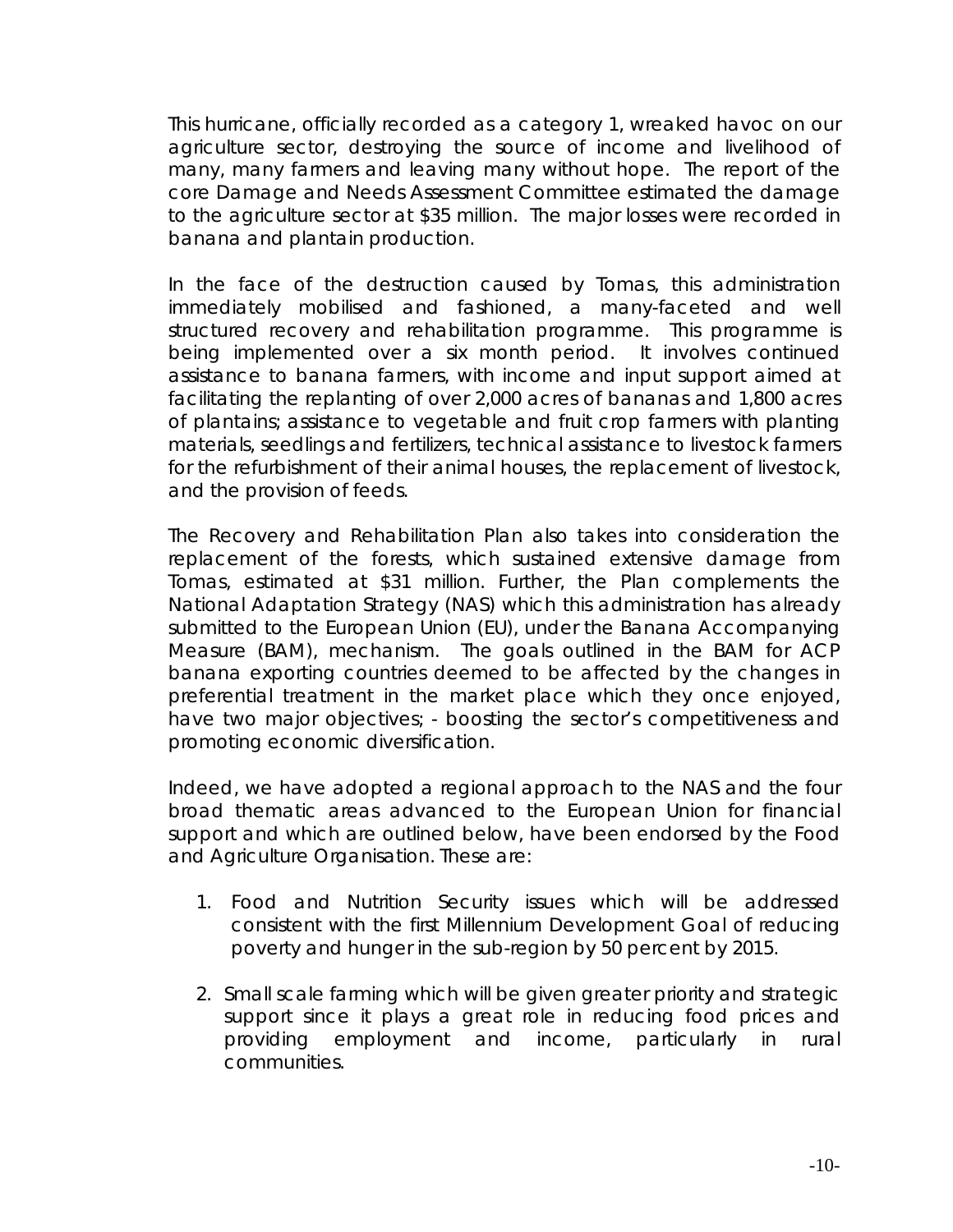- 3. Climate change issues, environmental protection, risk mitigation and fisheries development which are critical to the sub-region's development and will receive greater policy and financial support.
- 4. The issues related to trans-boundary disease, invasive species management and control which will be given increased focus consistent with the decisions in the region to more pointedly address these matters.

We, in St. Vincent and the Grenadines in this government are confident that this strategy will be approved by the European Union and already, we have commenced a process to articulate the specific interventions to the tune of \$30 million from the BAM resources.

In addition to the measures mentioned above, we have put other processes in place to encourage farmers. Some of these are:

- 1. Enforcement of legislation to reduce the stealing of farmers' produce, hence rebuilding confidence among farmers.
- 2. Provision of technical support to farmers in the construction of terraces and to install soil conservation contour drains to reduce run-off water and to facilitate soil management practices.
- 3. The promotion of programmes in support of production, technical support, training and education of over 2,100 farmers in production technologies, agri-business management, good agricultural practices and pest and disease control.
- 4. The provision of fertilizers and tractor services at significantly reduced rates.
- 5. Commencement of operations of the Agricultural Training Institute, jointly financed by the Government of the Republic of China (Taiwan) and the Government of SVG, with funding also provided through the SFA 2007 mechanism.
- 6. Provision of credit to farmers, working in conjunction with the Credit Union League through a Micro Credit Facility.

We are confident that with the allocations in the 2011 Estimates of \$31.6 million to agriculture, of which \$12.7 million will be expended on capital investment, and \$18.9 million on recurrent expenditure, and with renewed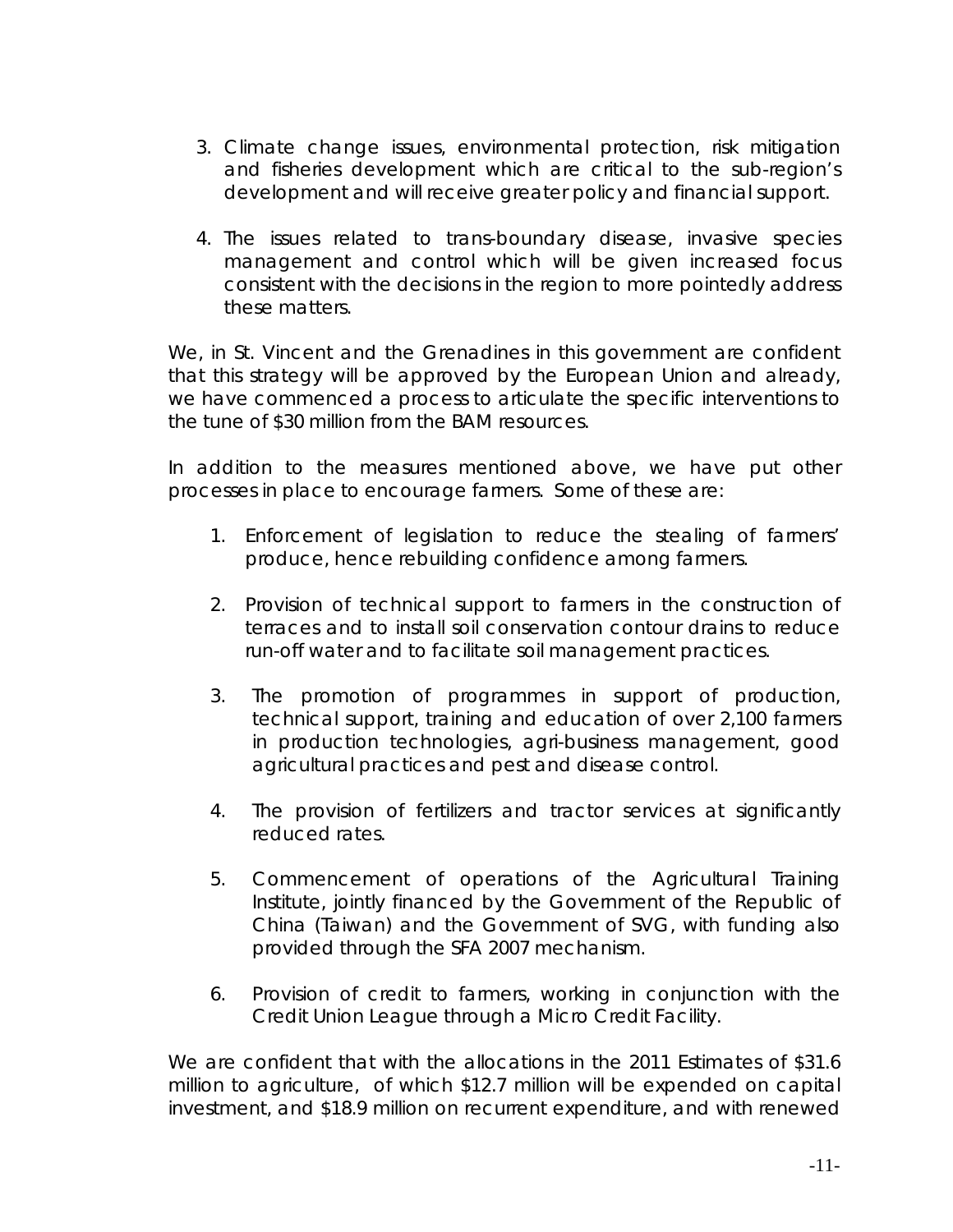commitment, dedication to duty and a focussed, results-oriented approach by the professionals in the Ministry, this country will witness a turnaround in agriculture. As always of course, good farm management and above-average farmers' and workers' productivity are vital in enhancing agriculture's competitiveness and productivity.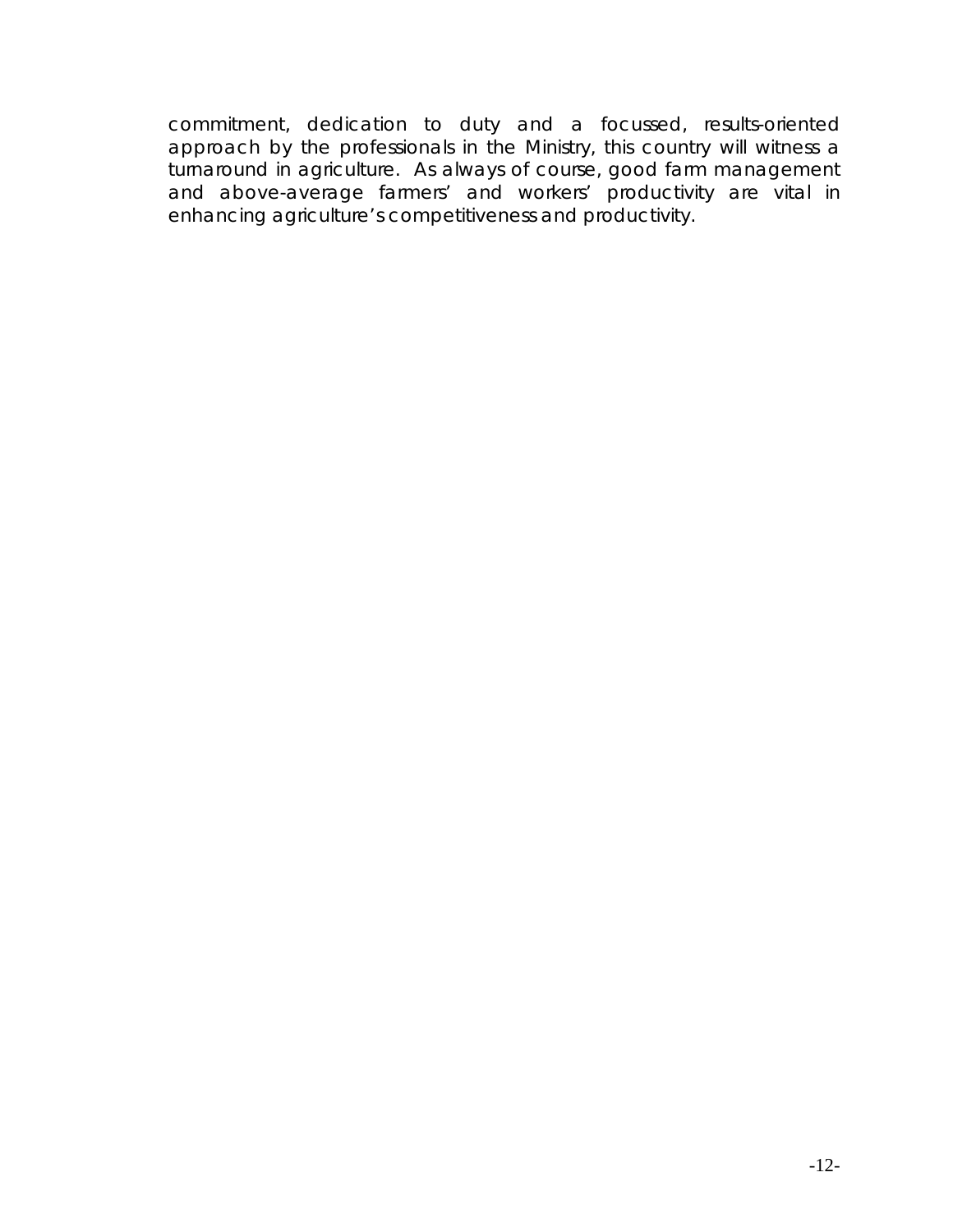## **TOURISM**

Undoubtedly, tourism remains pivotal to the strategy for economic development and growth in our country. It is a major source of employment and foreign exchange.

Preliminary data for 2009 indicate that there were 270,952 visitors to our country, an increase of 8.4 percent over 2008. This increase was largely associated with a 28.1 percent increase in cruise-ship arrivals over the arrivals for 2008. Still suffering from the effects of the international financial crisis, stay-over visitors declined by 10.3 percent even though overall in 2009, the number of visitors went up. This performance in the stay-over visitor category, carried over into 2010, which declined by 2.3 percent for the first nine months, relative to the same period in 2009. It is disappointing that we have had a decline in the cruise ship category in 2010. There were slight increases in the yacht and same-day categories by 2.6 percent and 1.3 percent, respectively.

What are the reasons broadly, for the decline in stay-over visitors to St. Vincent and the Grenadines in the last two or so years? Among the major reasons which have been advanced by the Ministry are the following: First, the closure or temporary closure of some major hotels properties including Raffles Resort, Friendship Bay and Villa Lodge Hotels resulting in the loss of room stock, as well as visitors. It is true that other hotels and guest houses have opened, but the temporary closure of these established hotels have been a felt loss.

Secondly, despite the fact that hotels are not uncompetitive with the rest of the region, it is often stated that our hoteliers are not as innovative as perhaps they possibly can be in the provision of competitive packages. This is not a straightforward matter but the tourism authorities are of the view that better can be done in this regard.

Thirdly, the absence of an international airport makes travel to St. Vincent and the Grenadines comparatively expensive. Visitors from the major source markets pay an additional sum of US\$200 to US\$300 to travel from the hubs in the Caribbean. Additionally, the Air Passenger Duty (APD), introduced in the United Kingdom, puts an additional sum of between £110 to £170 on the cost of each ticket to St. Vincent and the Grenadines.

And fourthly, the international recession has hit hard, the travel and tourism industry, especially long-haul destinations and those with air access challenges. Despite near-heroic efforts by the tourism authorities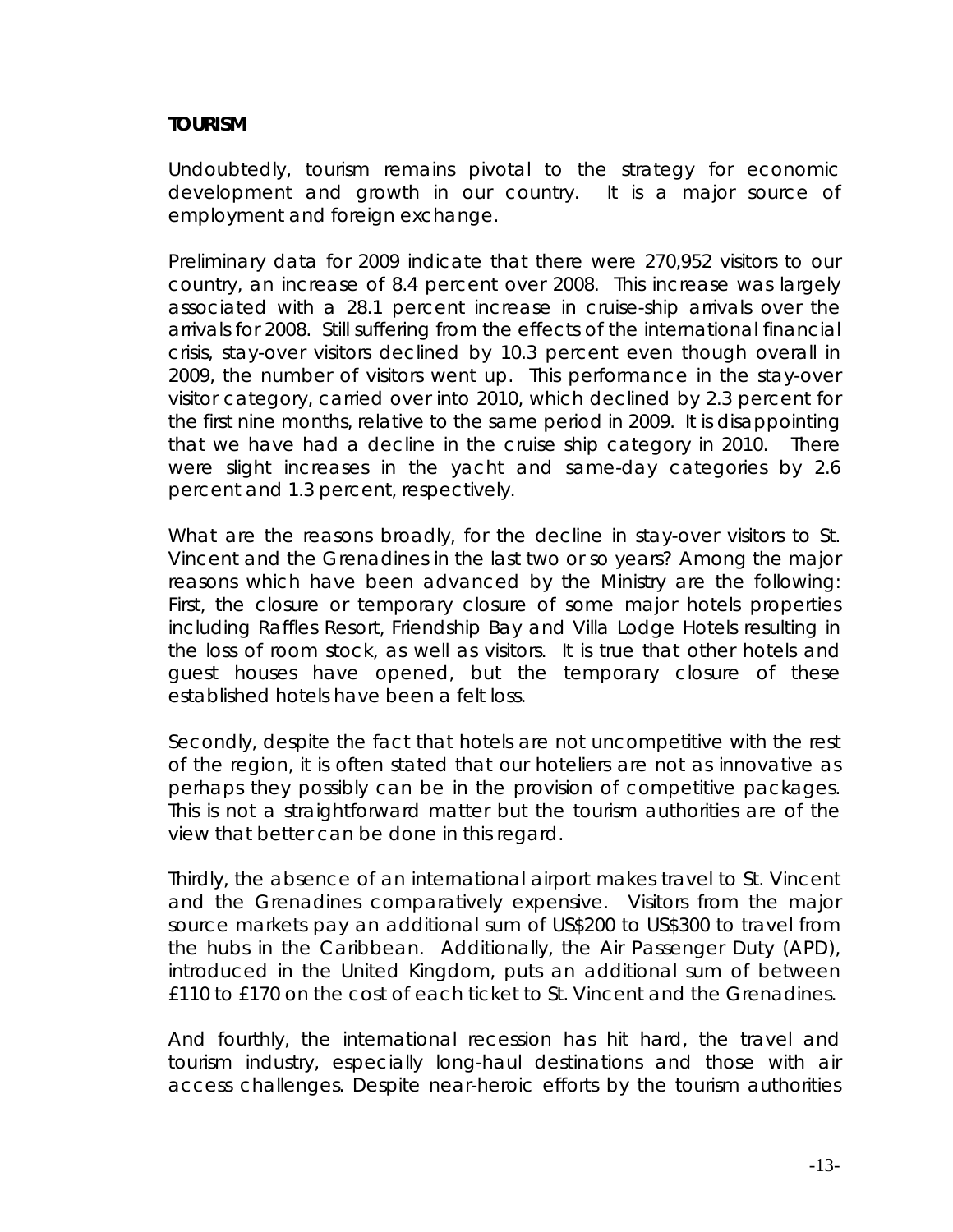and hoteliers to attract visitors, this core constraint has been challenging for us.

My government is, however, optimistic about tourism's upturn in 2011.

First, the economic recession is easing in our major source markets, though admittedly in an uneven way. There is evidence, for example at Market Place 2011, more buyers came to meet with hotels and tourism officers than last year. Further, the Caribbean Tourism Organisation predicts a modest increase in tourist arrivals.

Specifically, in relation to St. Vincent and the Grenadines, we continue to have a good, diversified and competitive tourism product. My government has invested heavily in tourism infrastructure, lifted aspects of "tourism software", improved airlift possibilities in the Southern Grenadines, facilitated development of the hotel ancillary tourism facilities, is moving apace with the construction of the Argyle International Airport, and is ensuring that political stability and national security are not in any way undermined.

So it is with optimism, though mindful of the myriad challenges, including expensive air transport and difficulties with crime and harassment of visitors, that this administration remains focussed in its approach to developing the tourism industry.

In this regard, our primary objectives include:

- i. To create greater awareness of the value of the tourism industry in our country;
- ii. To create a more collaborative public/private sector approach, including community based participation to tourism development, management and marketing;
- iii. To provide for the further strengthening of the enabling environment for a holistic and sustainable approach to tourism development and
- iv. To create, more than ever, a productive matrix within which greater linkages are established between tourism and other sectors of the national economy.

In the 2011 Estimates, we have provided \$26.8 million for the Ministry of Tourism and Industry. Of this sum, \$19.1 million are allocated to recurrent expenditure, including an allocation of \$14 million to the Tourism Authority,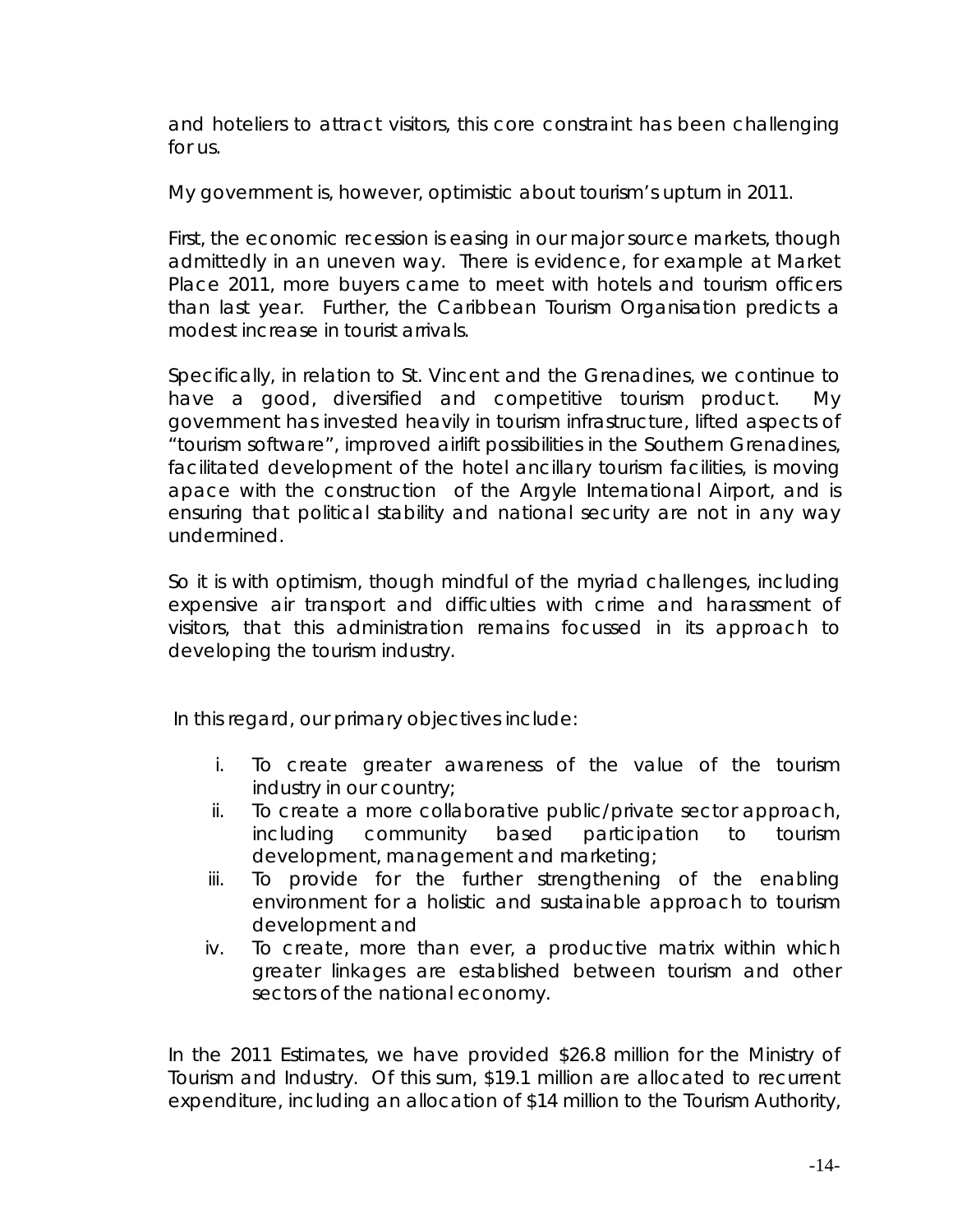and \$7.6 million on the capital side. Significant allocations are therein earmarked for the Tourism Authority for marketing and promotion, and the new management will be expected to provide creative and firm leadership in ensuring that the industry growth and contribution to the economy are assured. In this regard too, strong coordination and collaboration between the Tourism Authority, the St. Vincent and the Grenadines Hotel and Tourism Association, and INVEST SVG, will not only engender greater confidence in the industry, but will undoubtedly lead to more positive results and benefits for our country.

Some of the specific activities that are being worked on and which will continue in 2011 include the designs of the Hospitality and Maritime institute. In my 2010 Budget Address, I indicated that this Hospitality Institute is intended to train new entrants and existing personnel in both the tourism and maritime sectors. It is estimated to cost \$9.3 million with funding provided by the European Union under SFA 2007 and 2008. The contract for the designs has already been awarded, and construction work should commence towards the end of this year.

In addition, we will continue to upgrade sites and facilities in 2011, including access roads to Vermont Nature Trail and Trinity Falls.

Also, in 2011, we will continue to collaborate with the private sector to facilitate the implementation of the following projects among others:

- 1. The continued development of the Buccama Resorts.
- 2. The development of the Adams Bay Hotel Project on Bequia.
- 3. The expansion of the development of the Resort on Canouan involving the existing developers and new equity partners from international tourism.
- 4. The development of a 55 room resort on Mayreau.
- 5. The development of hotel and associated tourism facilities at Chatham Bay and Ashton, Union Island.
- 6. The planned expansion and further development of the Petit St. Vincent Resort.
- 7. The further development of Palm Island.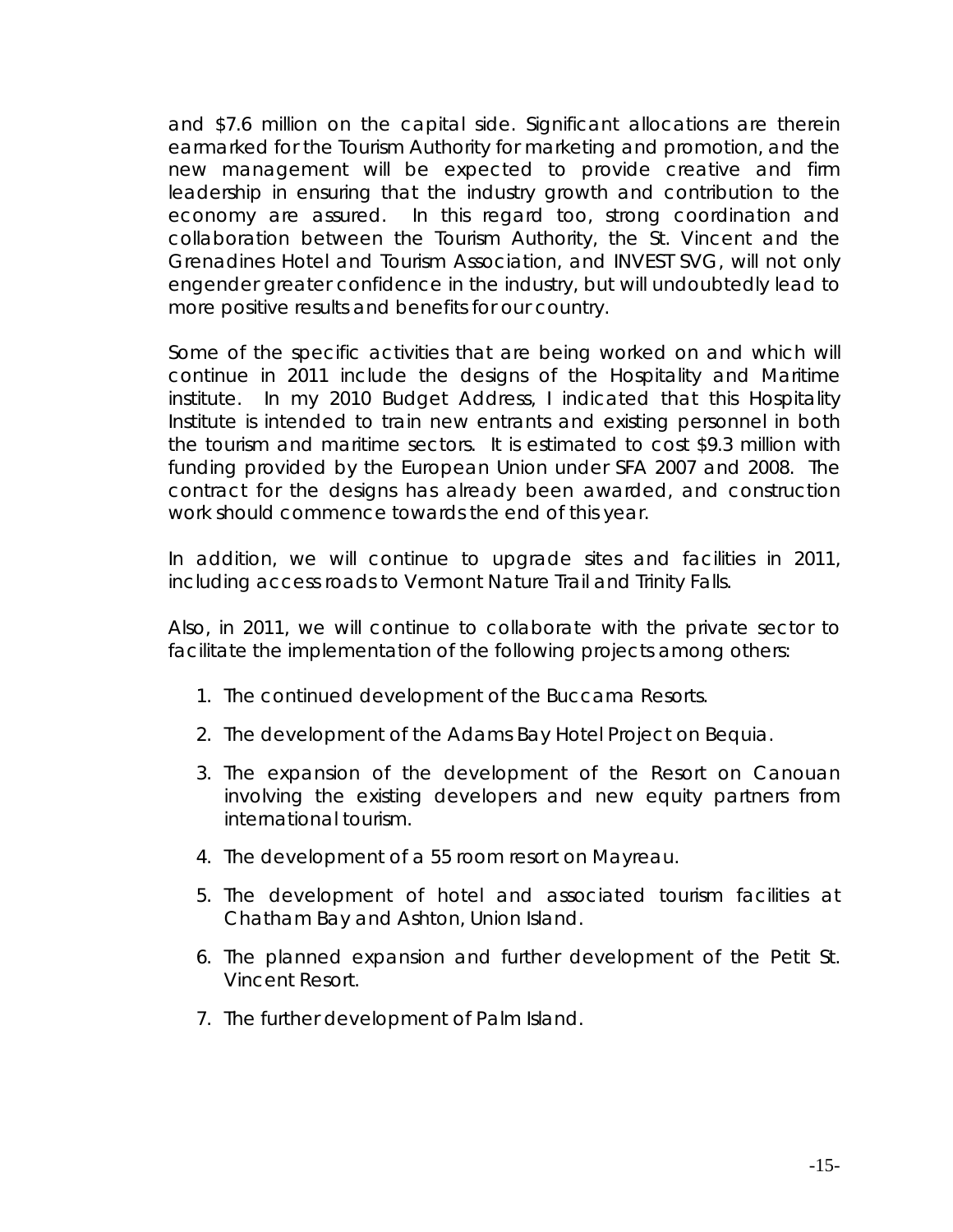These on-going or imminent cases of foreign direct investment in tourism in the Grenadines amount in the aggregate to hundreds of millions of dollars. On mainland, St. Vincent serious enquiries continue for the tourism development of Mt. Wynne-Peter's Hope. Additionally, local investors are more and more investing in small hotels and guest houses across St. Vincent and the Grenadines and they are paying more and more attention to lifting the quality of service.

## **POVERTY REDUCTION**

Mr. Speaker, my government has vowed to confront poverty in all its dimensions. As reported in the 2010 Budget Address, the results from the recent Country Poverty Assessment by Kairi Consultants showed a marked increase in the number of people able to provide for themselves and their families. Basic needs (food, clothing, shelter) are rarely deprived; basic services too, and utilities have substantially increased coverage. This is what we mean by reducing poverty; that in 2007/2008, the percentage of persons unable to provide for their basic food needs was below 3 percent, this moved from 25.7 percent in 1995/1996.

Last year, I outlined in detail, the various initiatives and programmes which this government employed over the past nine (9) years in the 'War Against Poverty'. These were driven by a decisive approach to poverty reduction and guided by a carefully elaborated Interim Poverty Reduction Strategy Paper. This has been the blueprint for all poverty reduction initiatives undertaken to date. Mr. Speaker, the time is right for a more up-to-date strategic response in keeping with the findings of the 2007/2008 Country Poverty Assessment. In this regard, the Caribbean Development Bank has agreed to partner with the Government of St. Vincent and the Grenadines to fund the consultancy for the preparation of this new Poverty Reduction Strategy Paper. The specific areas to be addressed by the consultancy include, among other things:

- a. Provisions to improve targeting of social safety nets to individuals living in extreme poverty which would eventually lead to the eradication of indigence and reduction of poverty.
- b. Social marketing of wellness to encourage changed behaviours to the management of health and control the incidence of non communicable diseases and limit the spread of HIV/AIDS, other STDs and STIs.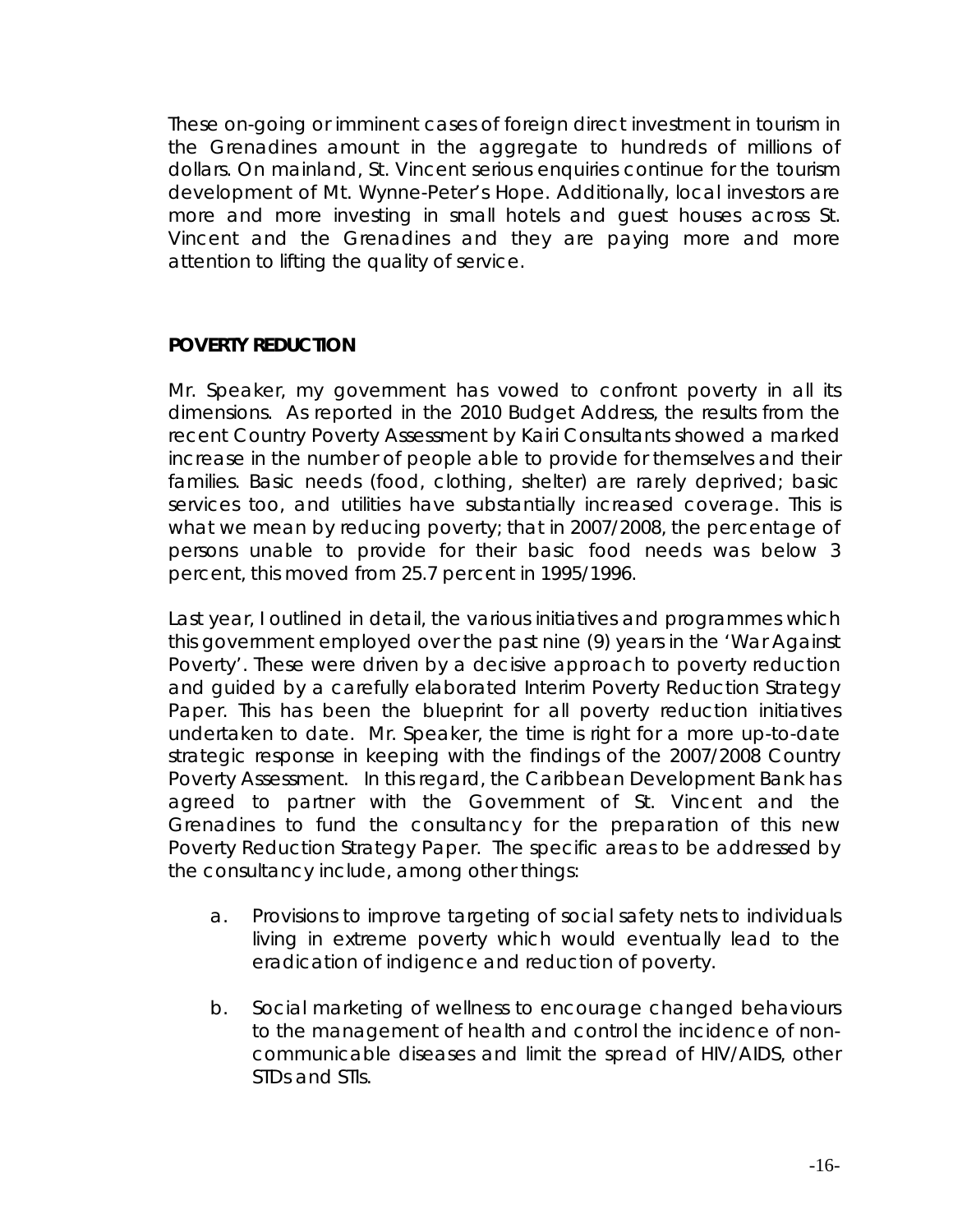- c. Provisions to support the educational advancement and training of mothers, particularly single mothers, to improve their participation in the labour market. This would include the provision of day and evening care services.
- d. Programmes to diversify the agriculture sector, giving special attention to well established systems, accessing available financial resources, strengthening marketing skills and improving market intelligence and training farmers.
- e. Macro-economic adjustment supported by industrial policy, private sector cooperation and reform of the tax system.
- f. Entrepreneurial development and promotion with special reference to tourism, ICT and agriculture sectors.
- g. Measures to upgrade the building codes for residential and commercial construction, taking into account the greater frequency of natural disasters such as hurricanes and storms in the region.
- h. Investment in the advancement and upgrading of the workforce through education and training and with programmes designed to promote participation among those who have already left the traditional school system, including social marketing techniques.
- i. Strengthening of labour markets to ensure productivity and competitiveness.
- j. Institutional strengthening to improve the efficiency and effectiveness of public sector investment as a vehicle for upgrading the economic infrastructure.
- k. Measures to improve the management and protection of the natural environment.
- l. Efforts to coordinate interventions undertaken by the Ministry of National Mobilisation and other Government ministries in order to increase effectiveness and efficiency of social services delivery geared to reduce wastage of resources.
- m. Efforts at informal settlement regularisation and urban renewal.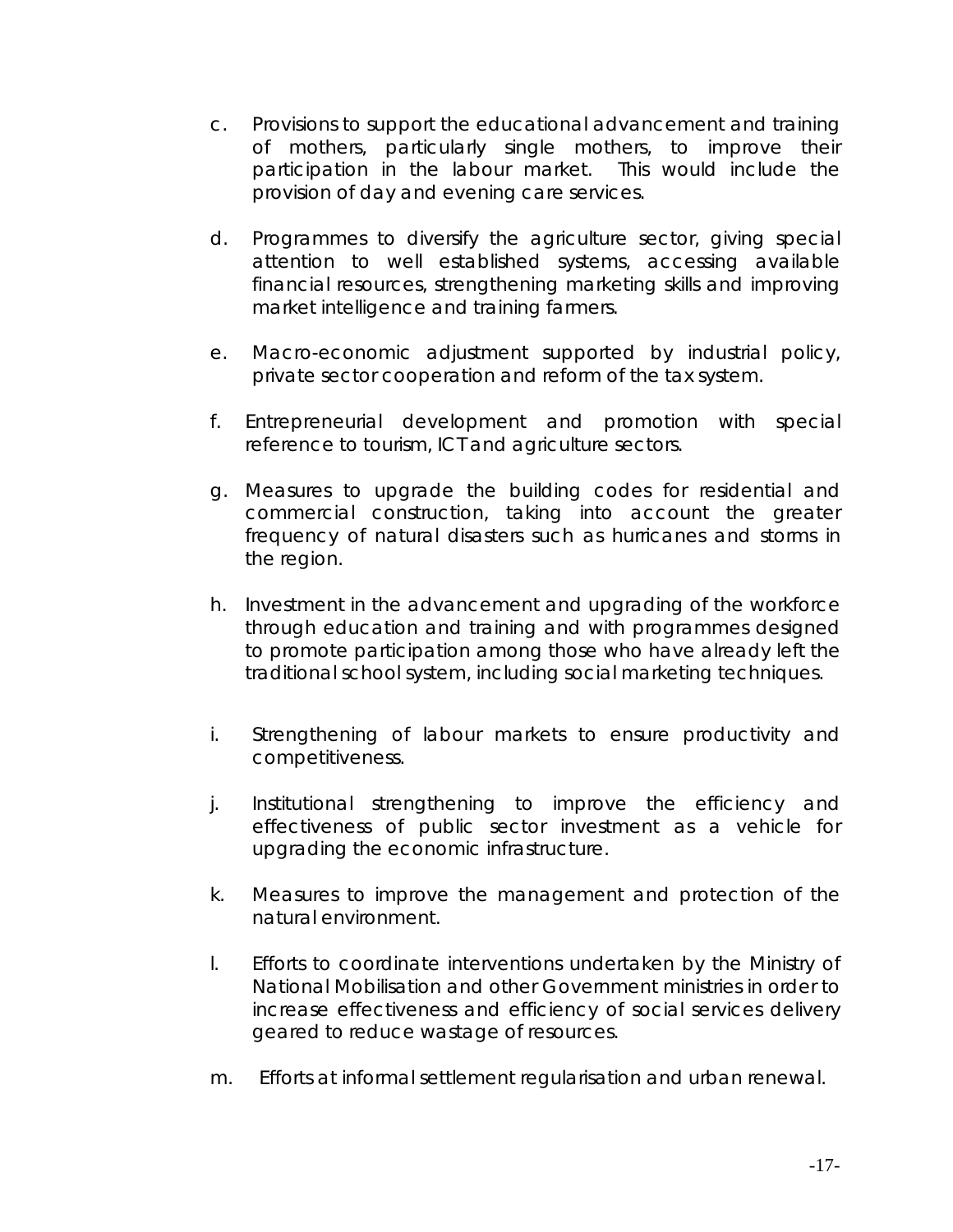Mr. Speaker, despite economic challenges facing our country, we are resolute in our response to ensure that gains achieved in reducing poverty and indigence are not reversed in these trying times. In this regard, we have allocated \$74.4 million or 9.5 percent of this year's budget to social protection.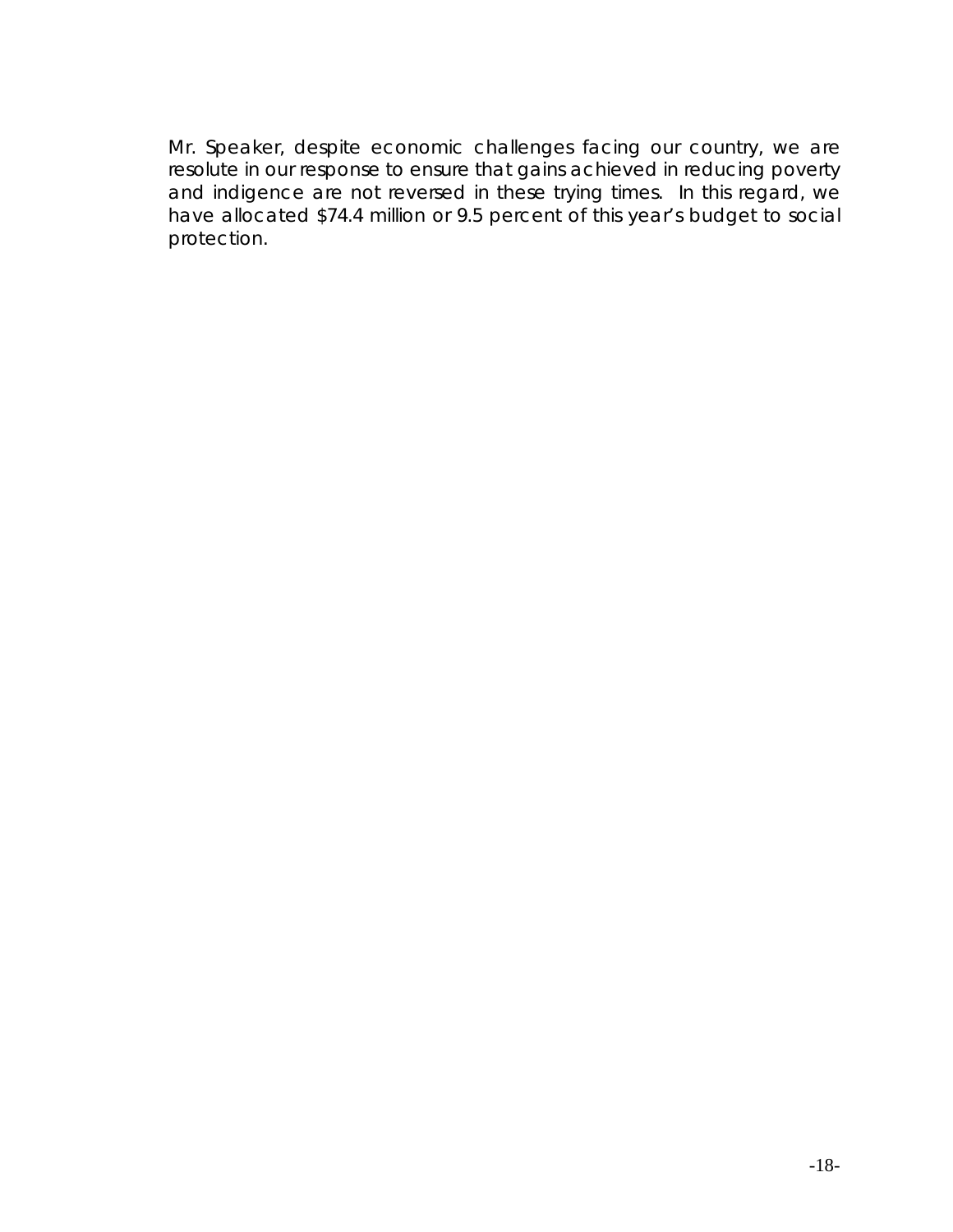#### **EDUCATION**

The Education Revolution has been a central plank of the ULP government since 2001. We have been fashioning an education system for living and production, for human socio-economic development. Immense strides have been made, as never before in the history of our country, in every area of education: Early Childhood, Primary, Secondary, Post-Secondary, Tertiary, Teacher Education, Adult Literacy, Adult and Continuing Education, Special Education, Public Education, including Library Services, and Student Support Services.

Further, the management of the educational system and of the schools or educational institutions, has been lifted. The teachers, their trade unions, and parents are more meaningfully engaged than ever. The terms and conditions of teachers' employment have been improved drastically. No child has been left behind; no teacher has been left behind; no parent must be left behind. My successive administrations have pumped massive resources into education and training. This year, in excess of \$150 million are earmarked in the recurrent and capital budgets for education.

Over the next five years, my government intends to consolidate and extend every aspect of the Education Revolution in the interest of all the stakeholders, especially the students. We shall be emphasising the enhanced delivery in the areas of Access, Quality, Performance, Relevance, Affordability, Management, Plant and Equipment, and Technology. I shall highlight some of the practical works which we are doing to address these matters. The Honourable Minister of Education will expand on these in her presentation.

Mr. Speaker, prior to our administrations, the education system was typified generally by inequity. Inequity promotes social imbalances, a denial of opportunities, injustice, and disunity. At the secondary level, we turned askance against inequity and introduced in 2005, universal access to secondary education. This built upon universal access to primary education. But access to Early Childhood Education (ECE) was most limited and the quality very uneven for children between the ages of three and five years.

Accordingly, in our second term in office we sought successfully to address this profound limitation. By June 2011, it is expected that universal access to ECE would be achieved through the private and public sectors. In 2009-2010, the government itself established nine quality ECE Centres. Last year, it completed the construction, too, in tandem with the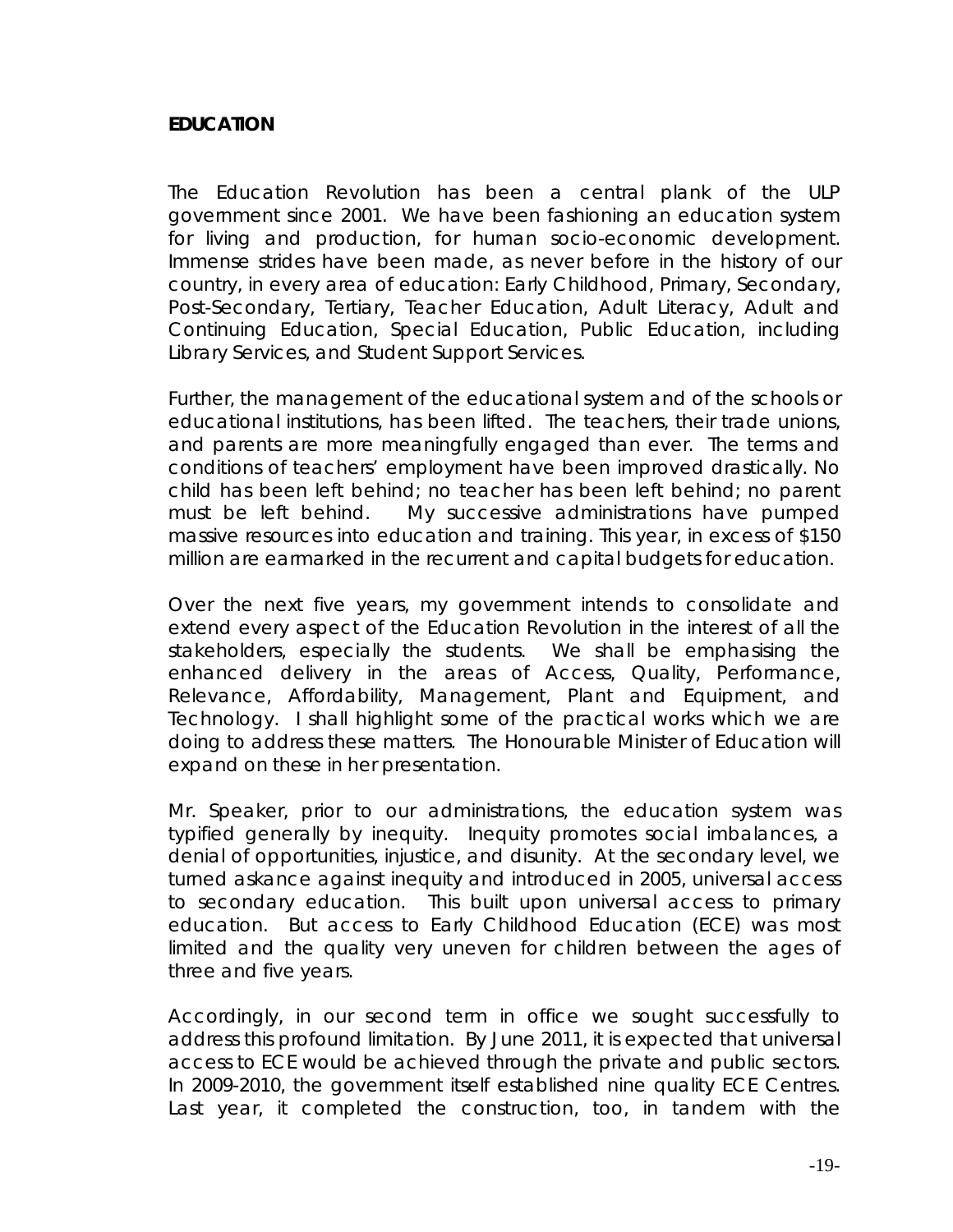Methodist Church an ECE Centre of international quality at Georgetown, financed through the BNTF.

We are now going further. Through a partnership between the Ministries of Education, Health, and Social Development, and in accordance with UNICEF guidelines, we have commenced a programme of sensitising parents on the importance of shaping the child's mind for future training. Parenting programmes will continue, notable among which is the Roving Caregivers Programme, to promote learning and cognitive development in the young child, 0-3 years old.

In 2011, the Ministry of Education will present the codified standard and guidelines governing ECE to the Cabinet for approval and implementation.

At the primary education level, the quality continues to be enhanced in management, teacher training, and remedial work for students. In late 2010, sixty five university graduate teachers were appointed in primary schools. In 2001, there were four university graduates in primary schools; today there are over four hundred, all trained under various programmes financed by my government.

In 2010, at the primary schools, assessments for improvement of training, the kindergarten baseline test, the grades 2 and 4 diagnostic test, were conducted. The results are informing remediation particularly in reading, literacy and numeracy. Further, the Caribbean Centre for Excellence in Teacher Training (CCETT) model which focuses on the delivery of literacy instruction was implemented in six primary schools and they will be extended, on a phased basis, to all primary schools.

In 2010, two thousand, one hundred and sixty-one (2,161) candidates sat the Common Entrance Examination (CEE). Of this number, 57.6 percent met the prescribed standard. This is a huge improvement over the 35.0 percent to 40.0 percent range in the years before 2001. The CEE is primarily a placement test. As students who still have deficits and whose cognitive development may be below the level of this age cohort, they are supported in secondary schools by teachers with training in remediation strategies. There is also support provided by trained counsellors to address any psychological issues of the students.

At the secondary educational level, the quality is rising appreciably as reflected in the examination results and extra-curricular programmes particularly in sports and culture. In the 2011 Estimates, provision exists for the continuation of the secondary school expansion programme to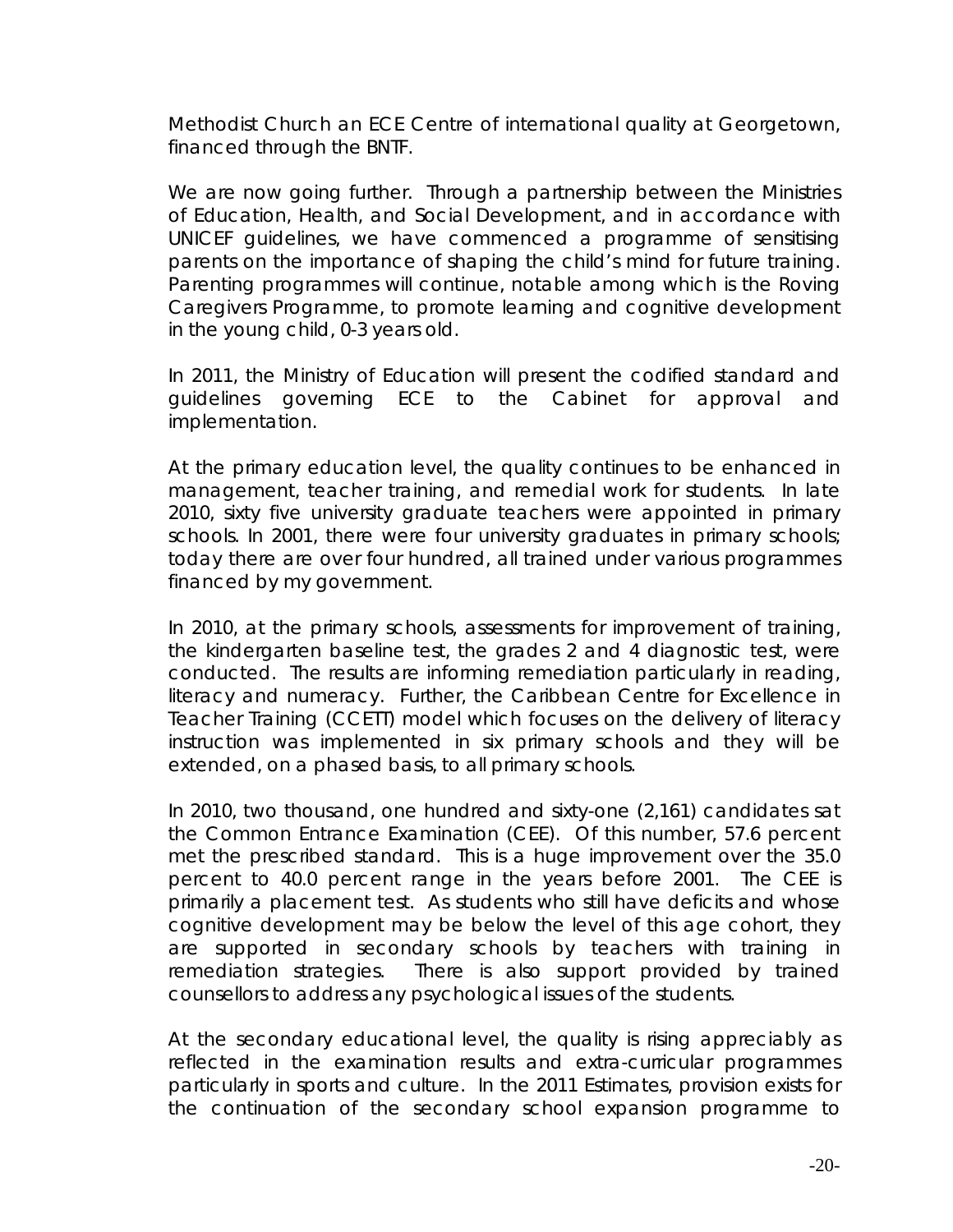ensure completion of the additional, basic physical works at George Stephens Secondary, Troumaca Secondary, Thomas Saunders Secondary, Buccament Bay Secondary and Sandy Bay Secondary. Three secondary schools (Georgetown Secondary, Bequia Community High and Petit Bordel Secondary) are scheduled to be upgraded also in 2011 and funds are accordingly provided. Upgrade is planned too, for seven primary schools. In the 2011 Capital Estimates, a further \$10 million is budgeted to complete the construction of the West St. George Secondary School (WSGSS) and to rehabilitate four others. The overall cost of the WSGSS is \$16 million. It is the largest and most expensive of the schools we are building. Additionally, the sum of \$6.9 million is earmarked under the Basic Education Project II of CDB, for training, furniture and a science laboratory.

Mr. Speaker, the demands for post-secondary and tertiary education in St. Vincent and the Grenadines in the last 10 years has been unprecedented. Huge numbers of our students have accessed university or college education over the last 10 years, and continuing, all over the world. Scholarships, bursaries, grants, student loans (regular loans and those for economically disadvantaged students) have grown by leaps and bounds. Additionally, a growing number of students are accessing tertiary education, right at home through the distance mode.

Let us take the category "student loans for economically-disadvantaged students" instituted by my government. As Minister of Finance, I guarantee the student loans for each student up to a maximum of \$120, 000, and a little higher for medical students. Between 2002 and 2010, over 600 student loans for economically-disadvantaged students were approved at a cost of \$38 million. In 2010 alone, nearly 100 students obtained this category of loans at a cost of over \$5 million. For the period 2002 to 2010 "the regular student loan" portfolio at the National Commercial Bank (NCB) was \$22 million.

Mr. Speaker, the integrated St. Vincent and the Grenadines Community College with its four divisions, has expanded access, improved quality teaching and learning, and provided far more and better technical manpower for the economy. In the academic years 2009 and 2010, the Community College accepted all applicants with appropriate matriculation requirements. At the Division of Technical and Vocational Education (DTVE), student enrolment increased by over 75 percent from 437 to 769 students. Further, at the DTVE evening classes are offered in a variety of areas including, plumbing, refrigeration and automotive repair.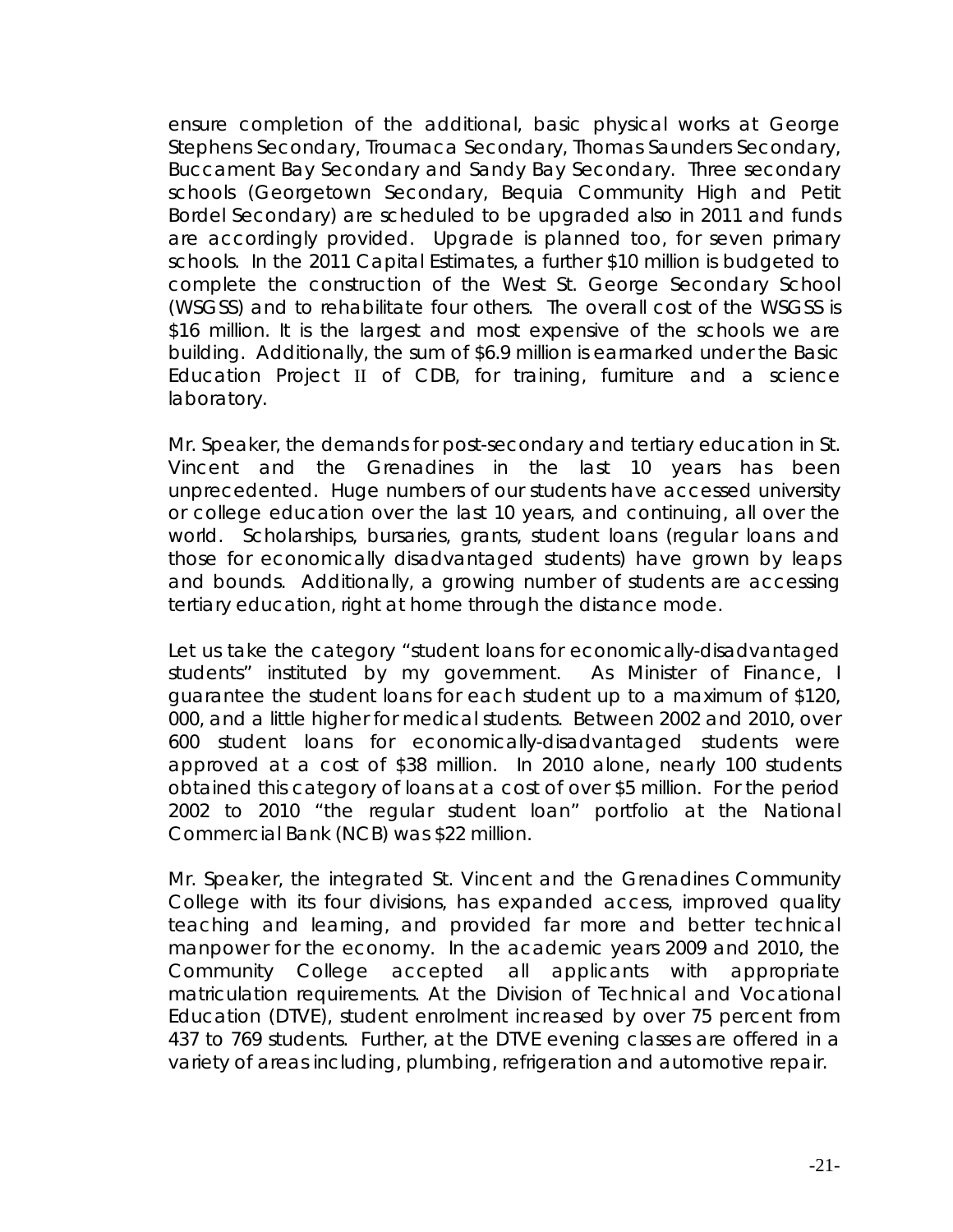As of September 2010, Mr. Speaker, classes at the Division of Arts, Sciences and General Studies (DASGS) now run from 8:30 am to 7:45 pm. The library housed at the DASGS and the Division of Teacher Education (DTE) open from 8:00am to 7:00pm. Classes at DTVE run until 6:00 pm; and classes at DTE go until 8:00 pm, Monday to Friday.

Associated degrees, Bachelor's degrees, Diplomas and Certificates are now offered at the Community College since September 2010. For example, there are Associate degree offerings in Law, Psychology, Business Administration, Computer Studies, Paralegal studies, and Information Technology. Bachelor's degrees are being offered in Education and Nursing in a franchise agreement with UWI. So too are Bachelor's degrees in Education, Language and Literacy Education and Mathematics Education. A Bachelor of Arts degree in Guidance Counselling, franchised from the Jamaica Theological Seminary College, also started in September 2010.

In 2011, this year, the Community College infrastructure will be upgraded under the 9<sup>th</sup> European Development Fund Improvement of Education through the use of ICT Project. Work has commenced under three contracts awarded in late 2010 which are expected to be completed in early 2012. The capital sum of \$10.8 million is allocated in this year's budget. Further, Mr. Speaker, the Community College will expand the UWI level I Social Science programme, offer a Bachelor's programme in Social Work, develop a policy for online and distance education, and they are resolved to develop at least one online delivered programme.

Government is surely getting value for its recurrent expenditure of \$12.25 million at the Community College, which includes the monies to pay the stipend to students at the School of Nursing. On the capital side, the entire third phase of the Community College Expansion project is valued at \$29.7 million and is scheduled for completion in 2013.

The expansion of the educational work of the Community College into university-level programmes is consistent with the legal framework on accreditation through the National Accreditation Board (NAB) established under Act 35 of 2006. The NAB will also be involved in decisions about the award of CARICOM Skills Certificates and the quality of programmes and certification being offered by our technical institutes. The NAB will work closely, too, with the Sector Skills Development Agency (SSDA), which was enacted in November 2010. In the latter regard, we emphasise a new programme in this year's budget, the National Qualifications Department in the Ministry of Education, to facilitate, among other things, an even more concentrated approach to the delivery of TVET programmes in St.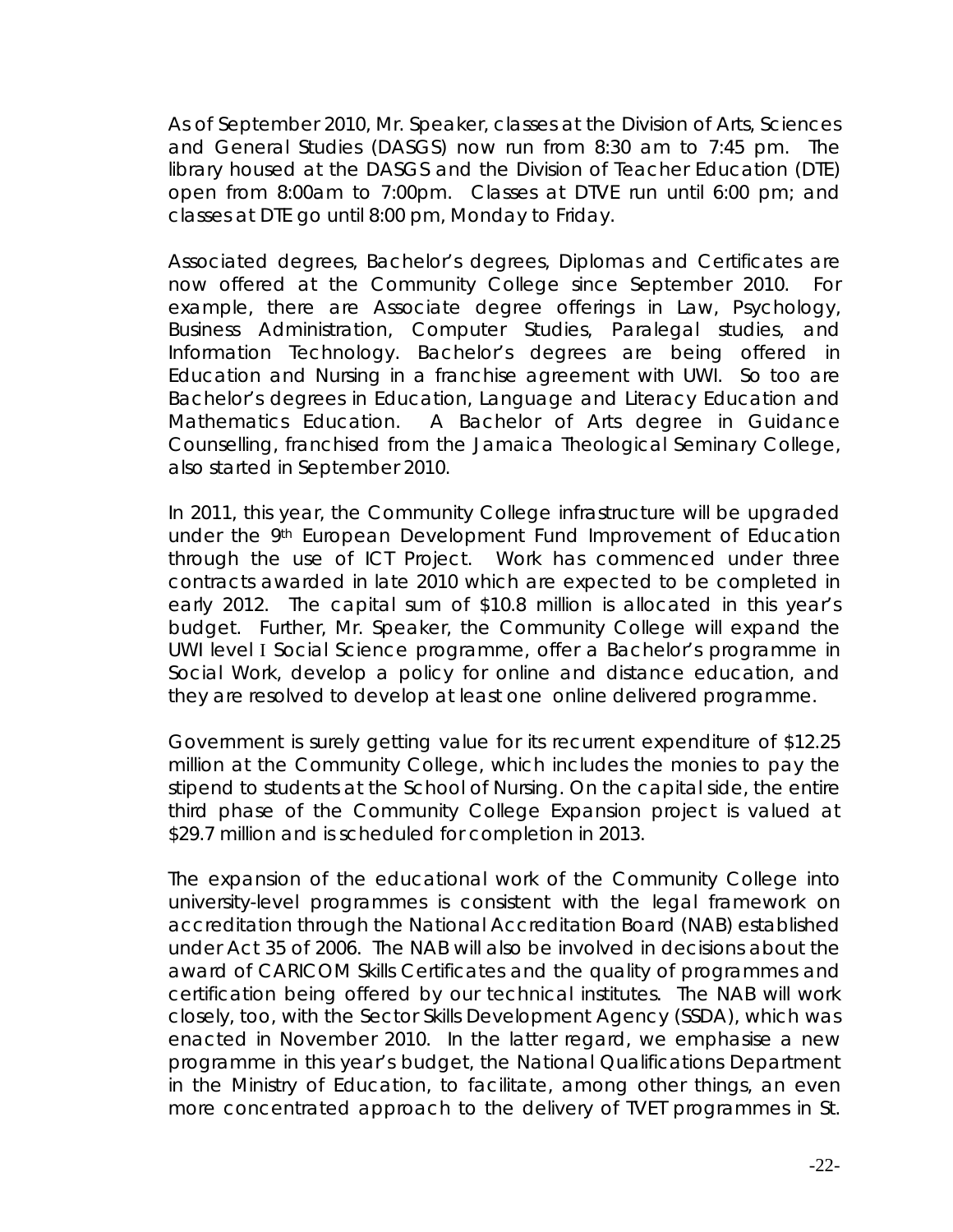Vincent and the Grenadines. More will be said about this by the Honourable Minister of Education.

Another new programme in the Estimates for the Ministry of Education this year, is entitled "Education, Research, Information and Communications Technology Programme". It is established to strengthen the education planning function, effectively integrate ICT into teaching and learning to provide leadership in the various ICT initiatives in the education sector including the one laptop per student initiative, and to put in place mechanisms for the maintenance and repair of the physical ICT assets over time.

Mr. Speaker, there are several components of the Government's ICT thrust in education. They include the computerisation of schools under the European Development Fund, the one laptop per student project, and the development of a web portal, SVG eNet. These are additional to the initiatives in the Ministry of Telecommunications in the Office of the Prime Minister which are spearheaded by the Director of Telecommunications and Special Projects, Dr. Jerrol Thompson.

The European Development Fund ICT improvement project has already awarded contracts of some \$5 million for the supply of computers and other ICT equipment to all educational institutions throughout St. Vincent and the Grenadines.

Under the one laptop per student project, 30,000 laptops will be made available to students at primary, secondary and post secondary levels. The Governments of Portugal, Venezuela and St. Vincent and the Grenadines are engaged in this initiative. An inter-ministerial Technical Committee headed by the Permanent Secretary in the Ministry of Education has the carriage for the practical implementation of this quite amazing and transformational project.

Under the European Union ICT in Education Project, the Ministry of Education is charged with developing a web portal, SVG eNet for enhancement of management, administration, and governance of the education sector, consistent with the national ICT objectives of St. Vincent and the Grenadines as reflected in the National ICT Strategy and Action Plan, 2010-2015 which was already approved by Cabinet.

Mr. Speaker, over the past year, my government has initiated further excellent work in the areas of Special Education, Student Support Services and Library Services. I shall highlight only a few tangible fruits of these: the top-class facility for Students with Special Needs at Georgetown was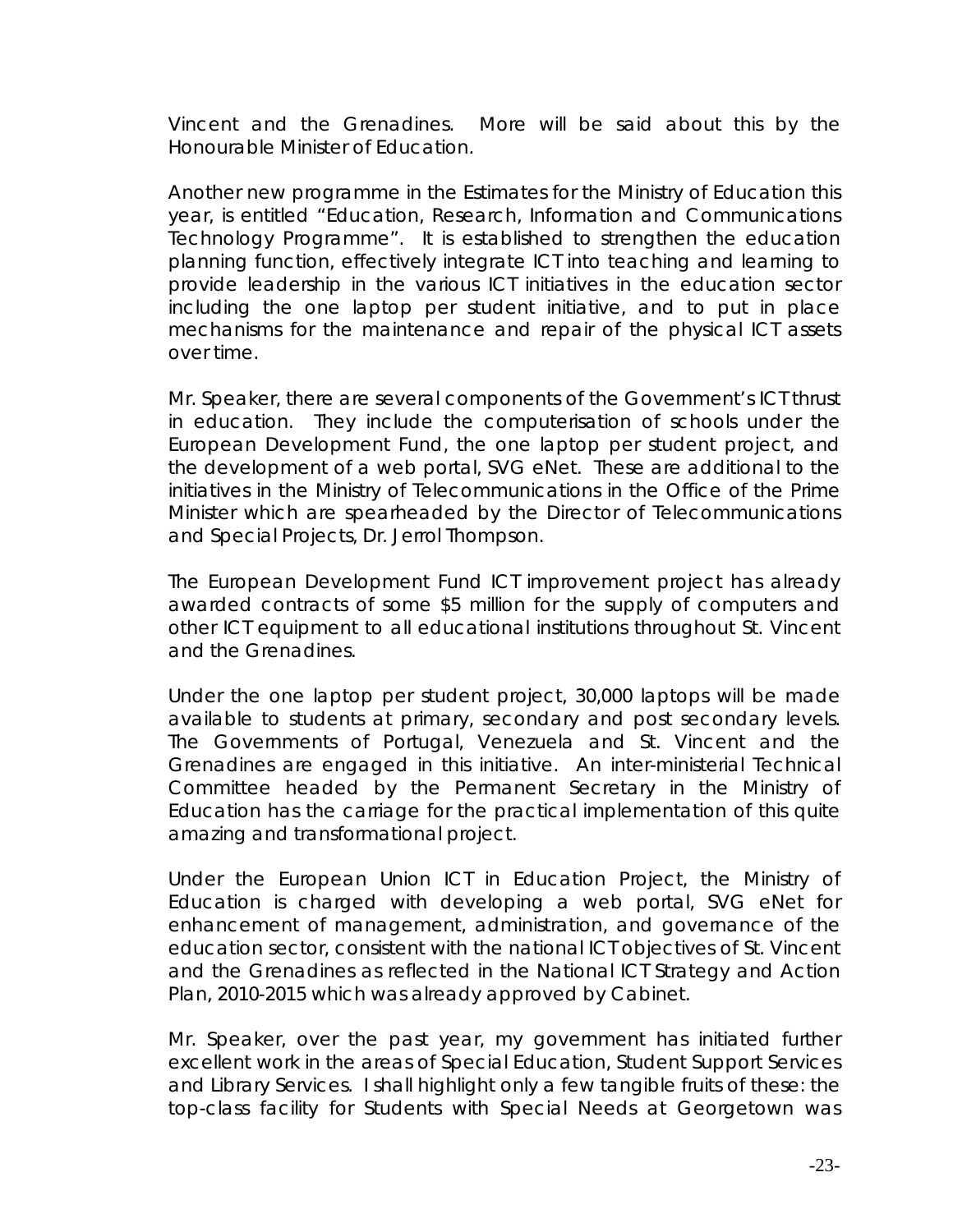constructed and opened. The Student Support Services was established with two components, first, the opening of the Victoria Centre which provides, teaching, remediation and behavioural interventions to its students; and secondly, other short-term offerings to student referred to the centre from other schools. And, as we all know, the modern national library, by far the best in the OECS, is now opened for business.

Mr. Speaker, over the next five years, my government intends to take the Education Revolution to the next level. Accordingly, I have provided some leadership in this regard by authoring an 80-page paper entitled "Lifting the Education Revolution to the Next Level". It was published late last year in the Searchlight newspaper and is available on my personal website.

## **YOUTH DEVELOPMENT**

Mr. Speaker, during the last ten years under my successive administrations, there has been a massive enlargement of opportunities for young persons in vital areas such as education, employment, business, housing, sports and culture, and targeted youth programmes of one kind or another. Never in our history have the interests of young persons been so favourably addressed as under successive ULP governments. Still, challenges remain and others are looming, including those touching upon joblessness and social alienation.

During the last general election campaign of December 2010, the ULP issued a Youth Manifesto encompassing central policy stances and programmatic details which touch and concern young persons, including: Job and Wealth Creation; the Making of Young Entrepreneurs; Education, Health and Wellness; Housing and Lands; Sports and Recreation; Telecommunications; Culture and the Arts; Social Security and Protection; and the construction of the Argyle International Airport. Thus, practically every area of public policy impacts on the youth directly, and certainly indirectly. I shall accordingly address just a bundle of these policies and programmes which specifically target young people.

One flag-ship programme for young persons has been the Youth Empowerment Service (YES), which my government initiated in 2001. Annually, some 500 young persons between the ages of 16 years and 30 years, are engaged for one year in apprenticeship, training, and citizenship moulding. Currently, each YES volunteer is paid a monthly stipend of \$450.00. For ten years, it was entered in the Estimates as a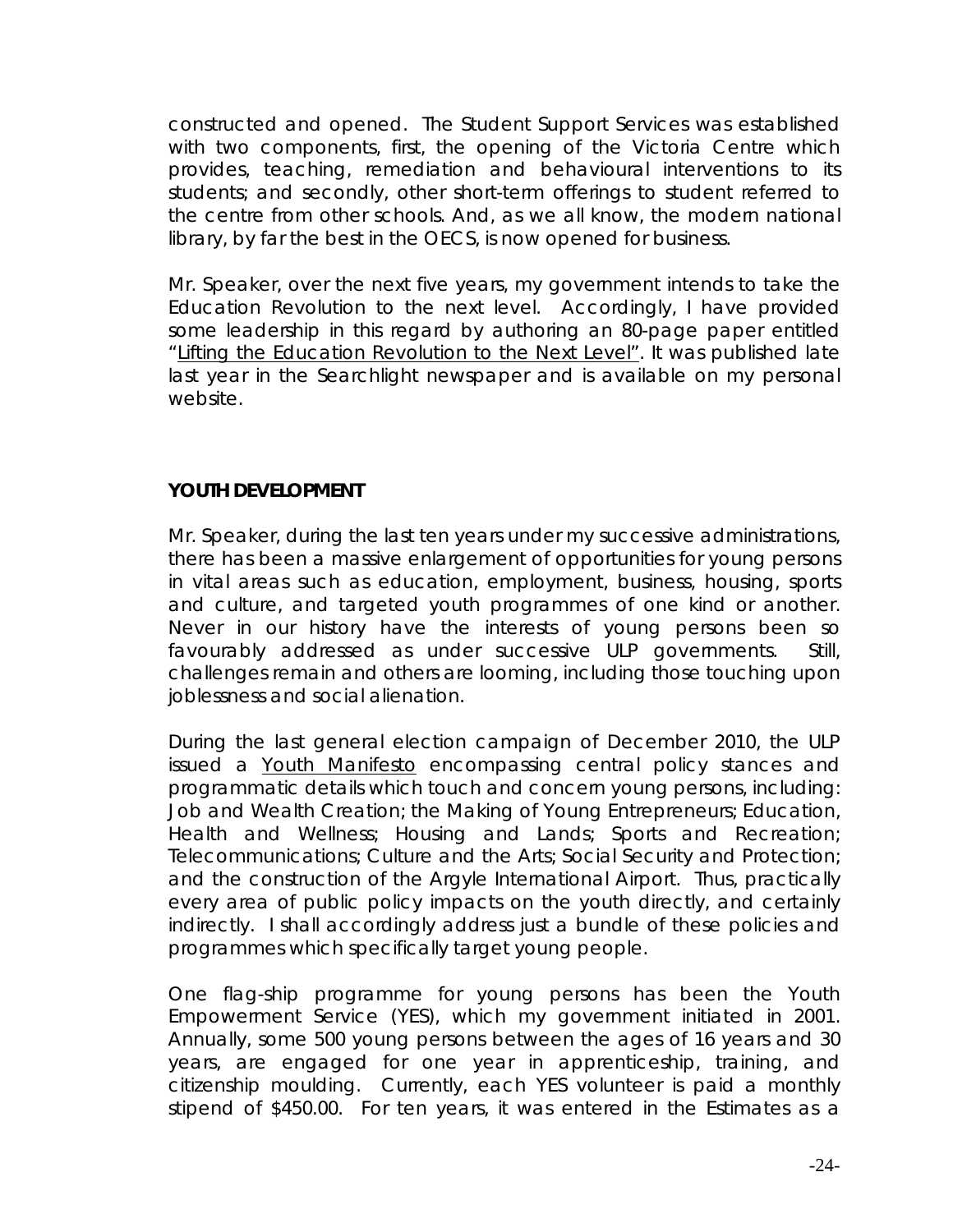capital programme at an aggregate cost of some \$30 million. The YES programme is now part and parcel of my government's on-going commitment to young persons and from this year is included as an item of recurrent expenditure to the tune of \$2.8 million. It continues to be financed by the Government of the Republic of China on Taiwan. The YES programme has been hailed by UNESCO and esteemed institutions in Latin America as a "best practice".

One area of the YES programme which we beefed up last year was that of training, especially in the areas of financial literacy and occupational safety. In-service YES training will be broadened and deepened this year. It is the government's intention to build an entrepreneurial spirit and better attitudes to work and production among the YES volunteers. I encourage the private sector entities to link actively with the YES programme for the benefit of all relevant stakeholders. I remind the private sector that under the tax laws of this country, tax benefits redound to those who engage actively in Private-Public Sector Partnerships.

Young persons have benefitted immensely from the Micro-Enterprises Loan Programme which my government instituted at the National Commercial Bank (NCB). This programme is being expanded and will continue to be implemented in conjunction with the credit unions. I have earmarked \$1 million in the Budget for this year and indicative sums of \$4 million and \$5 million, respectively, for each of the next two years. Of course, persons other than young entrepreneurs would be able to access these resources.

One targeted initiative for youth with immense potential is the Youth on the Bloc Programme. This has been operationalised through several communities already. By the end of December 2011, it is planned that at least 15 "Youth on the Bloc" communities would enter into a structured relationship with the Ministry of Youth and other state agencies, particularly in the areas of entrepreneurship and employment, education, sports and culture. A survey has already been conducted on Youth on the Bloc and policy issues arise therefrom for implementation.

This year, too, my government intends to finalise all the relevant consultations towards the establishment of a National Youth Foundation to aid in the development of young entrepreneurs.

On the agenda for this year also is the convening of a Youth Assembly to facilitate, among other things, the final codification and elaboration of a National Youth Policy in one document, and to fashion appropriate mechanisms for a better representational interfacing between the Ministry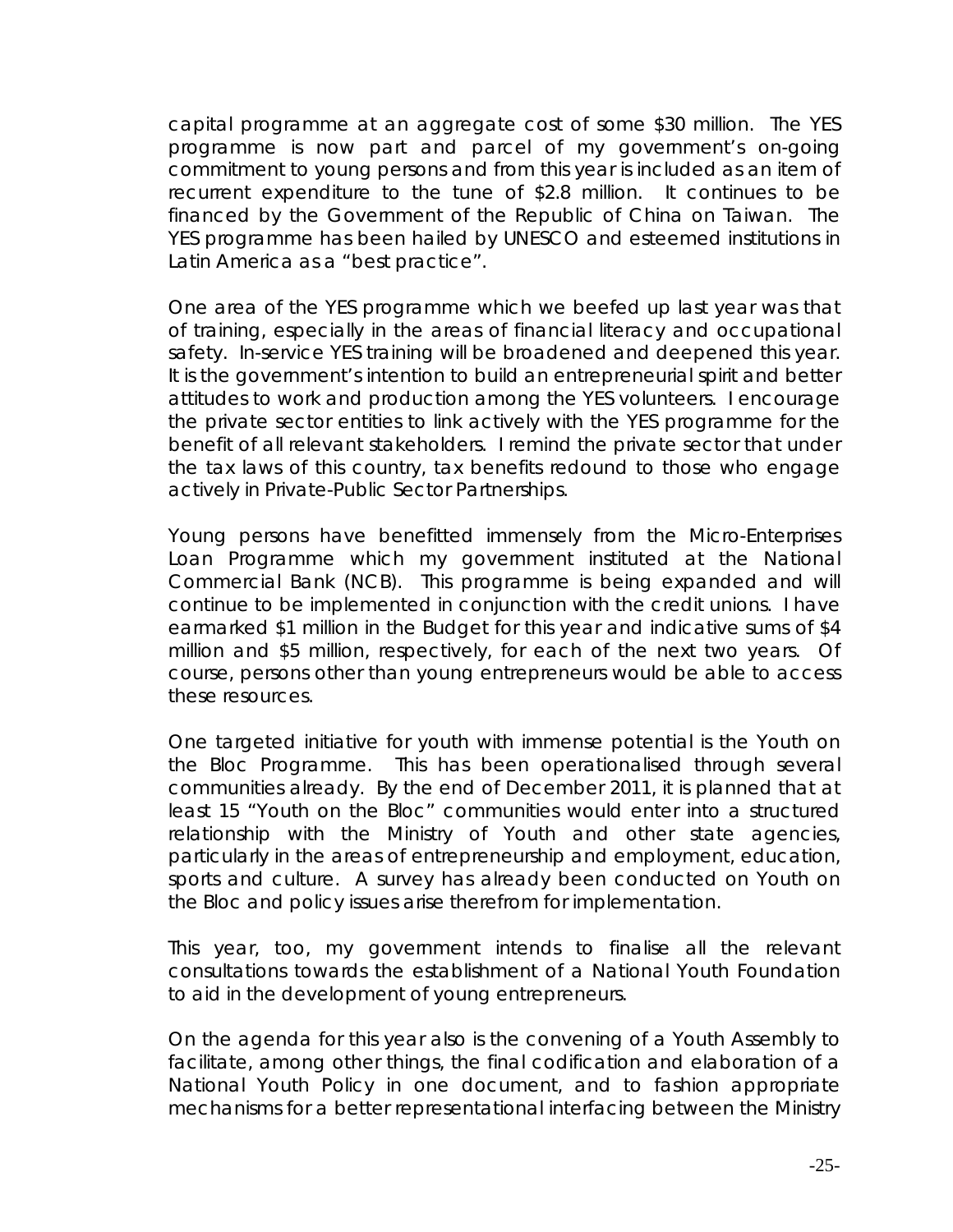of Youth and youth organisations. A better structured voice for youth is necessary and desirable.

In 2011, in accord with our central policies on youth, my government would:

- 1. Further implement macroeconomic policies and priorities that would promote growth and stability for our nation's youth.
- 2. Maintain the thrust to developing the human capital, including pursuits in education, sports and culture.
- 3. Advance further the strategic approach to poverty reduction, strengthen social safety nets and other social mechanisms.
- 4. Continue the reform of the public sector to improve efficiency, innovation and service delivery for youth.
- 5. Improve the institutional and legal framework in support of private sector development and youth entrepreneurship.
- 6. Develop a better structured 'voice' for youth.

The Honourable Minister of Youth, who has been for many years a leader of youth, will expand on all these initiatives, and more, in his Budget presentation.

## **HEALTH AND WELLNESS**

St. Vincent and the Grenadines has made significant progress in the delivery of health care over the past ten years. Gains are apparent both in the quality of health care delivered and the availability and accessibility of health-related services across the nation.

As a result, we have witnessed steady improvements in vital health indicators. In 2010, we established a new Neo-natal Intensive Care Unit at the Milton Cato Memorial Hospital. This Unit is operated in an isolated area, and is designed to reduce the incidence of infections to which the pre-mature newborns are susceptible.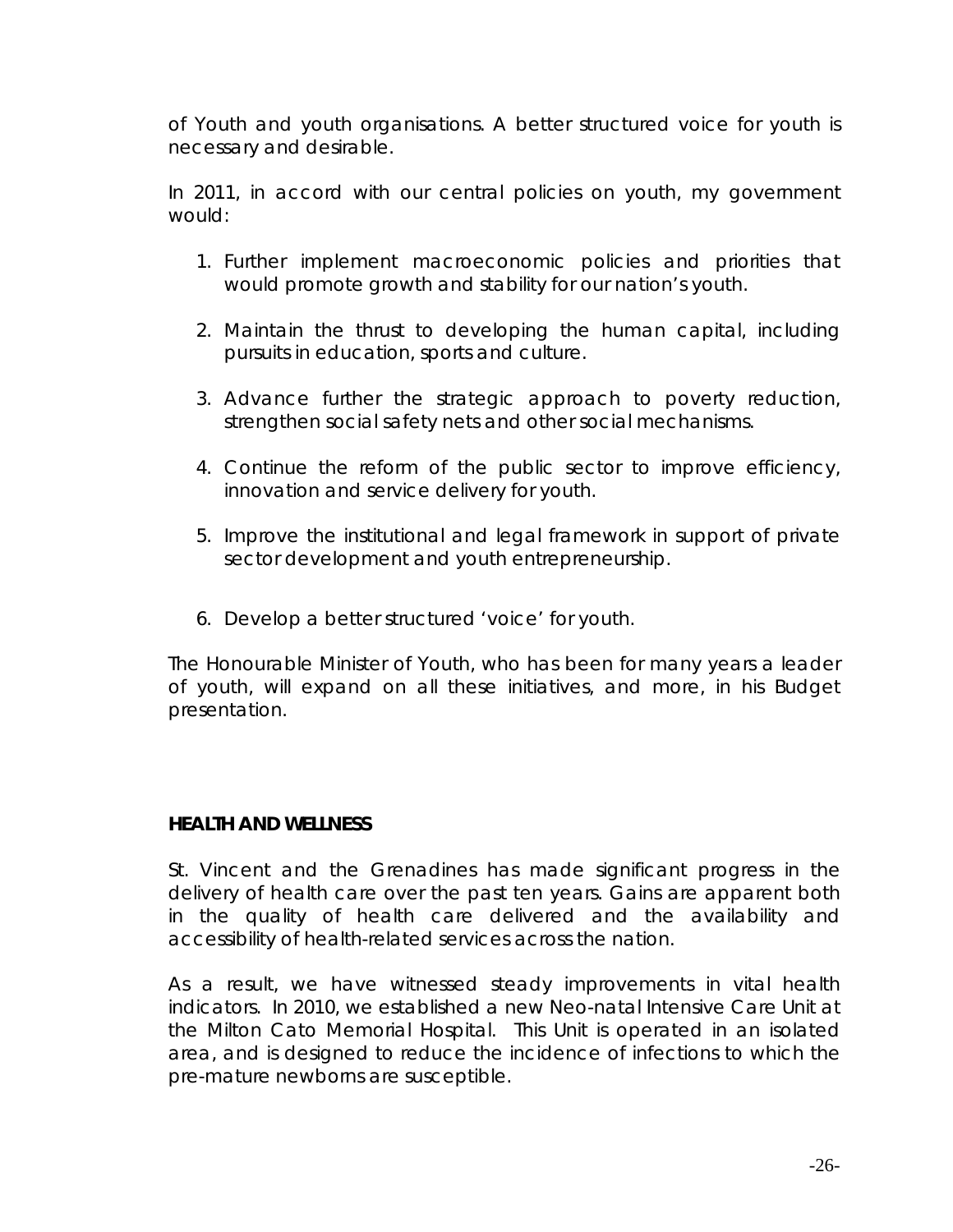We have also remodeled a section of the existing pediatric ward as a care and treatment unit to deal with post operative care. The International Hospital for Children and the Rotary Club are partnering with the Ministry of Health, Wellness and the Environment to provide specialized surgical procedures for children. Procedures in ophthalmology, cardiology, orthopedic and general surgeries are performed in the new unit. Indeed this Unit has been receiving children as patients from other OECS member-states and from the wider Caribbean.

In the area of early childhood development, the Ministry of Health, Wellness and the Environment partnered with the Caribbean Child Support Initiative (CCSI), UNICEF and PAHO to pilot the Early Childhood Health Outreach project in the Calliaqua Health District in 2010. The aim of the project is to integrate early childhood development and health care services for vulnerable children through home-visits to children from birth to three years of age who do not have any form of early stimulation. Additionally, under the Lives to Live project, to be financed by ALBA, we will develop programmes to assist persons living with physical and mental disabilities.

The Ministry of Health now boasts of a comprehensive health information system which was implemented in 2010 at a cost of \$1.5 million. The objectives of the system are: to improve accountability; to ensure evidence-based decision-making; to reduce waste and ensure savings; to provide timely, accurate and reliable health information; and to improve monitoring of national, regional and international indicators;

In the area of primary health care we completed construction of the Stubbs Polyclinic and a health centre at Evesham at a cost of \$2.7 million and \$1.4 million, respectively.

These gains notwithstanding, important issues of quality, access and coverage in the health sector continue to be at the forefront of the national agenda. That is the reason this administration has requested the EU to support its efforts in health with the resources of the 10th EDF.

The European Union has accordingly approved the 10<sup>th</sup> EDF, which focuses primarily on health sector reform, at an estimated cost of \$33 million. The purpose is to contribute toward the continuous development of an efficient, effective and sustainable health care system with emphasis on preventing and managing chronic non-communicable diseases (CNCDs), improving delivery and management of health care services, establishing sustainable financing, and improving and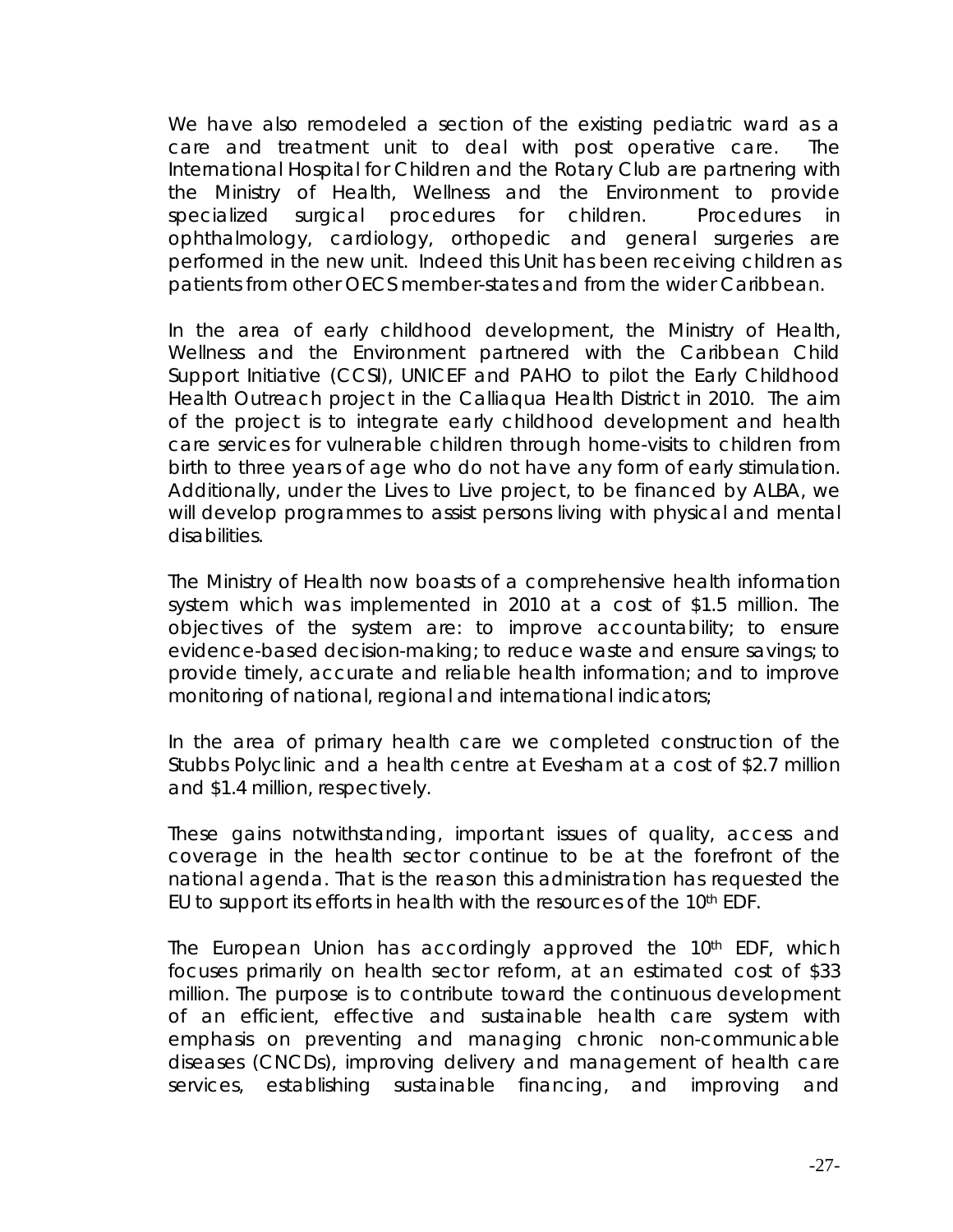rationalising human resources development and management. The main activities are:

- 1. Development and implementation of a wellness policy including public awareness and lifestyle behaviour change initiatives based on the results of a nutrition survey geared towards the reduction of obesity and diabetes.
- 2. Improving delivery and management of health care services and establishing a sustainable financing mechanism. Specifically:
	- a. Construction and furnishing of two (2) polyclinics at Buccament and Mesopotamia.
	- b. Construction and furnishing of four (4) doctors' quarters and one staff hostel.
	- c. Renovations at MCMH to replace roof at the surgical ward, theatre and refit kitchen, laundry and security enhancement.
	- d. Rehabilitate the Mental Health Clinic.
	- e. Procurement of two (2) ambulances.
	- f. Further develop the health information system.
- 3. Enhancing human resource capability in the health sector.
- 4. Provision of technical assistance for the timely implementation of the project.

We anticipate that preliminary work for this programme will begin in the second quarter of 2011.

Another important aspect of the Health Sector Plan is the completion of the Modern Medical Complex at Georgetown as a diagnostic centre. This facility is being constructed in collaboration with the Republic of Cuba and is scheduled for completion this year. A total of \$8 million has been allocated to this project in this year's Estimates.

## **AIRPORT DEVELOPMENT AND AIR TRANSPORT**

Completing construction of the Argyle International Airport at the end 2012 and commencing its operations shortly thereafter remain essential to my administration's development agenda. Work on the project has been proceeding apace with another 35 percent of the earthworks completed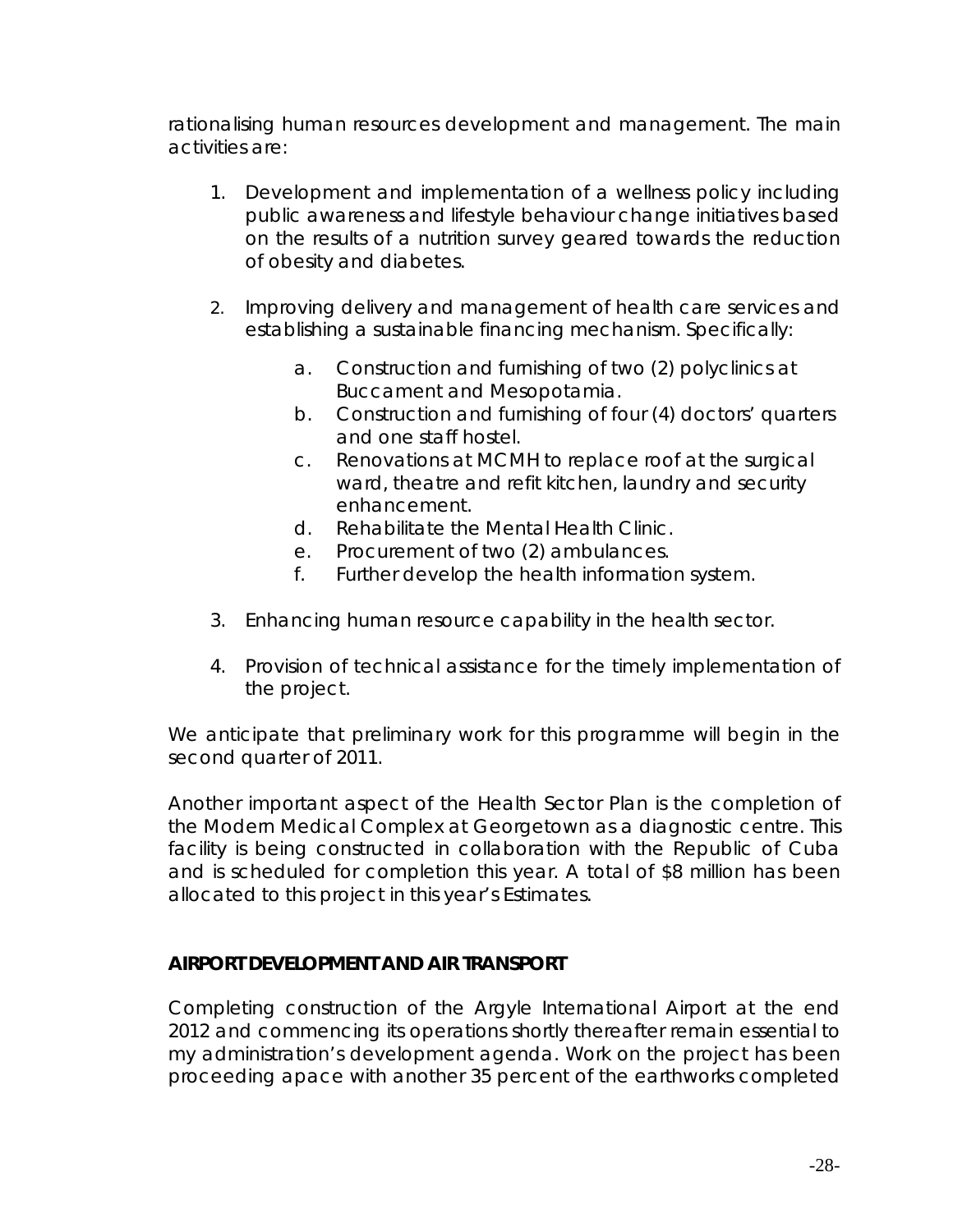during 2010. This amounts to an overall total of 64.5 percent of the planned earthworks, since work started on August 13, 2008.

Works were carried out on preparing the area for construction of the terminal building and on the excavation and embankments in the first and second kilometres of the runway, as well as on the apron and the taxiways. Additionally, during 2010 the culvert, for carrying runoff water from one side of the runway to the other side, in the first kilometre of the runway was started and will be completed in the first quarter of 2011.

The Board of Directors has awarded a contract in the amount of US\$ 25.1 million for construction of the terminal building to the Taiwanese firm, Overseas Engineering and Construction Company Ltd. (OECC). This contract covers construction of the terminal building, electrical substations, internal and external signage, and related preliminaries. IADC has decided to do the site works, and construct all internal roads, drainage and parking areas using resources at its disposal. This means that IADC will at some stage this year enter into contracts with private firms for construction of the fire and rescue station, cargo terminal building and control tower. These facilities are estimated to cost approximately US\$4.6 million.

The Government of the Republic of China has pledged loan and grant funds totaling US\$30.0 million for design and construction of the terminal building and other landside facilities of which some US\$5.8 million have already been drawn down.

Meanwhile, the wind studies at Argyle are continuing. So far, wind data have been collected and analysed for just over four (4) years, from 3 wind stations installed within the airport zone. The meteorologists at the E.T. Joshua Airport continue to receive and analyse these data. The data reveal no unfavourable wind pattern for airport operations.

As part of the process of implementing the proposals contained in the KOCKS Consultants Environment Study of the airport project, IADC has recruited an environment and planning officer whose mandate includes, ensuring that adequate measures are in place and that the engineering work plans are designed and executed in a manner to mitigate adverse consequences to the environment. Every effort is being made to provide a comfortable temporary access road to residents of Argyle Gardens and Mt. Pleasant. In 2011, IADC would provide assistance to the Ministry of Transport and Works to improve the access road for residents of Argyle Gardens in the area north of the terminal building site. The designs for this road have been completed and construction will begin in the first half of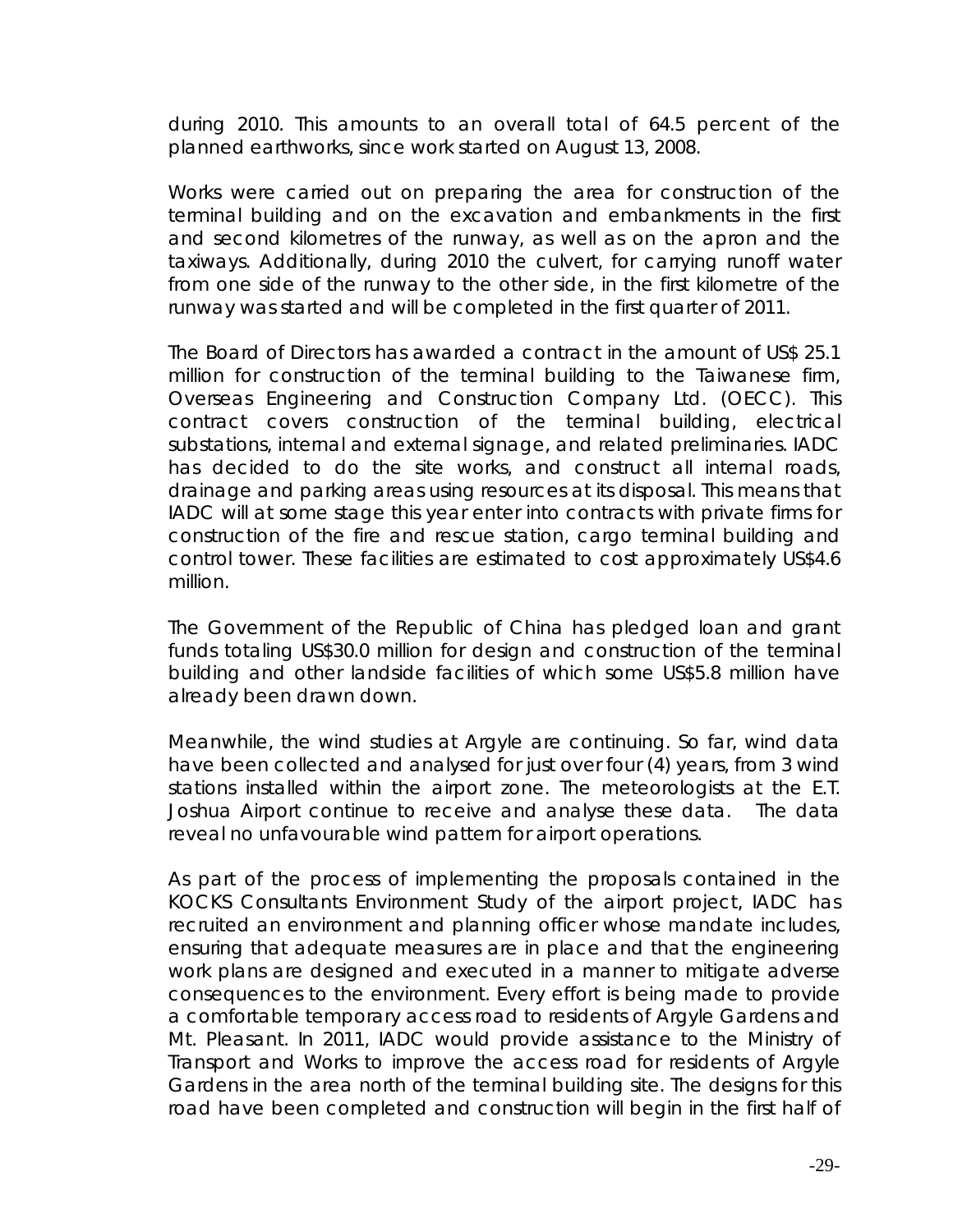2011. Work on the access road to Mt. Pleasant that traverses the southern end of the runway will also commence in 2011, when excavation at Fort Hill is substantially completed.

During 2010, the marketing team comprising representatives from the Ministry of Tourism, the Tourism Authority, Invest SVG, and IADC met and finalised a marketing plan to promote the Argyle International Airport. IADC will continue, in collaboration with the Tourism Authority, to build awareness among airlines, to encourage them to add St. Vincent and the Grenadines to their routes.

One may recall that there are five main cost components of the Argyle International Airport project and our last estimate was \$589 million. Mr. Speaker, on account of rising construction costs for the terminal building and other landside facilities, the project is now estimated to cost \$636 million.

Notwithstanding our concentration on the Argyle International Airport project, we are committed to maintaining and improving the delivery of services at each of the other airports. In this regard, we have a provision of \$4 million to resurface the runway at the E.T. Joshua Airport, which is now scheduled for the first quarter of 2011.

## **ROADS AND URBAN DEVELOPMENT**

Mr. Speaker, this administration accords high priority to developing and maintaining a proper road network throughout our country. This is reflected by, among others, the recent completion of the Windward Highway. Our attention will now turn to the Leeward Highway which is in need of substantial rehabilitation. This highway is over 25 miles in length, stretching from Kingstown to Richmond. Three distinct sections of the road are identifiable:

- a) The North Leeward Highway from Richmond to Wallilabou;
- b) The Central Leeward Highway from Wallilabou to Buccament; and
- c) The South Leeward Highway from Buccament to Kingstown.

The first two sections were rehabilitated through loans provided by the Caribbean Development Bank, and are still in reasonable condition. The South Leeward Highway however, was constructed in the early 1970s. This was at a time, Mr. Speaker, when there were fewer vehicles on the road. Circumstances have changed significantly. Not only is this section of the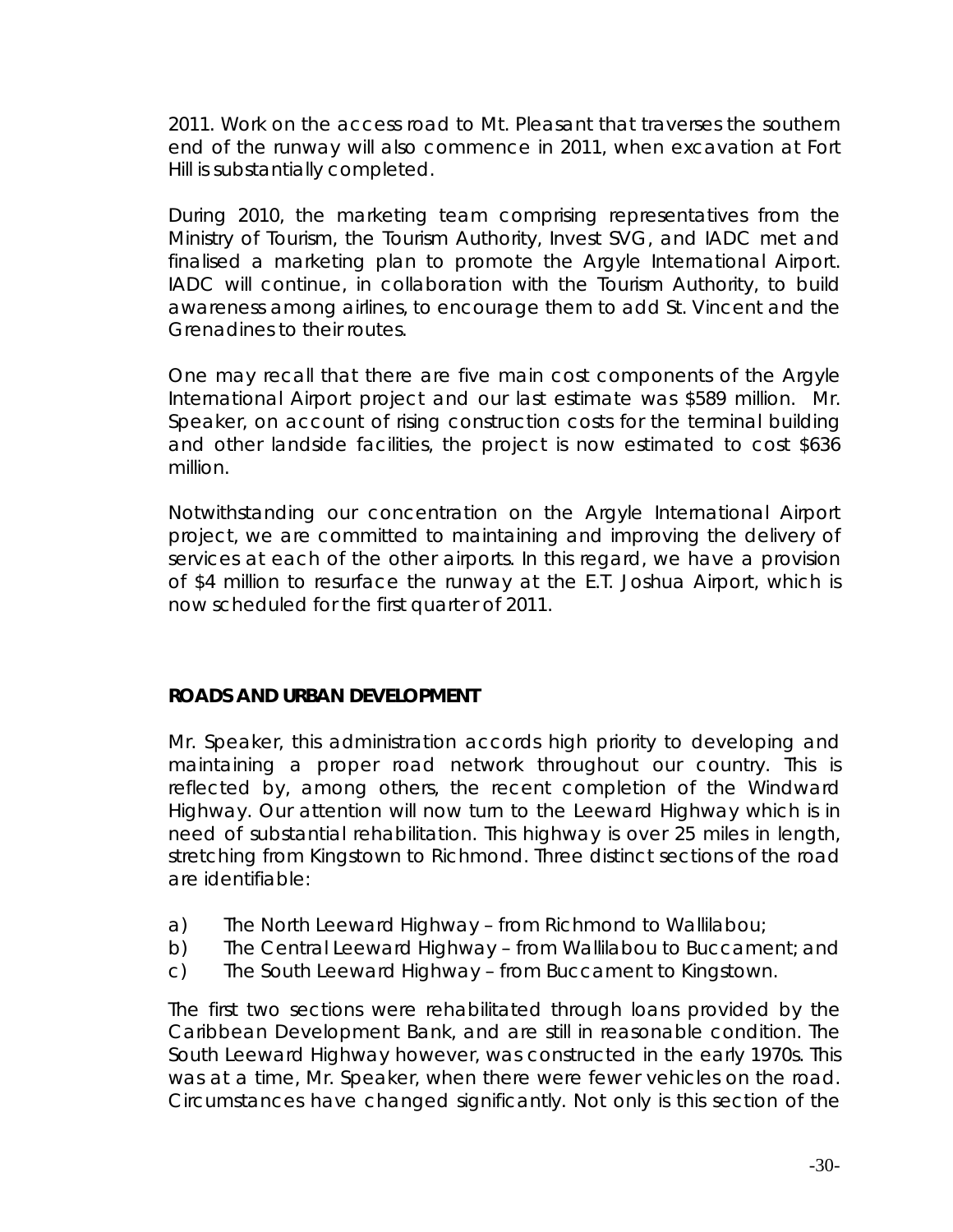highway inadequate, but it has deteriorated markedly. As such, it is in urgent need of upgrade to meet the demand of increased traffic loadings, both current and projected. Accordingly, the government is seeking funding from the Caribbean Development Bank for design and reconstruction, estimated to cost \$25 million.

The Vigie Highway would also receive some attention during this fiscal year. Work would continue on the section of the Vigie Highway between the Roundabout and the Villa-Fountain Road. As you would recall Mr. Speaker, a section of the road was rehabilitated in September 2009, through grants by the European Union. Notwithstanding, there is still a 300 metre section remaining and this would be rehabilitated during this year.

Building bridges is also a focus of this administration. Priority will be given to the construction and rehabilitation of several bridges during 2011 including the Colonarie, Verbeke, and Fort Charlotte Bridges. A total of \$3.2 million has been allocated for these bridges in 2011.

Attention will also be paid to the development of village roads, feeder roads and farm roads. An extensive programme is planned for financing from the resources of the Banana Accompanying Measures (BAM), which should be available towards the end of 2011. In the meantime, a provision of \$2 million has been made in the 2011 Estimates for the more urgent works.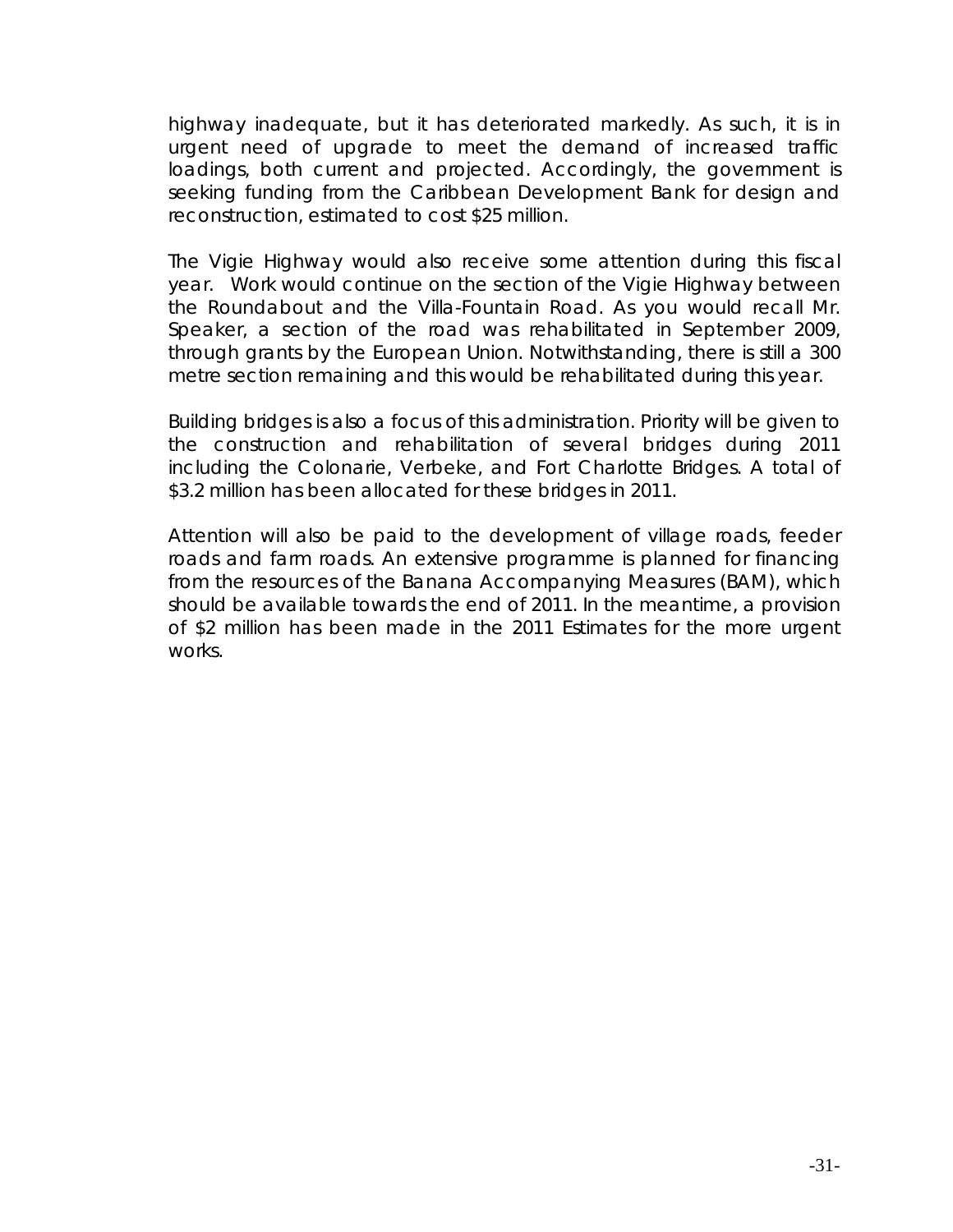#### **TELECOMMUNICATIONS**

Telecommunications is an area of high priority for social and economic development. Accordingly, the government entered into contract with LIME for the provision of free unlimited wireless internet access at several Learning Resource Centres, rural schools and community centres across the country. This project has commenced and will be completed by April 2011. It should be noted that this is the first Universal Service Fund project to be undertaken in the OECS and complements the Education Revolution and the one laptop per student initiative.

The NTRC is also currently in negotiations for a contract for a second project that will provide for the installation of payphones along the main highways and wireless Internet access at all 14 recently completed tourism recreation sites.

In 2010, the NTRC implemented a new Price Cap Plan that will govern the regulation of fixed line services. One of the main benefits of this new plan is a reduction in the cost of fixed to mobile calls from 71 cents to 54 cents per minute. This rate will be reduced further in October 2011 to 40 cents. In total, this will be a reduction of 44 percent over an 18-month period and will benefit all consumers.

In the third quarter of 2010, Cable and Wireless (LIME) completed its migration from its legacy circuit switches network to its Next Generation Network. This milestone was an historical one as St. Vincent and the Grenadines became the first sovereign nation to migrate fully to NGN. One of the significant achievements of this new network is the ability to make internet access available at the flick of switch to any customer. The network will also allow for the deployment of new services at competitive prices.

New draft legislation was developed by ECTEL in 2010 in collaboration with the NTRC and other stakeholders to replace the existing Telecommunications Act of 2001. A finalized draft is expected to be completed in 2011. This proposed legislation would address those issues that have arisen in the sector over the last 10 years as a result of the rapid change in technology and will also strengthen the regulatory oversight of ECTEL and the NTRC of the sector.

In 2011, the NTRC will increase its regulatory oversight of those services not currently exposed to much regulatory intervention but which affects a wide cross section of the population. Additionally, the Universal Service Fund (USF) will subsidize the cost of internet access to economically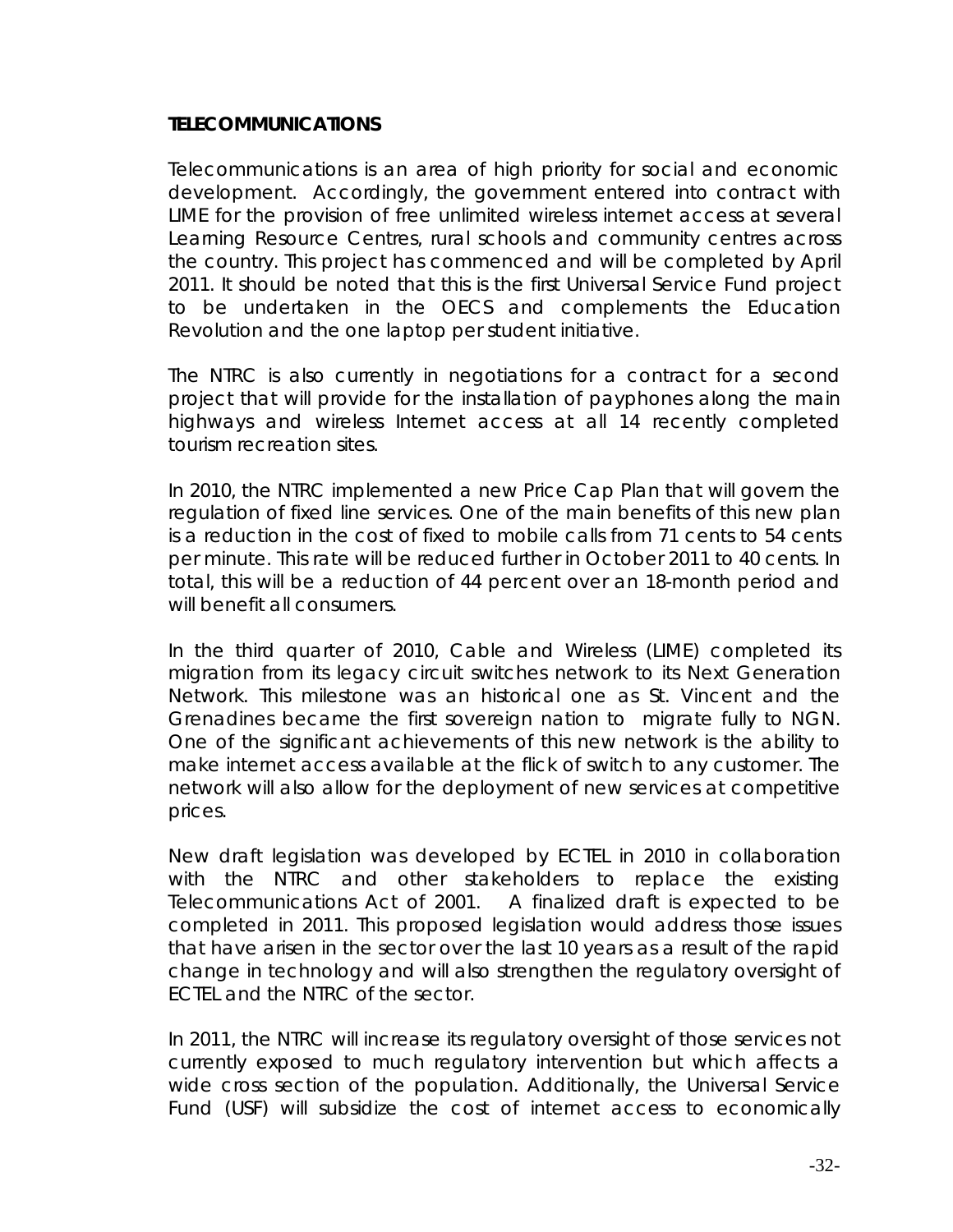disadvantaged homes. This will ensure that all students will be able to fully benefit from the Education Revolution. This will be a phased project considering the number of households that may qualify for assistance.

Mr. Speaker, Digital Cable TV became a reality in 2010. The provider, Karib Cable, migrated from its analogue network to a digital one, last year. The purpose of this innovation was the provision of more television channels and enhanced services to consumers. This process has not flowed smoothly, and a number of consumer issues have arisen relating to quality, number and type of channels, and price. The NTRC is aware of the profound concern of consumers, many of whom are agitated. The NTRC has advised me that it has been trying its best to handle these issues in the interest of all stakeholders, given the limited regulatory oversight allowed for under the existing framework. I feel sure that much better can be done to resolve the bundle of attendant issues, and I shall personally be making every effort to have them resolved to the consumers' satisfaction.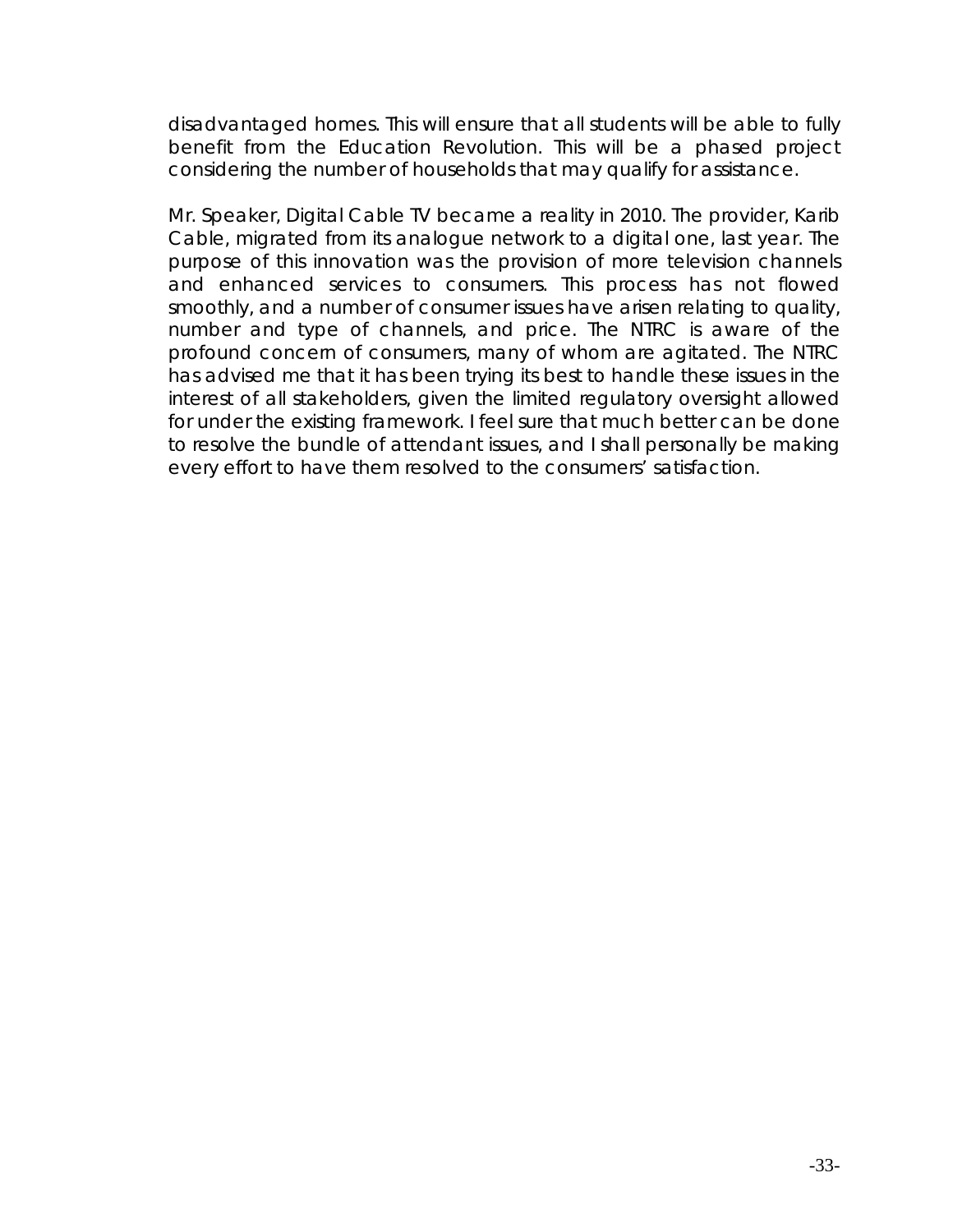## **ENERGY**

The year 2010 was yet another challenging year for St. Vincent Electricity Services Limited (VINLEC) and for consumers of energy and energy services in St. Vincent and the Grenadines. Notwithstanding, VINLEC continued its programme of expansion at the Lowmans Bay power plant. At year-end, one of the two engines under the current expansion programme had already been commissioned with the other expected to be in service by the end of April 2011. This expansion in installed generating capacity will provide for the expected increase in demand for electricity in St. Vincent and the Grenadines in the next few years. On completion of Phase II, the Lowmans Bay power plant will have 17.2 megawatts of installed generating capacity.

Additionally, the 33 kV Transmission Line Expansion Project including substations at Cane Hall and South Rivers is practically completed. The substation at Cane Hall is in service and it is anticipated that the one at South Rivers will be commissioned by February this year. The latter will significantly improve the quality and reliability of electricity supply on the north-eastern side of the country. During 2010, the company also commissioned a 24,000 imperial gallon fuel storage facility at its Cane Hall power plant, which has significantly improved safety in the delivery and storage of fuel at the plant.

Regarding our hydro power resources, VINLEC has a renewed thrust to rehabilitate its hydro plants at South Rivers and Richmond. These plants have been in operation for over fifty years and extensive work is required to ensure that they continue to contribute to the stability in electricity prices to customers especially against a backdrop of price volatility in the international market. The estimated cost of the project is \$14.0 million and is now scheduled to commence in 2011.

On 30th October, 2010, the country was affected by the passage of Hurricane Tomas which resulted in severe disruption to the electricity supply. Although VINLEC's power plants suffered no damage, the transmission and distribution system was severely impacted. Restorative work commenced immediately after passage of the hurricane and within one week the entire transmission and distribution network was restored at a cost of approximately \$700,000.

During recent years the country has been exploring opportunities to exploit its geothermal energy resources, as well as seeking to exploit wind energy potential. With regards to wind, the site at Ribishi Point has proven to be one with great potential and we will be renewing our efforts to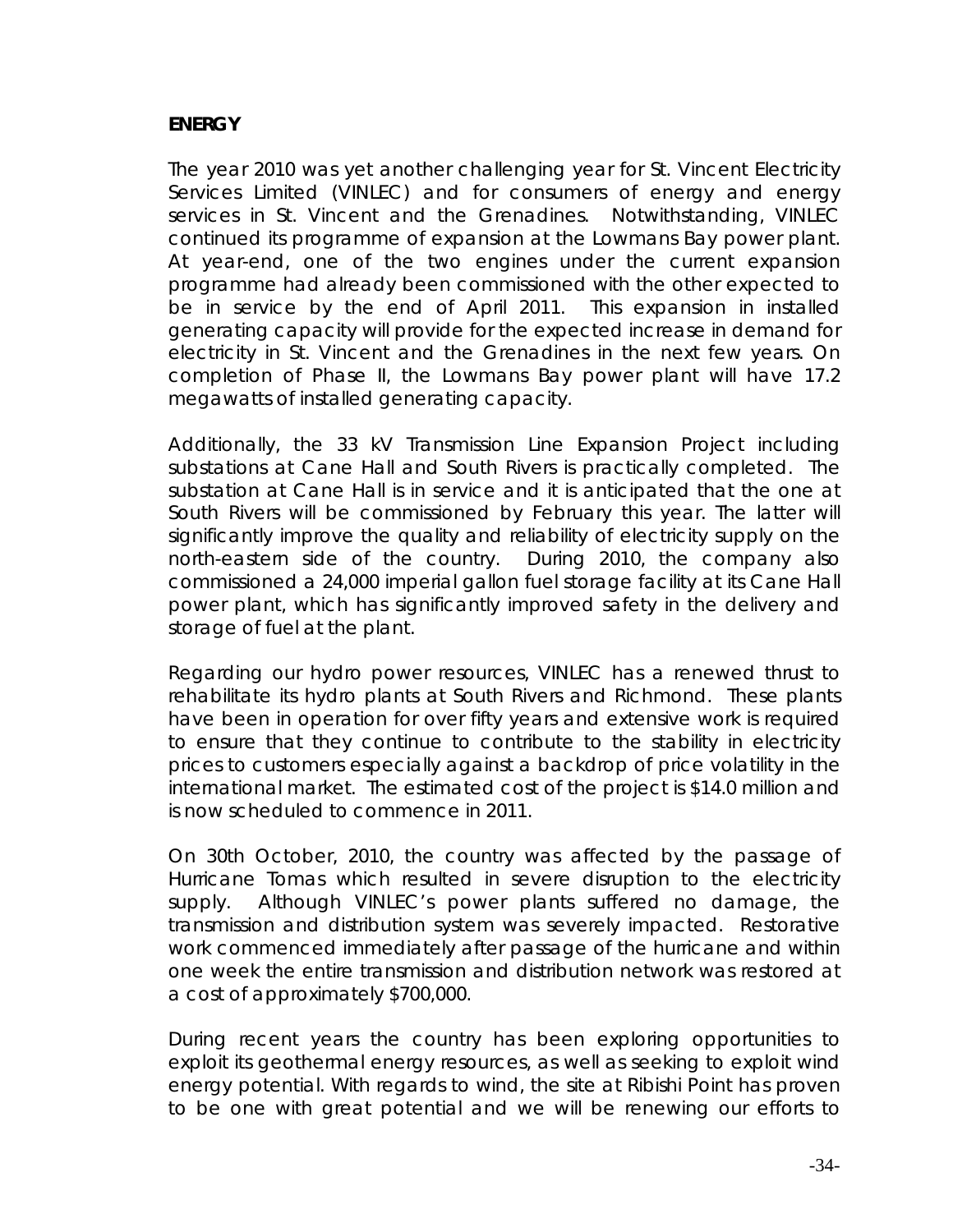develop this project in 2011. The policy of the Government on renewable energy has also supported the use of small scale renewable energy appliances by providing tax incentives for the installation of small photovoltaic system. VINLEC facilitated this exercise by allowing its distribution system to be a "warehouse" for the power generated by these micro systems owned by individuals and businesses.

In addition, the Government is also implementing measures to facilitate greater energy efficiency. In 2011, the Energy Unit, with financing provided by the European Union, will adopt energy saving technologies in several government buildings including the Milton Cato Memorial Hospital, Central Police Station, St. Vincent Community College and the Central Medical Stores, at a cost of \$1.68 million. Meanwhile, the government's National Energy Policy has been adapted by cabinet, and has been published.

## **HOUSING**

The housing development programme plays an important role in reducing poverty and promoting economic and social development through the provision of no-income, low income and middle income homes. The focus of the housing development programme for fiscal year 2010 was on the no-income/vulnerable group (persons earning between \$0 and \$750.00 per month). With assistance of \$4.5 million from the Government of Venezuela, the Housing and Lands Development Corporation (HLDC) was able to construct 130 new houses throughout St. Vincent and the Grenadines. This programme is expected to continue during 2011 as the Government seeks to provide shelter to the economically disadvantaged and to ensure that our built environment meet the minimum standards of safety and use as required by the building regulations.

It is expected that the demand for low and no income housing will continue to increase as families across the country seek to promote their economic and social security and well being through property ownership. The programme also attracts an increasing number of persons as a result of the high quality and the affordability of the product. The latter results primarily from subsidy which is provided by the State. This subsidy takes the form of administrative cost to the HLDC, the executing agency for the programme; infrastructural development (site and services) which is not included in the cost of sale to beneficiaries; and the cost of the land which is sold below market price. To date the HLDC has constructed and distributed 521 low income houses and 14 middle income houses.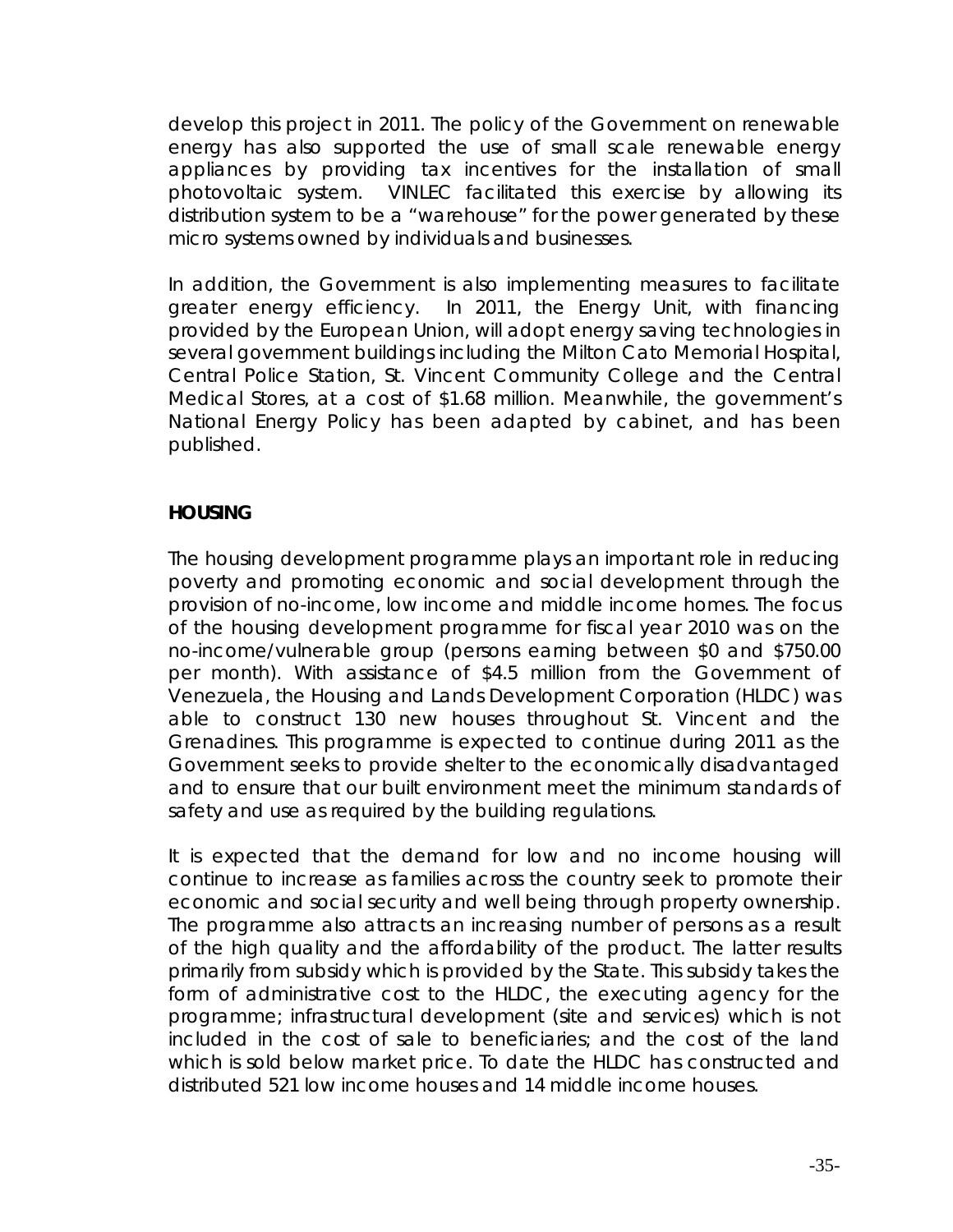This Government, through the HLDC, intends to construct and repair approximately 150 no-income and low income houses in 2011. We will also work with the private sector to encourage greater participation by nongovernmental organizations in the provision of affordable housing. Meanwhile, the HLDC has been vigorously pursuing the housing reconstruction programme after Hurricane Tomas. Thus far, it has done a commendable job.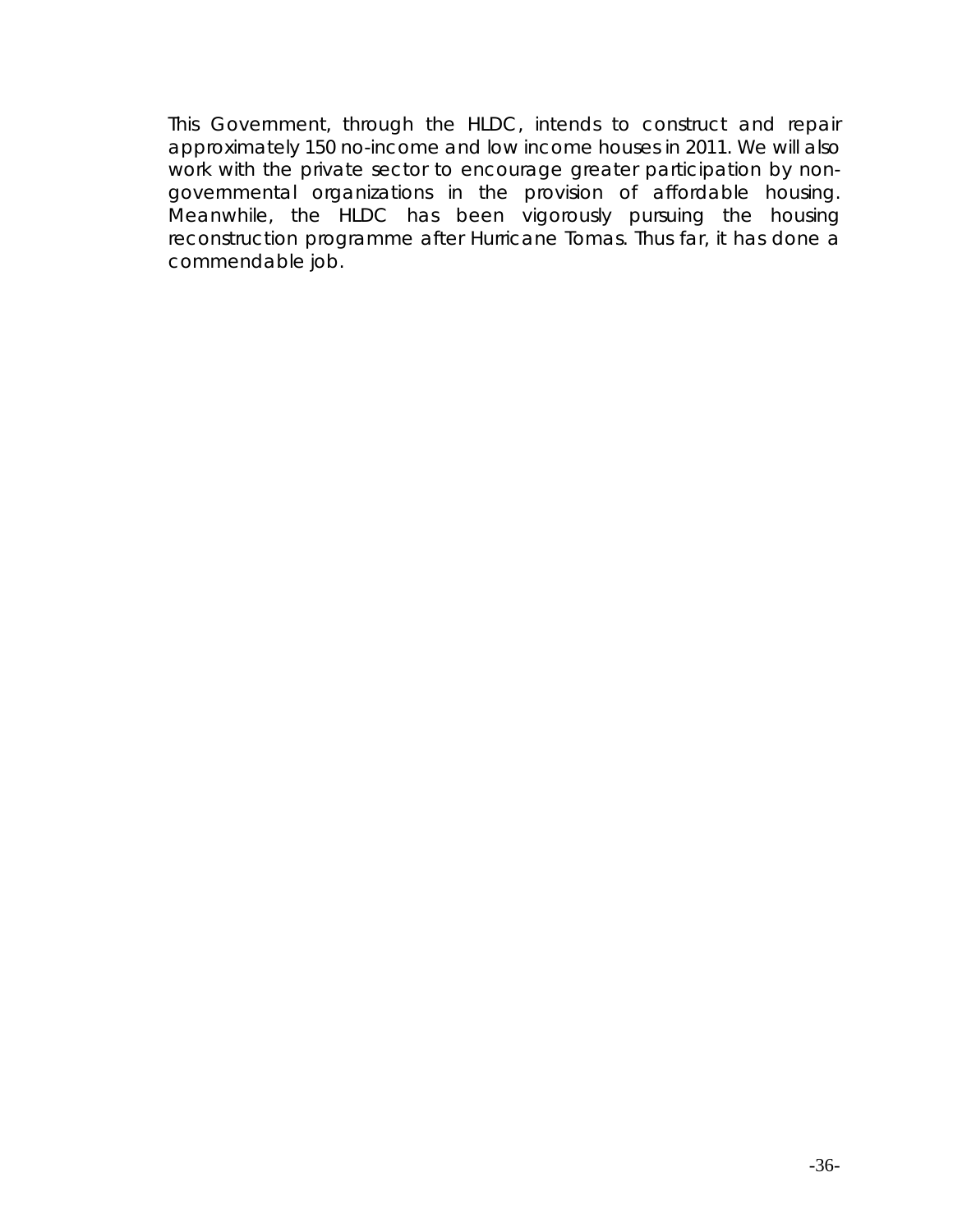#### **NATIONAL SECURITY**

Mr. Speaker, a modern, efficient Police Force, including the Coast Guard, and allied institutions of quality, such as the Prisons, the Judiciary, the Prosecutorial Service, and the Financial Intelligence Unit are vital in the fight against crime. Indeed, they constitute the front-line in that battle. No government in the history of St. Vincent and the Grenadines has spent so much resources and expended so much effort as my administration has done into building the Police Force into a highly professional outfit. Of course, there are weaknesses and limitations in this central institution which maintains law and order, but its strengths and possibilities are immense. Indeed, between March 2001 and today, my government has ensured that a desirable modernisation and upliftment of the Police Force has occurred. Our excellent record stands and we continue to build on it.

In the 2011 Budget, the sum of \$65.7 million is allocated to Public Order and Safety. Of this amount, \$54.1 million is to be spent on the recurrent side of the budget and \$11.6 million on the capital side. The total budgeted expenditure on Public Order and Safety amounts to 8.4 percent of the overall Budget of \$786.5 million.

The Result Indicators in the Estimates for 2011 summarise the plans in the area of national security for this fiscal year. They cover initiatives in administrative reforms, community policing, Pan Against Crime, the National Commission on Crime Prevention, Maritime Administration, the Police, Coast Guard, Prisons, and the Cadets.

Currently, in the Police Force there are 764 police officers, 69 officers in the Fire Service, 79 Coast Guard personnel, 20 band cadets, 15 traffic wardens, 20 rural constables, and a Tourist Police Unit with several members. On-going training is vital for each of these persons in the security forces. It is a central emphasis of my government. This is similarly the case for the 126 members of the Prison service.

In the fiscal year 2011, the programme of constructing and renovating Police Stations continues apace. The Georgetown Police Station, a magnificent building, is due to be opened shortly. The construction of the Spring Village Police Station will commence this year. Repairs are to be undertaken at other Police facilities including those for the Rapid Response Unit, the Old Montrose Police Station, and the Narcotics Division. A Police Post is to be developed at Mayreau. Next year, construction of the Union Island Police Station is expected to begin.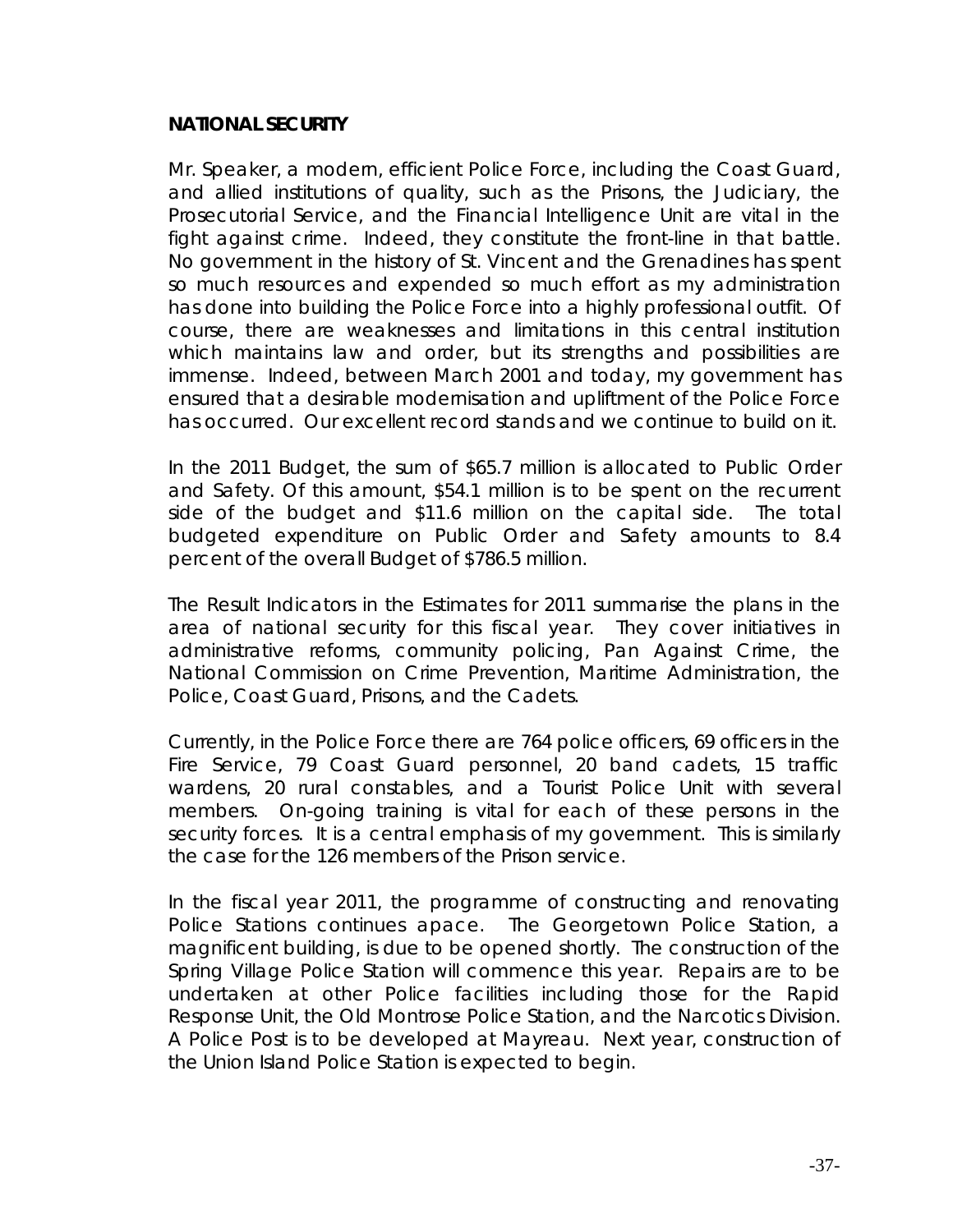The sum of \$2.5 million is earmarked for continued work on Phase II of the Belle Isle Correctional Facility.

The Coast Guard Service will have its fleet further upgraded this year particularly with the acquisition, by way of a grant from the Government of the USA, of two fast Interceptor Vessels costing some \$5 million. The Government of the USA will also assist us in the construction and staffing of a new Coast Guard Base on Canouan.

This year, too, will witness the continued expansion of the Cadet Force which in ten years has grown from about 100 Cadets to some 800, including a Marine Wing.

At Arnos Vale, the Firing Range will be completed this year and will become operational. The Firearms Association will assist the Ministry of National Security in managing this Range and in facilitating the training of law-abiding citizens in the use of Firearms.

St. Vincent and the Grenadines is in an increasingly dangerous Caribbean neighbourhood. Accordingly, my government is very vigilant in not only stamping out home-grown crime but is most alert in keeping the regional and foreign criminals at bay. We thus have stepped up markedly our cooperation with law-enforcement agencies in the Caribbean and from overseas, especially the British, the Americans and the French.

The security authorities in our country have been moderately successful in reducing and controlling crime, especially violent crimes. The handful of cocaine traffickers and money launderers, however, have been spawning a network of gangs, which, if not crushed, would pose grave dangers to our civilised way of life. They are being given no space by my government to flourish. I urge all right-thinking Vincentians to adopt a similar tough line on these cocaine traffickers and money-launderers. In this regard, I advise those who legitimately perform professional services for these persons to be most careful in not crossing the line and thus become themselves enmeshed in their criminal enterprises. These criminal enterprises constitute a grave threat to our national security and ought never to be accorded the cloak of respectability by persons who ought to know better.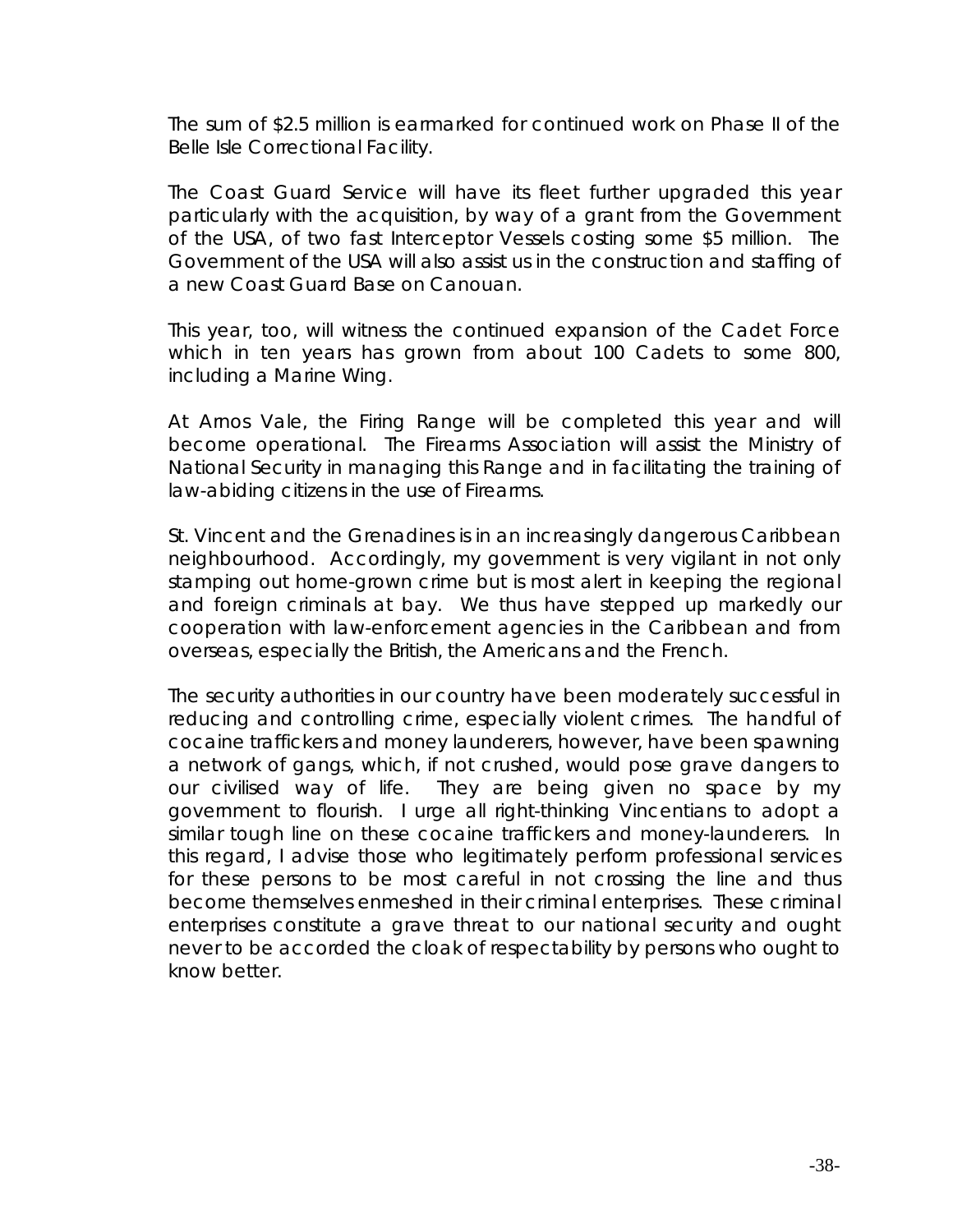### **FINANCIAL SECTOR DEVELOPMENTS**

Mr. Speaker, a well-functioning financial system is a major contributor to macroeconomic stability, in particular the mobilisation of savings and investment and the promotion of private sector development. In developing countries such as St. Vincent and the Grenadines, financial sector development will also contribute to increasing Foreign Direct Investment (FDI) and reducing poverty.

#### **Banking and Insurance Issues**

In 2010, as the global economy continued its recovery from the recent global financial crisis, the ECCU continued to grapple with the challenges in the financial sector, particularly the insurance sector. In this regard, we in St. Vincent and the Grenadines have met with mixed results. On the one hand, we have dealt successfully with the liquidity problems at the National Commercial Bank (NCB) through divestment of the majority shareholding in the Bank; on the other hand, progress on the British American Insurance Company (BAICO) issue has been very slow.

The problem which was experienced by the NCB was due mainly to its under capitalisation and to the global economic and financial crisis. The slowdown in cash inflows from export earnings, remittances and FDI slowed the growth in private sector deposits, putting a strain on NCB's cash flow. At the same time, increased budgetary spending by the Central Government, mainly higher social spending, as well as transfers to state-owned entities resulted in a sharp drop in government deposits at the NCB, and an increase in net credit to the public sector which exacerbated the cash flow problem.

This problem was not unique to NCB as a number of banks and non-bank financial institutions in the ECCU had similar experiences. This is why financial stabilisation and rationalisation figure so prominently in the ECCU's Eight Point Stabilisation and Growth Programme. Indeed, three of the eight points address financial sector safety nets, the amalgamation of indigenous banks and the rationalisation, development and regulation of the Insurance sector.

Under the divestment programme, the Government of St. Vincent and the Grenadines has agreed to divest itself of eighty percent (80%) of its common shares in NCB in two phases. In the first phase in November 2010, the Government sold fifty one percent (51%) of the share amounting to five million, one hundred thousand (5,100,000) shares in the NCB to Eastern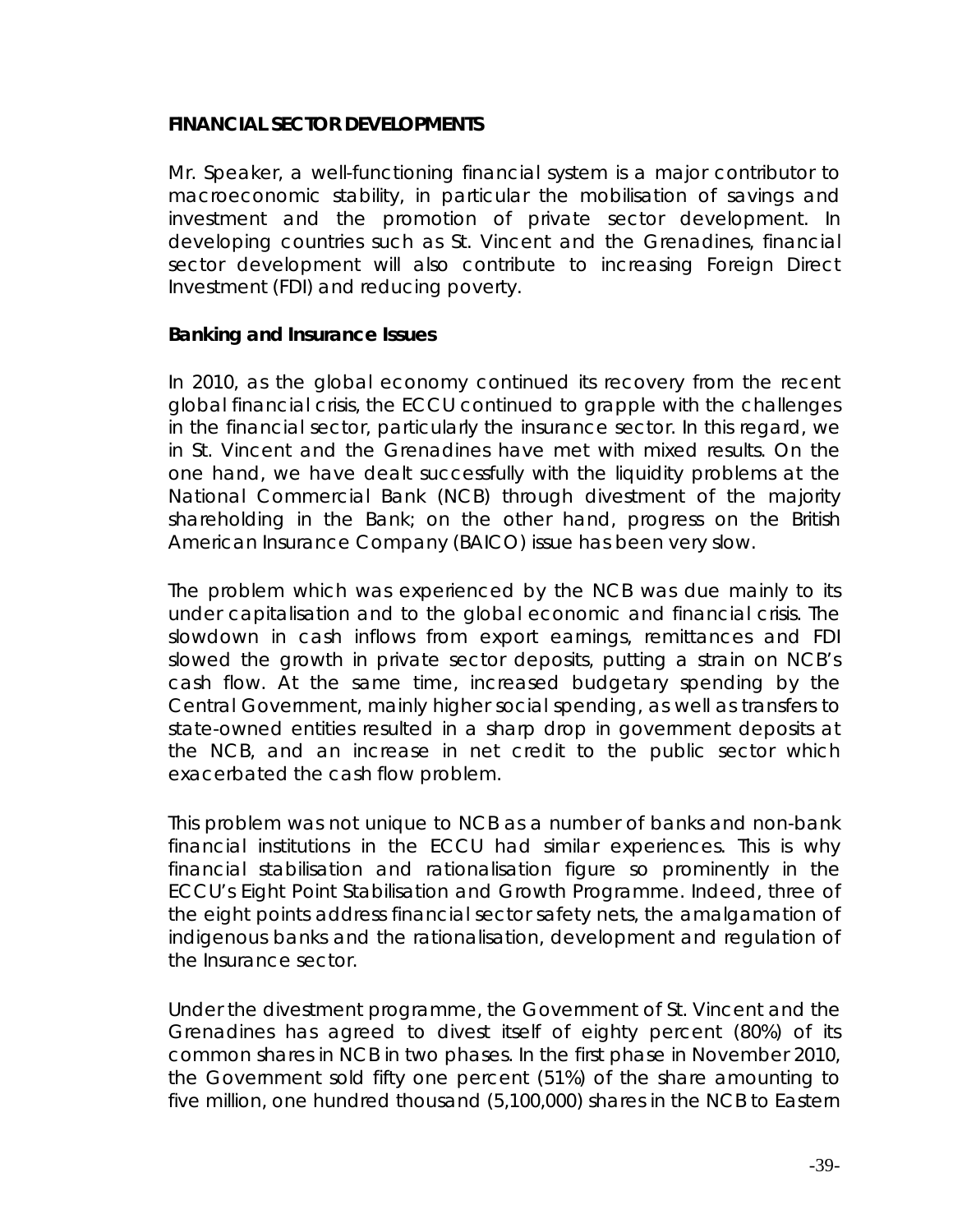Caribbean Financial Holding Company Ltd. of St. Lucia for a consideration of \$42 million. The second phase is to be completed within one calendar year (of the first phase) and requires the Government to divest itself of an additional two million, nine hundred thousand (2,900,000) of its common shares in NCB i.e twenty nine percent (29%) allocated as follows:

- (i) National Insurance Services five percent (5%)
- (ii) Vincentian and OECS Nationals twenty percent (20%) and
- (iii) NCB staff four percent (4%).

One of the conditions set for the divestment required the Government to reduce the outstanding facilities due by the public sector to the NCB. This was necessary in order to ensure that credit to the public sector does not exceed the threshold of 20 percent of overall credit. The Government accordingly applied and obtained a loan from the Caribbean Development Bank to satisfy this condition.

Mr. Speaker, in my 2010 Budget Address, I devoted considerable attention to the BAICO issue, as this matter has touched the lives of many Vincentians. Unfortunately, progress in resolving this issue has been rather slow and the anxiety of policy-holders is mounting, while some may be running out of patience. Implementing a solution to this matter is therefore of critical importance to my Government.

Some progress, however, has been made on this matter. During 2010, the judicial managers completed the sale of the property portfolio of BAICO to Caribbean Alliance Insurance Company. Additionally, ECCU governments are finalising arrangements for the health insurance claims, particularly those claims for urgent medical treatment within certain defined parameters.

To date, the overall BAICO resolution strategy in ECCU has focused on establishing a new company to take over BAICO's operation with equity participation of a strategic investor. This plan was supported by the Government of the Republic of Trinidad and Tobago and negotiations were well advanced for the establishment of the new company. This plan was however disrupted by the change in administration in the May 2010 general elections in Trinidad and Tobago. The governments of the ECCU have engaged the Government of the Republic of Trinidad and Tobago and it is apparent that this new administration, whose contribution to the plan success is critical, would not support this new company solution as it was formulated and agreed upon by the precedent administration.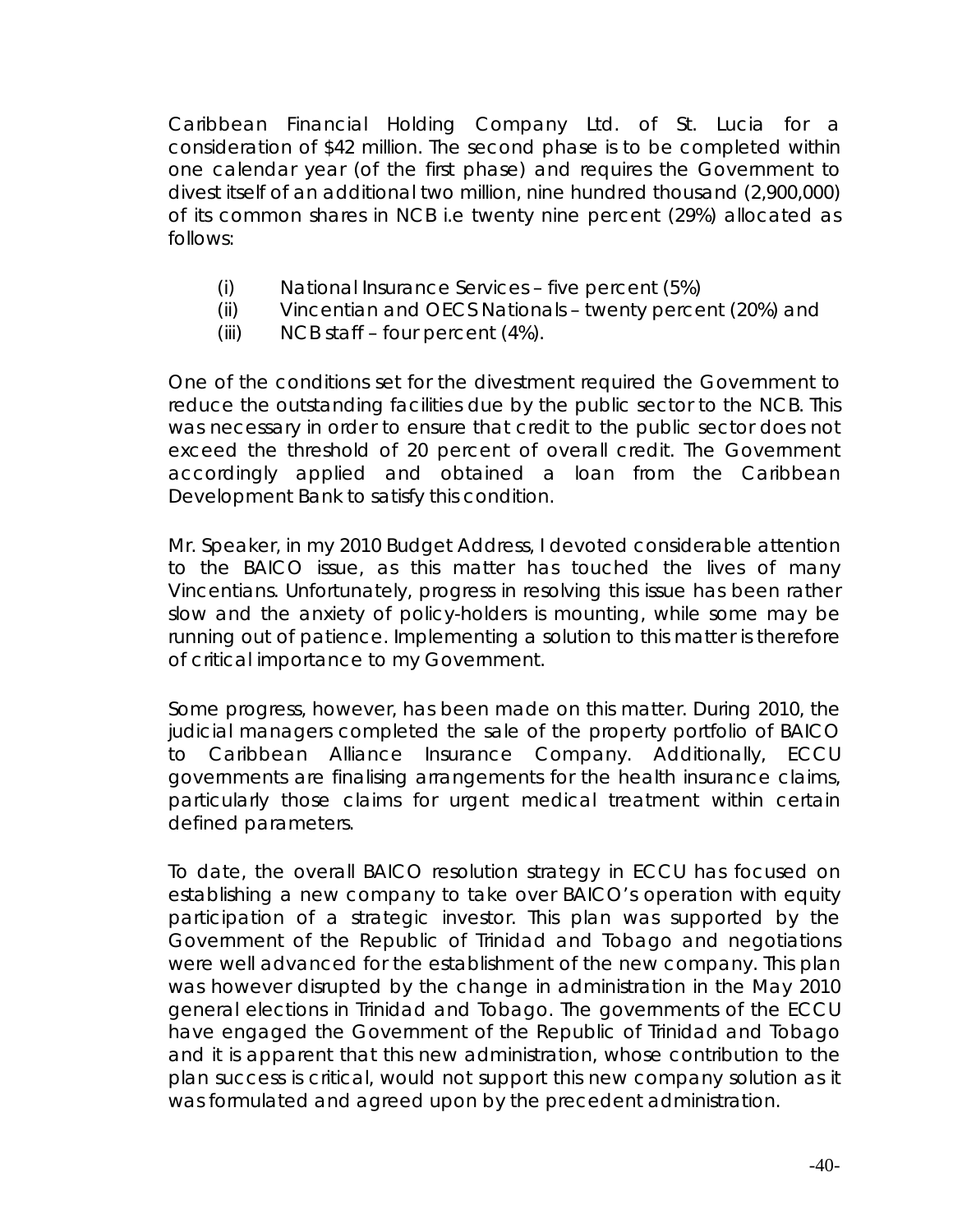The Government of the Republic of Trinidad and Tobago has however indicated that they appreciate the systemic impact of any BAICO collapse on the Caribbean region and propose to work with ECCU governments and the Caribbean Development Bank (CDB) to establish a regional fund, through CARICOM to respond to major financial threats to the region's economy, including that of BAICO.

Considering that this path, despite the best intentions of the participants, will take time to implement, the ECCU Ministerial Sub-Committee on insurance, which I head, has agreed on a revised plan for resolving the BAICO issue whilst also permitting this potential CARICOM solution. This is what I refer to as Plan B.

This plan would involve recapitalising the traditional life portfolio with funds currently on deposit with the ECCB from the Petroleum Fund and selling it to a third party for its fair value as a going concern. The total liabilities for the traditional life in the ECCU is estimated at US\$38.0 million for approximately 22,000 policyholders. The proceeds of the sale would (in part) benefit the annuity/investment policyholders.

Even while settling the life portfolio challenge, we shall continue discussions with the Government of the Republic of Trinidad and Tobago and the Caribbean Development Bank, regarding the establishment of a CARICOM support fund to deal with the annuity/ investment policyholders, of which there are approximately 11,000 across the subregion. The intention is for these policyholders to be paid compensation up to a fixed amount, which will depend on the funding available. I shall continue to push for the best arrangement possible to protect annuity investment policyholders.

Additionally, the ECCU Governments intend to work with the proposed CARICOM Fund to create a pool of funds to settle liabilities due to systemic important institutions such as banks, credit unions and pension funds. This is in keeping with the Monetary Council's stated objective of ensuring that the fallout from BAICO does not become a systemic risk to the ECCU financial system.

Of equal concern to policyholders is the situation with respect to CLICO International Life Insurance. In mid December 2010, we were informed of the intention of the Government of Barbados to place that company under judicial management. While we have been officially informed that the appointment has not yet taken place, it is anticipated that the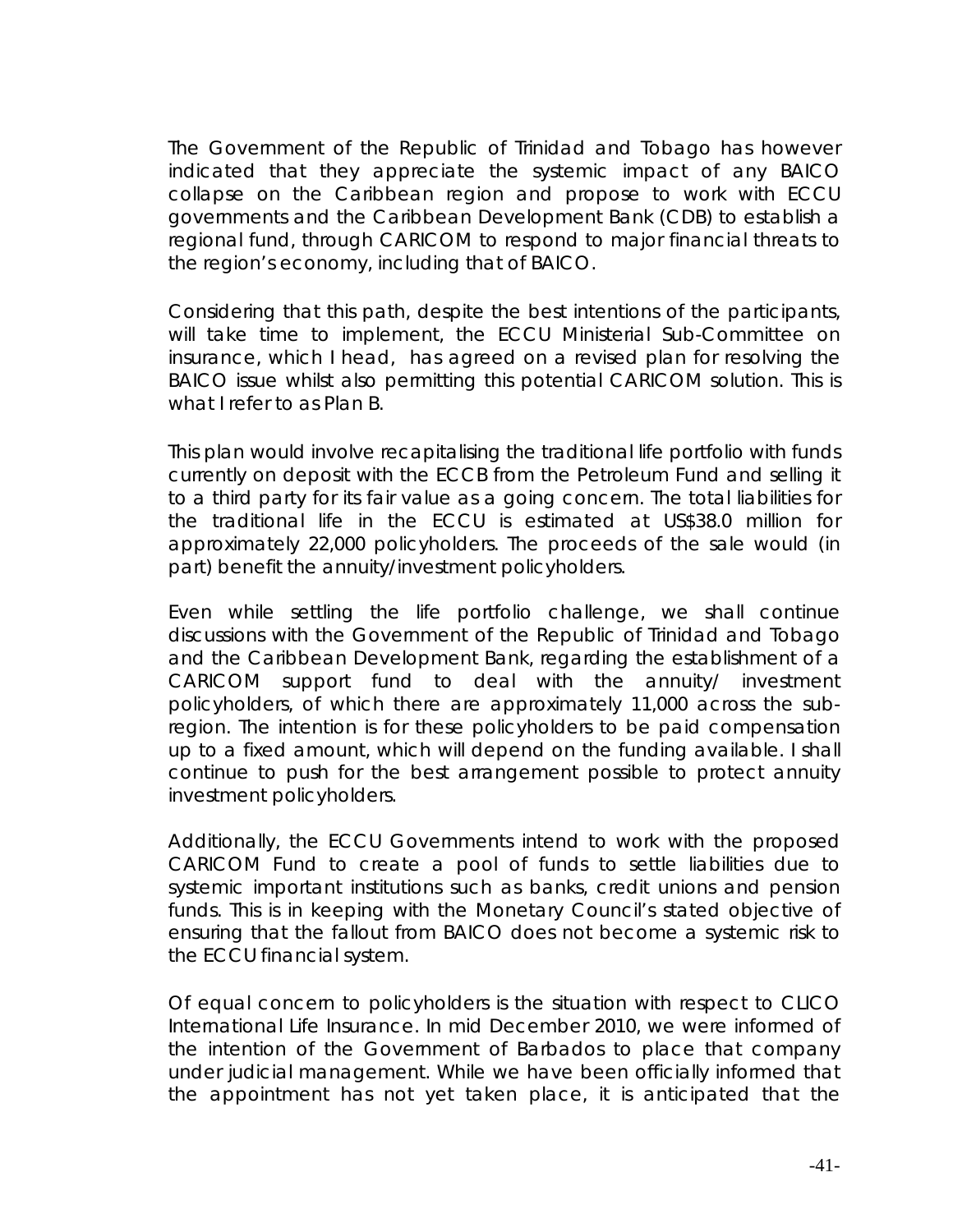recovery efforts for that company would also involve a regional strategy to deal with all those affected.

Developing a robust financial sector will protect the economy from or minimize the impact of external shocks, which are becoming more common with globalised financial markets. Accordingly, the Government will continue to promote the stability of the financial sector through greater monitoring of financial institutions and ensuring their compliance with prudential regulations. This would involve greater on-site examinations and off-site analysis and surveillance.

Mr. Speaker, it is this government's intention to pass the Financial Services Authority Act, establishing the legal and institutional framework for the supervision and regulation of the non-bank financial sector, before the end of this year. We will also move expeditiously to strengthen the legislations with respect to insurance, building societies and the cooperatives sector.

Mr. Speaker, the Government's legislative agenda with respect to the non-bank financial services sector seeks to harmonise our legislations with the rest of the ECCU as well as to bring them in line with international standards and best practices.

#### **National Insurance Services and Pension Reform**

The National Insurance Services has accumulated significant reserves. As of the end of 2010, reserves amounted to \$432.1 million, the equivalent of 23 percent of GDP and the ratio of pensioners to contributors was only 13 percent. However, the financial health of the NIS will deteriorate as the system matures. The system has a low contribution rate, a young retirement age and generous replacement rate in comparison to other countries in the region. So outlays and administrative costs will gradually surpass contributions and investment earnings.

The costs of providing pension and other benefits to beneficiaries in both the National Insurance and the Public Service Pension Systems have been escalating in recent years. For example, in the Public Service Pension System, retirement benefit payments which amounted to \$24.1 million in 2005 had increased to \$45.28 million by 2010, an annual increase of 13.4 percent, and benefit payments at the National Insurance Services have been increasing at an even faster rate over this same period.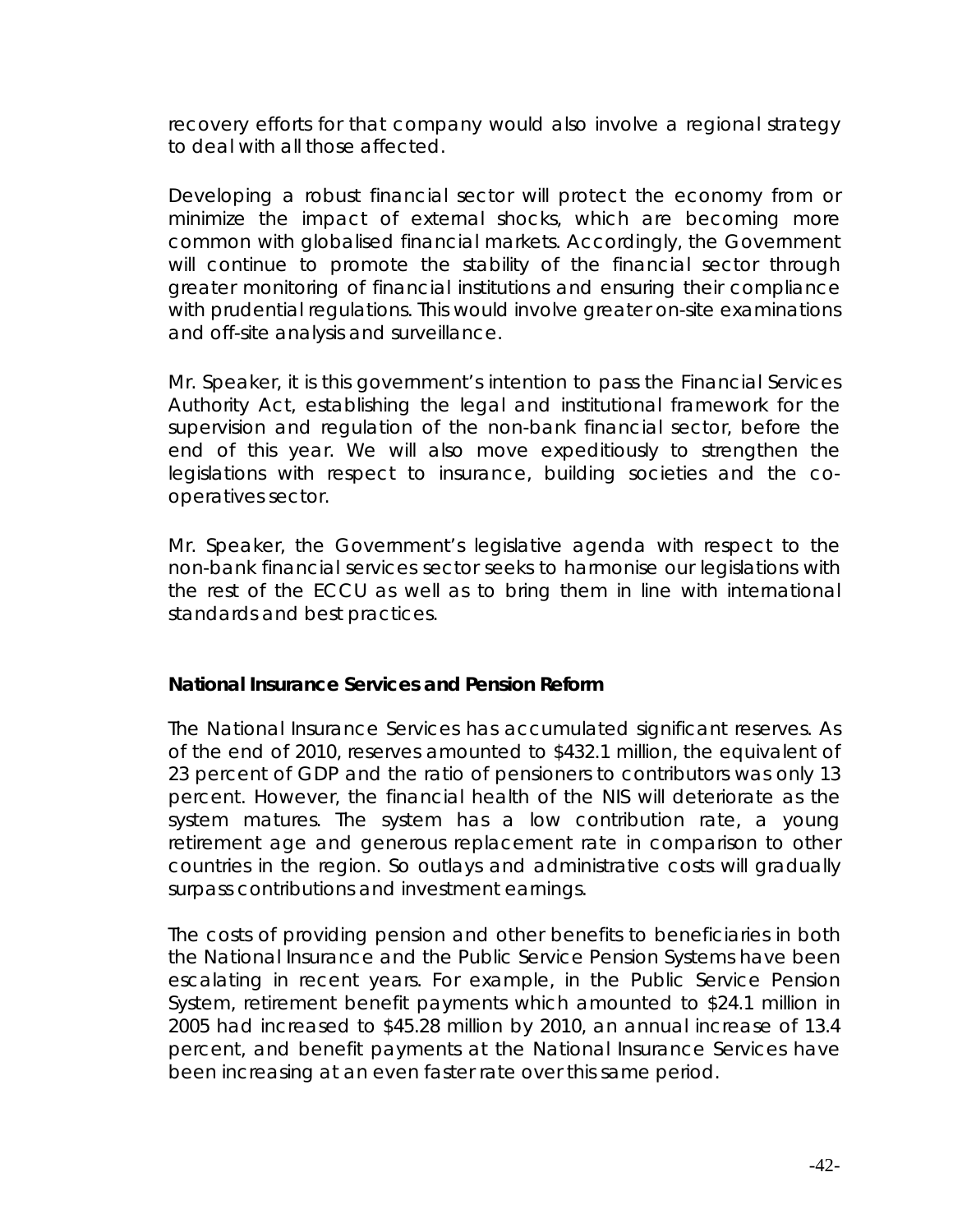Moreover, since public servants participate in the NIS, the Public Service Pension is in addition to the NIS pension, allowing replacement rates (pensions) to approach 127 percent of income, as the NIS matures. In sum, the current structure of the National Insurance Services and the Public Services Pension System are clearly unsustainable. This is why the government has developed plans for a number of possible reforms to the overall pension system here in St. Vincent and the Grenadines. The reform options include:

- (a)A gradual increase in the contribution rate for the long-term benefit branch of the NIS;
- (b)A gradual increase in the retirement age to 65 years;
- (c)A change in the calculation of survivor benefit to protect families of young workers;
- (d)Aligning the NIS and Public Service System retirement ages;
- (e)A possible merge of the Public Service Pension System with the NIS.

During 2011, the government will redouble its efforts in advancing this reform agenda through the following initiatives. First the 8<sup>th</sup> Actuarial Review will be conducted during the year and we expect to see a number of specific recommendations for implementation of these parametric reforms. Secondly, we expect to complete the long awaited study for the merger of the NIS and the Public Service Pension System.

#### **International Financial Services**

In 2009, the Organisation of Economic Co-operation and Development (OECD) intensified its campaign against so called 'tax havens' i.e. essentially countries operating international financial services. The OECD "grey-listed" St. Vincent and the Grenadines and numerous other countries around the world which had 'committed to the internationally agreed tax standard but had not yet substantially implemented its commitment'. After diligent negotiations with both OECD and non-OECD countries, St. Vincent and the Grenadines was "white-listed" by the OECD as it had successfully met and surpassed the OECD target by completing seventeen (17) Tax Information Exchange Agreements (TIEAs) within the specified deadline of March 2010. By the end of 2010, this country had signed a total of twenty (20) TIEAs and is presently in negotiations with Portugal, Greece and Spain to establish similar agreements.

The execution of these TIEAs signifies a clear willingness on the part of St. Vincent and the Grenadines to be transparent and accountable with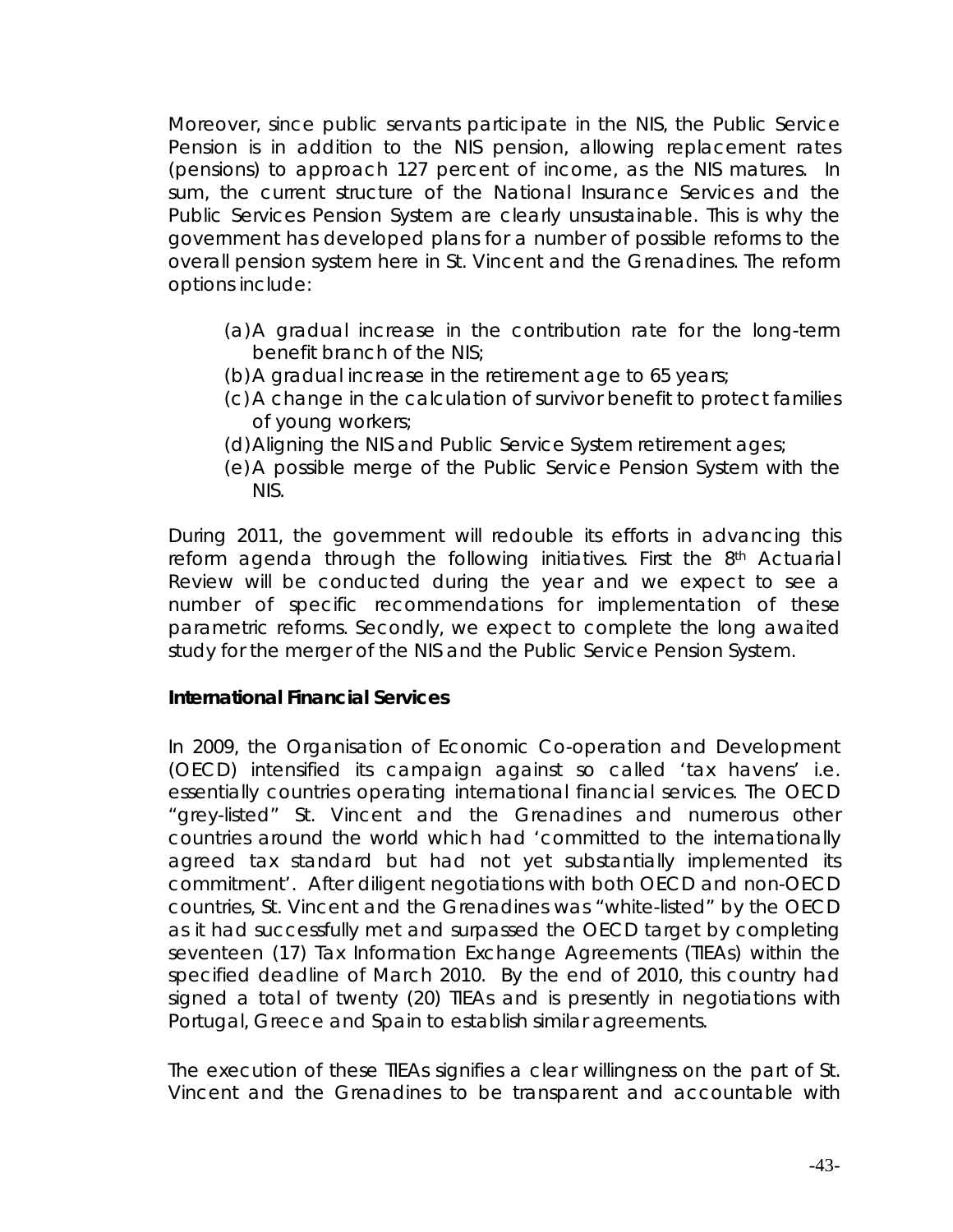respect to its tax regime. St. Vincent and the Grenadines' "white-listed" status in the global context also translates not only to an acknowledgement of this country's commitment to comply with the international standard on tax exchange, but also confirms its position amongst the most responsible tax regimes in the world.

The International Financial Services Authority (IFSA) has seen a reduction in the number of registrations of new entities in particular international banks and international insurances in 2009. The downward trend which commenced in 2009 continued into 2010. Revenue from International Financial Services Authority fees which amounted to \$3.4 million in 2010 was 3.1 percent below the amounts collected in 2009.

A major development in 2011 is that the IFSA is expected to fall under the umbrella of the Financial Services Authority, a single regulatory organisation, in an effort to enhance and strengthen the regulatory and supervisory capacity of the jurisdiction. At the same time, INVEST SVG, the organisation charged with responsibility for marketing the sector, will stepup its marketing efforts as we seek to realise benefits from our growing reputation as a first class jurisdiction for international finance business.

In relation to our anti-money laundering programme, in 2009, the FIU received 1,174 Suspicious Activity Reports (SARs) and as of September 30, 2010, the FIU reported 412. These reports were received from local domestic and offshore banks, credit unions, money remitters and other regulated businesses as set out in the first schedule of the Proceeds of Crime and Money Laundering (Prevention) Act, No. 39 of 2001 (POCMLPA).

There are two (2) pending money laundering prosecutions before the Court arising out of charges laid in 2008, however there have been no convictions for money laundering in 2009. On October 14 and 15, 2010 two (2) money laundering charges were laid against two (2) individuals for concealing and importing into St. Vincent and the Grenadines, the proceeds of another person's criminal conduct.

As at September 30, 2010, the Confiscated Assets Fund had a balance of \$610 thousand.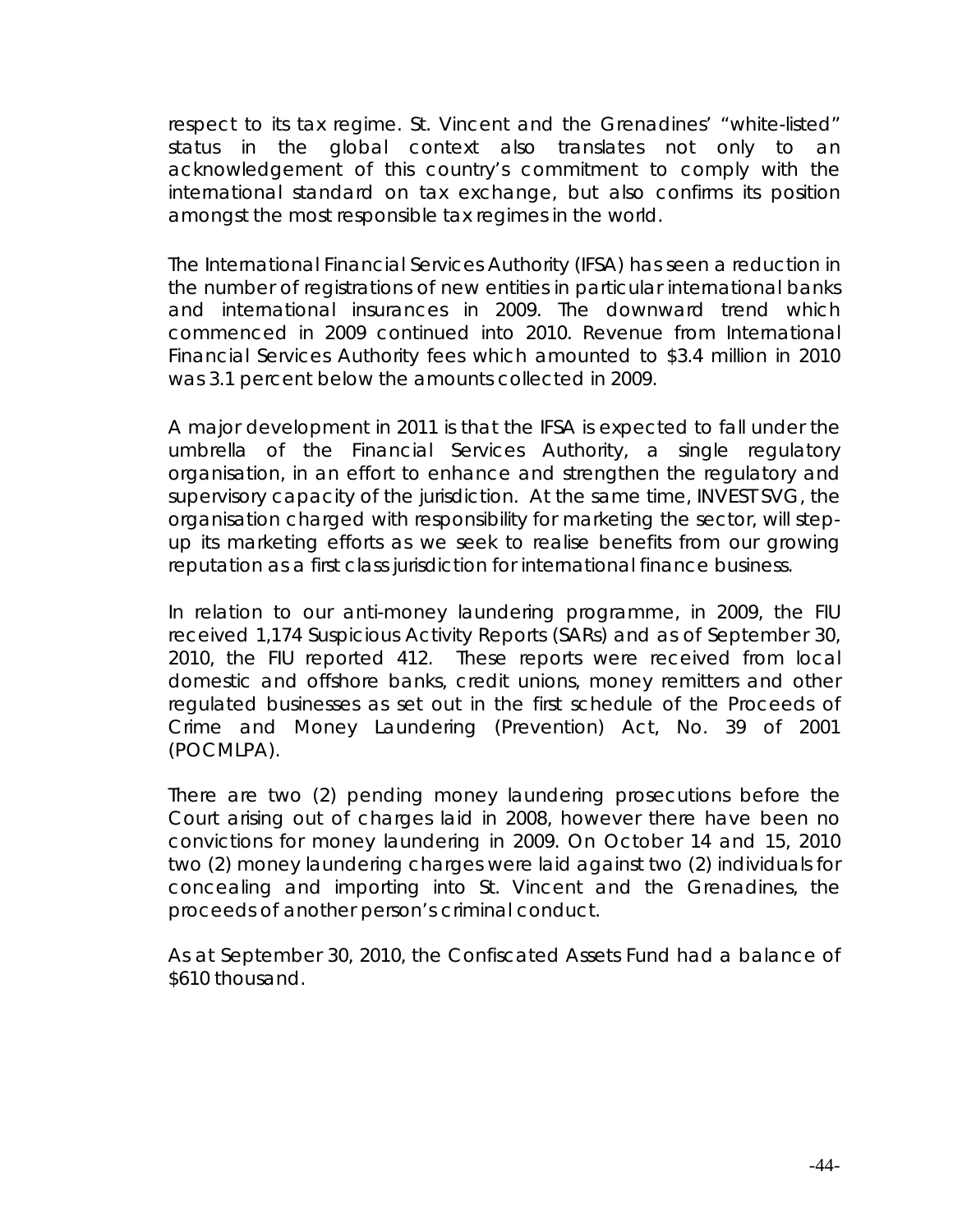#### **PUBLIC DEBT**

As at September 2010, total disbursed outstanding public debt amounted to \$1.23 billion, comprising \$653.2 million in external debt and \$588.9 million in domestic debt. This represents a 3.8 percent increase when compared with September 2009. The increase in the total debt was due to a 10.9 percent increase in the external debt primarily on account of drawdown of \$71.5 million from the ALBA Bank for various public sector development projects including Phase II of the Lowmans Bay Electricity Project. There were also sizeable drawdowns from the Caribbean Development Bank for continuation of the Basic Education Projects, support to LIAT, the Windward Highway Rehabilitation Project and the Student Loans Programme.

Of the external debt, \$542.7 million or 83.2 percent was attributable to Central Government while \$110.5 million or 16.6 percent to public enterprises, with 79.5 percent categorized as loans and the other 20.5 percent as bonds. With respect to currency composition, 73.1 percent was denominated in United States dollars, 11.2 percent in Special Drawing Rights and 9.3% in Eastern Caribbean dollars. The Caribbean Development Bank continues to be the largest creditor with \$271.0 million or 41.5 percent of the external debt. This was followed by Bondholders \$134.0 million, IBRD/IDA \$76.9 million and the ALBA \$71.5 million.

The public debt as at September 2010 amounted to 63.6 percent of GDP as compared with 62.8 percent of GDP at September 2009. This ratio is based on the new rebased GDP series which is now in official use throughout the ECCU. Using this new series, the level of GDP has expanded significantly and GDP in current market prices is now significantly higher than the previous series; averaging 24.2 percent higher over the years 2000 to 2009. Resultantly, the debt to GDP ratio has been reduced from the levels previously reported.

In the medium term, external debt is expected to consume a larger portion of the total debt as further restructuring of the portfolio takes place, by replacing high costs domestic debt with lower costs external debt. This is expected to result in reduced debt servicing cost in the medium to long term. Debt servicing as a percentage of current revenue rose from 25.1 percent in 2009 to 29.3 percent in 2010.

Honourable Members will no doubt note that the total provisions for debt servicing including interest payments, amortization and contributions to Sinking Fund in 2011 are much lower than those in 2010. Several factors contributed to this development including: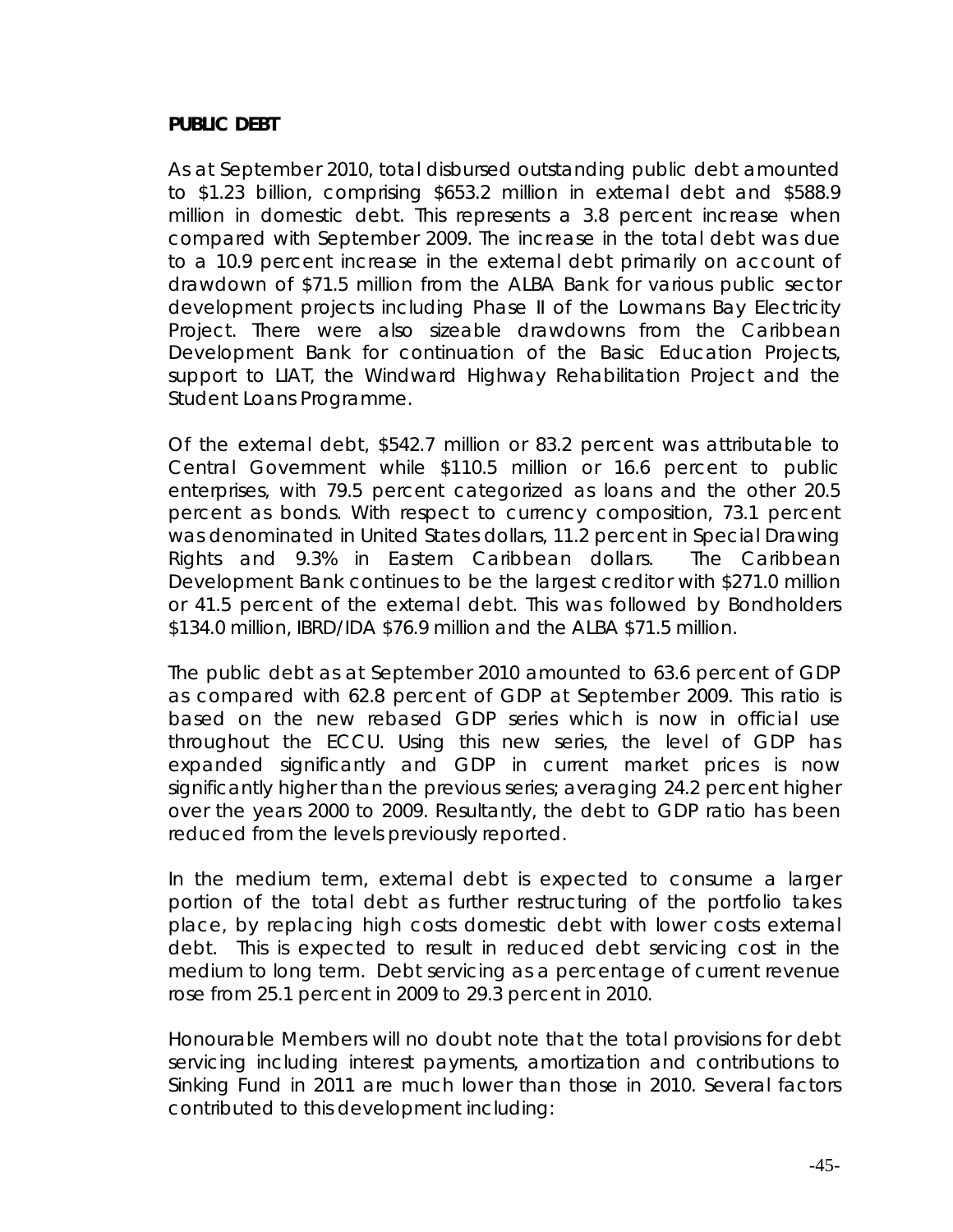- 1. The refinancing of \$100 million of high cost domestic debt with a concessionary loan from the Caribbean Development Bank, as part of the programme for divestment of the NCB.
- 2. The removal of some provisions in the 2010 Estimates for servicing of debts which are no longer needed. These include the Financial Stabilization Loan and the suppliers credit for the Coast Guard.
- 3. Favourable exchange rate movement which have reduced debt servicing cost for non-US dollar debt.

Debt management will remain a focus in the Ministry of Finance. To this end, a Debt Management Strategy covering the period 2010 to 2013 which outlines the debt management objectives and principles has been prepared to guide the process. In addition, the Debt Management Unit (DMU) within the Ministry of Finance will continue to be strengthened to provide efficient management of the public debt. The Ministry will continue to collaborate with the Debt Management Advisory Services (DMAS) at the ECCB and other institutions to provide training geared towards building capacity and enhancing the performance of the staff in the DMU.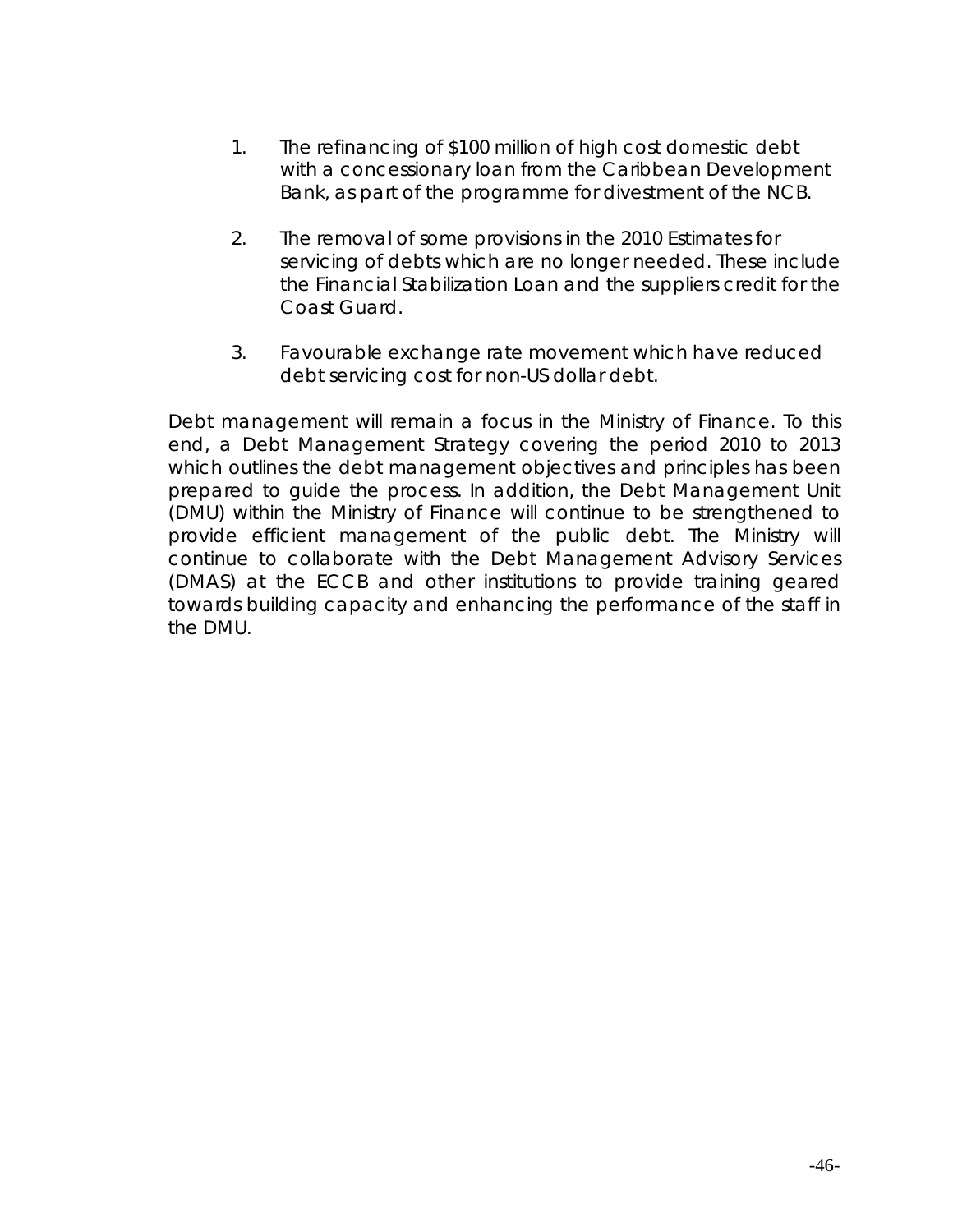#### **RESOURCE REQUIREMENTS**

I will now turn to the resource requirements to meet all commitments, both capital and recurrent, for the financial year. The total expenditure budget for fiscal year 2011 is \$786.5 million, which represents a decrease of 13.9 percent below the budget for 2010. Of the total for 2011 \$609.8 million is to be spent on recurrent expenditure (including amortization) and \$176.7 million is for capital spending.

The proposed recurrent expenditure for 2011 has been held closely to that of the previous year despite the need to provide for several new programmes and activities, including:-

(i) A provision of \$3.0 million as income support to banana farmers, who were so badly affected by Hurricane Tomas;

(ii) A provision of \$6.3 million to partially finance the cost of providing housing assistance to persons whose homes were damaged by Hurricane Tomas.

(iii) Provision of \$3.4 million for social welfare under the Family Affairs Division of the Ministry of Social Development to cater for the increase in welfare payments.

(iv) An increase in the provisions for payment of pension and retiring benefits from \$39.2 million in 2010 to \$46.0 million in 2011, to cater for this rapidly increasing obligation.

(v) A provision of \$2.8 million under the Ministry of National Mobilisation, etc. to cater for the operational costs of the Youth Empowerment Programme. These costs were previously carried under the Capital Estimates.

(vi) The addition of several new programmes including the National Qualification Department, the Education Research, Information and Communications Unit in the Ministry of Education, the Integrated Medical Assistance Programme in the Ministry of Health and a grant of \$600,000 to the Centre for Enterprise Development.

Mr. Speaker, we have been able to maintain the previous year's level of recurrent provision by reducing the provision for some goods and services, thus eliminating minimal padding of expenditure estimates, particularly in respect of Personal Emoluments and maintaining the size of the public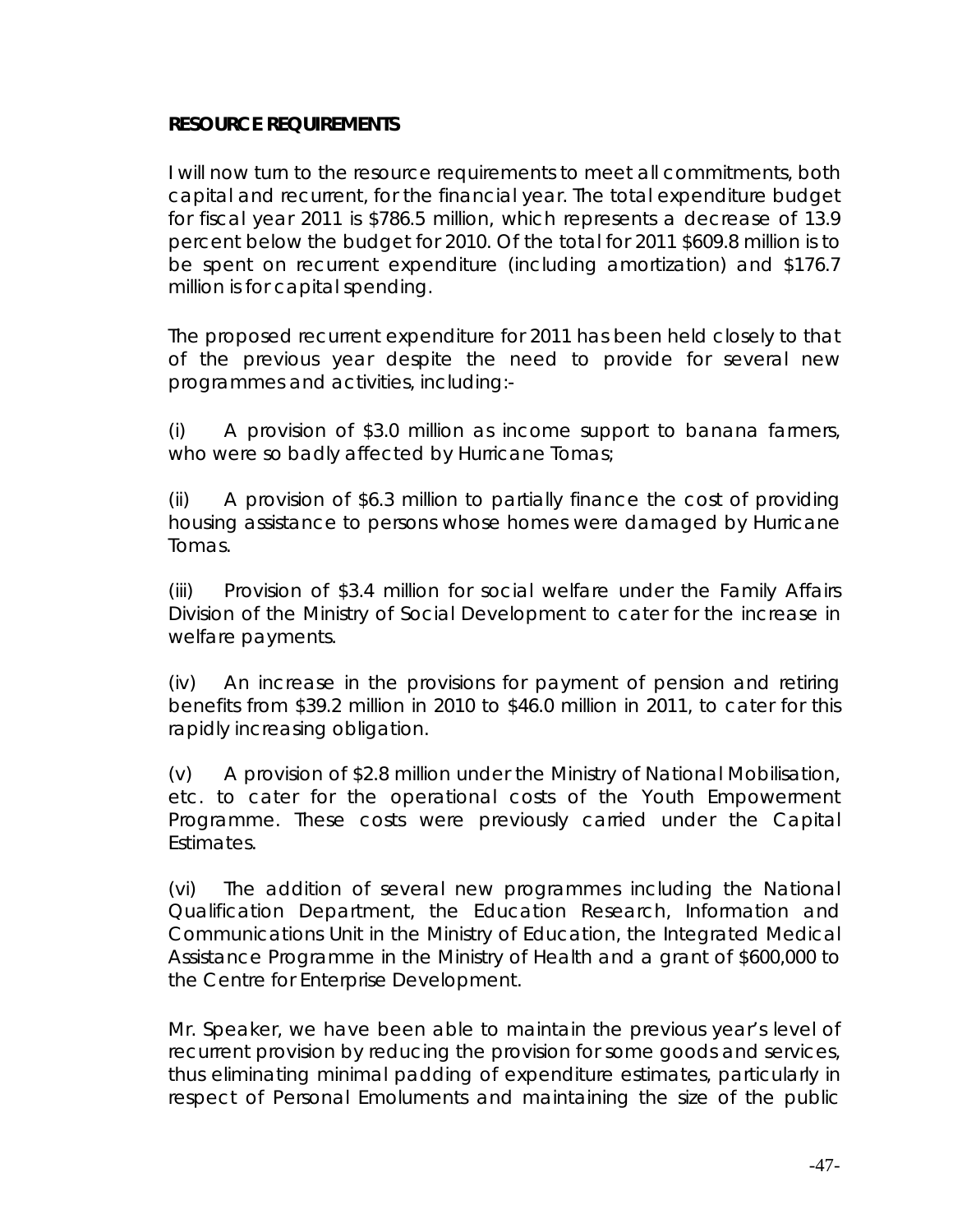service; though some new posts which are considered vital have been created. We also propose to defer the 2011 salary increase for an initial period of six months. We will re-examine the fiscal situation in June of this year and address the issue of salary increase accordingly. Both the St. Vincent and the Grenadines Teachers' Union and the Public Service Union have agreed with the Government on this approach. I thank them. I await the response on this matter from the Police Welfare Association.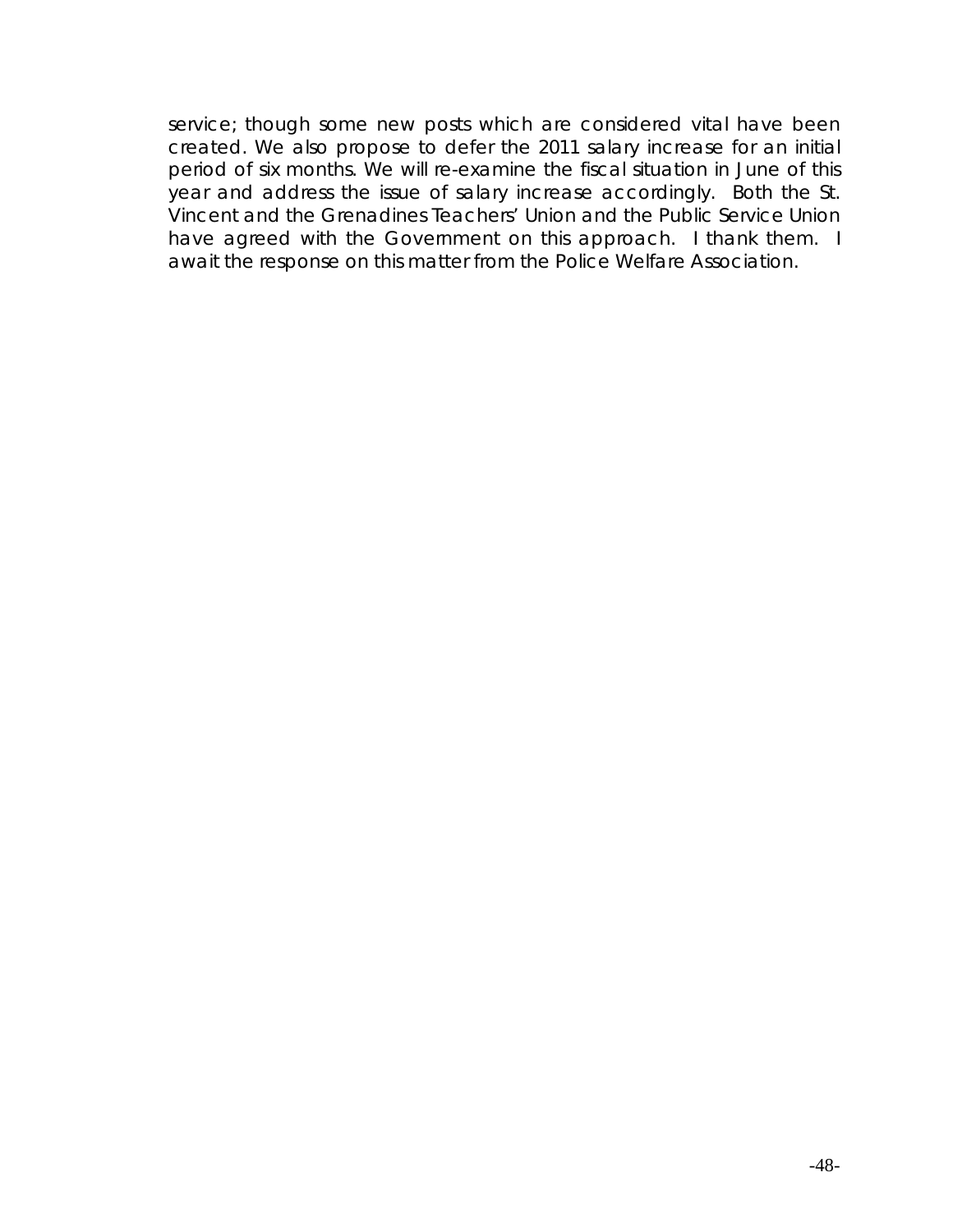The recurrent budget is summarized as follows:-

| <b>Functional Classification</b> | \$m    | %     |
|----------------------------------|--------|-------|
| <b>General Public Services</b>   | 193.09 | 31.7  |
| Education                        | 119.47 | 19.6  |
| Economic Affairs                 | 86.75  | 14.2  |
| Social Protection                | 69.84  | 11.5  |
| Health                           | 57.48  | 9.4   |
| <b>Public Order and Safety</b>   | 54.12  | 8.9   |
| Other                            | 29.06  | 4.8   |
| Total                            | 609.81 | 100.0 |

**Table 1 : Details of Recurrent Expenditure** 

Source: Ministry of Finance and Economic Planning

In order to keep within these expenditure allocations, I will be insisting that Ministries and Departments pay more attention to financial controls and reduce wastage. Good procurement practices will be demanded for all government purchases as this will have a direct and positive impact on cost and quality. Indeed, we aim to finalise the Procurement and Contract Administration Bill and Regulations during 2011 and to advance work on the Government Assets Regulations, to help instil and foster this responsibility among public servants.

The resources to be spent on the Capital budget will also be managed in a more efficacious manner. The total capital expenditure proposed for 2011 is \$176.7 million, which is less than the 2010 figure of \$303.3 million. Several of the large projects in the 2010 Estimates have not been repeated or have been included at a much reduced level, these include:

- (a) The provision for the International Airport which has been reduced from \$54 million in 2010 to \$21.6 million in this year's Estimates.
- (b) The provision for the Financial Stabilisation Programme has been reduced from \$40 million in 2010 to \$10 million this year, with an additional \$30 million earmarked for 2012.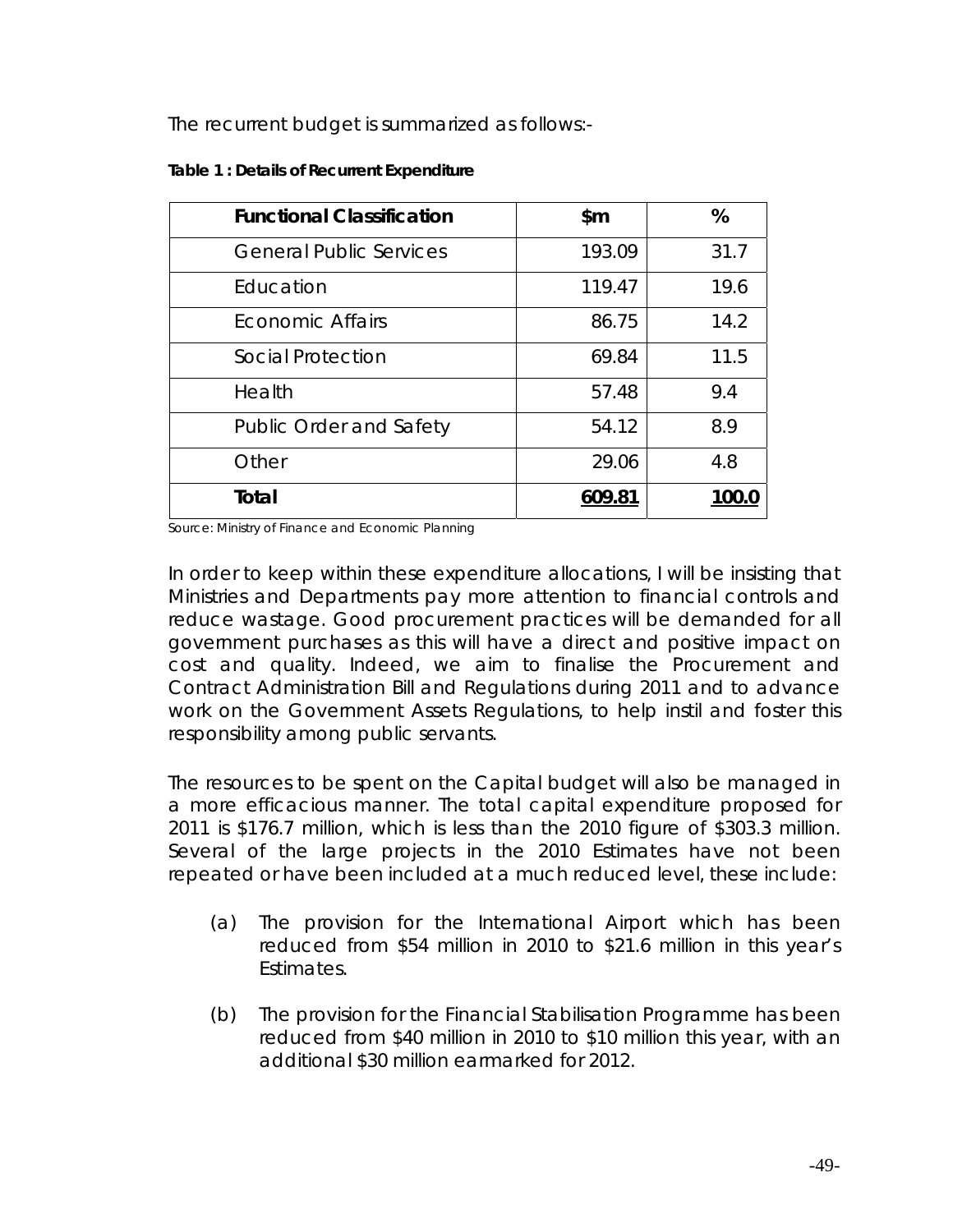(c) The provision of \$19 million in 2010 for coast guard vessels has been eliminated and replaced with a much lower grant amount of \$5.0 million.

Additionally, we have attempted to rationalise the Capital Expenditure Budget and include only those projects which have a more than reasonable chance of delivery in 2011.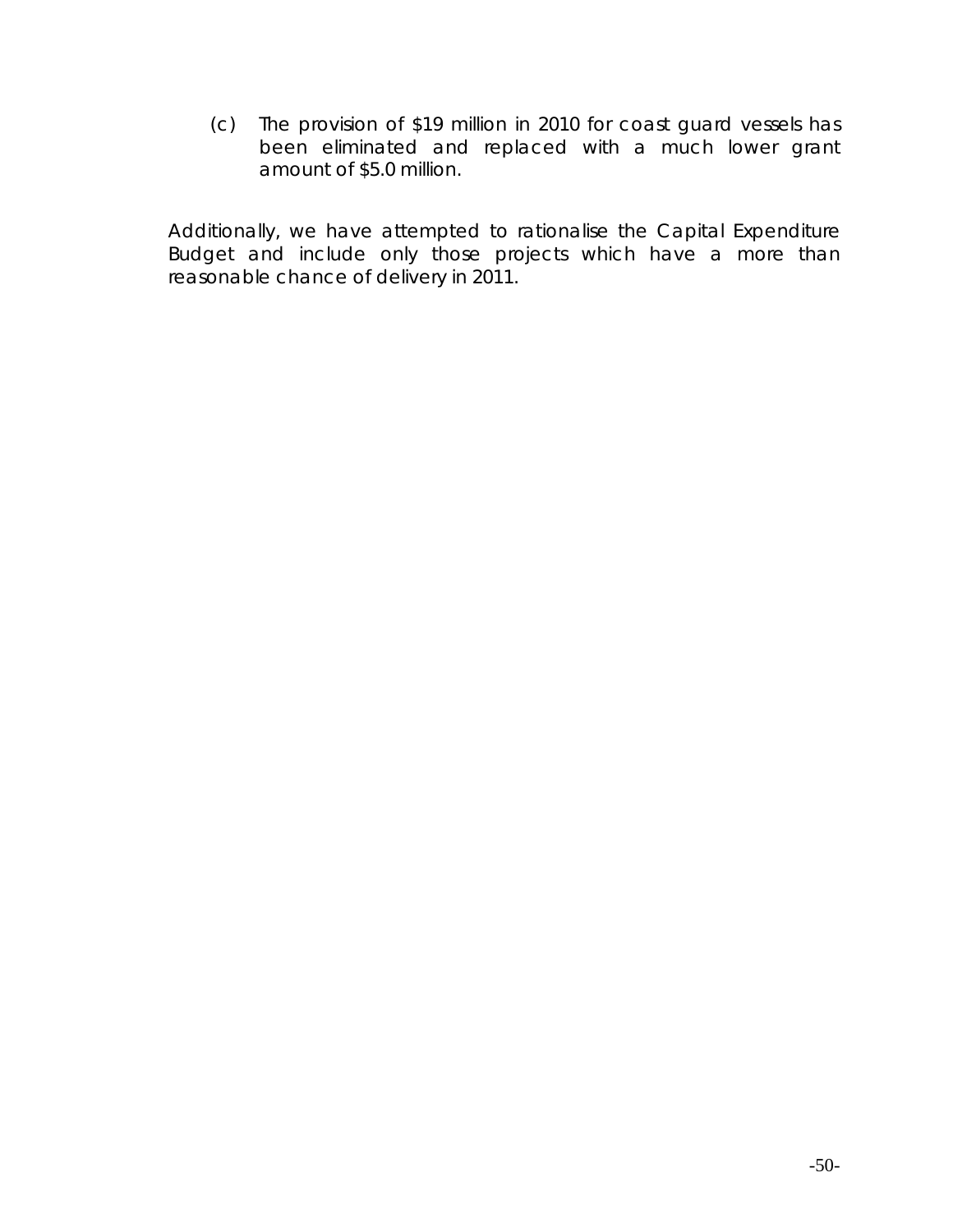The capital expenditure proposed for 2011 is broken down by function as follows:-

| <b>Functional Classification</b>         | \$m\$        | %     |
|------------------------------------------|--------------|-------|
| <b>Economic Affairs</b>                  | 87.0         | 49.2  |
| Education                                | 33.3         | 18.9  |
| Health                                   | 13.5         | 7.7   |
| <b>Public Order and Safety</b>           | 11.6         | 6.5   |
| Housing<br>and<br>Community<br>Amenities | 11.0         | 6.2   |
| <b>General Public Service</b>            | 10.2         | 5.8   |
| <b>Others</b>                            | 10.1         | 5.7   |
| Total                                    | <u>176.7</u> | 100.0 |

#### **Table 2: Details of Capital Expenditure**

Source: Ministry of Finance and Economic Planning

Of the total resources required to meet capital expenditure and the deficit on the recurrent account I expect to provide \$25 million from capital revenue, \$54.7 million from grants, \$53 million from external loans, \$33.4 million in local loans, and the balance from a variety of sources including bank deposits, sale of additional assets and expenditure saving measures.

The main source of capital revenue for 2011 is expected to come from sale of an additional 2.9 million common shares in the National Commercial Bank, which is expected to realise between \$24 million and \$30 million. These funds are earmarked for several important projects including a micro finance facility to provide financial services to micro, small and medium-sized enterprises; E.T. Joshua Runway Improvements; Canouan Administrative Building; Rehabilitation of Union Island Airport; Hurricane Tomas Rehabilitation; the Irrigation Project; the Modern Medical Complex and Access Roads to Tourism Sites.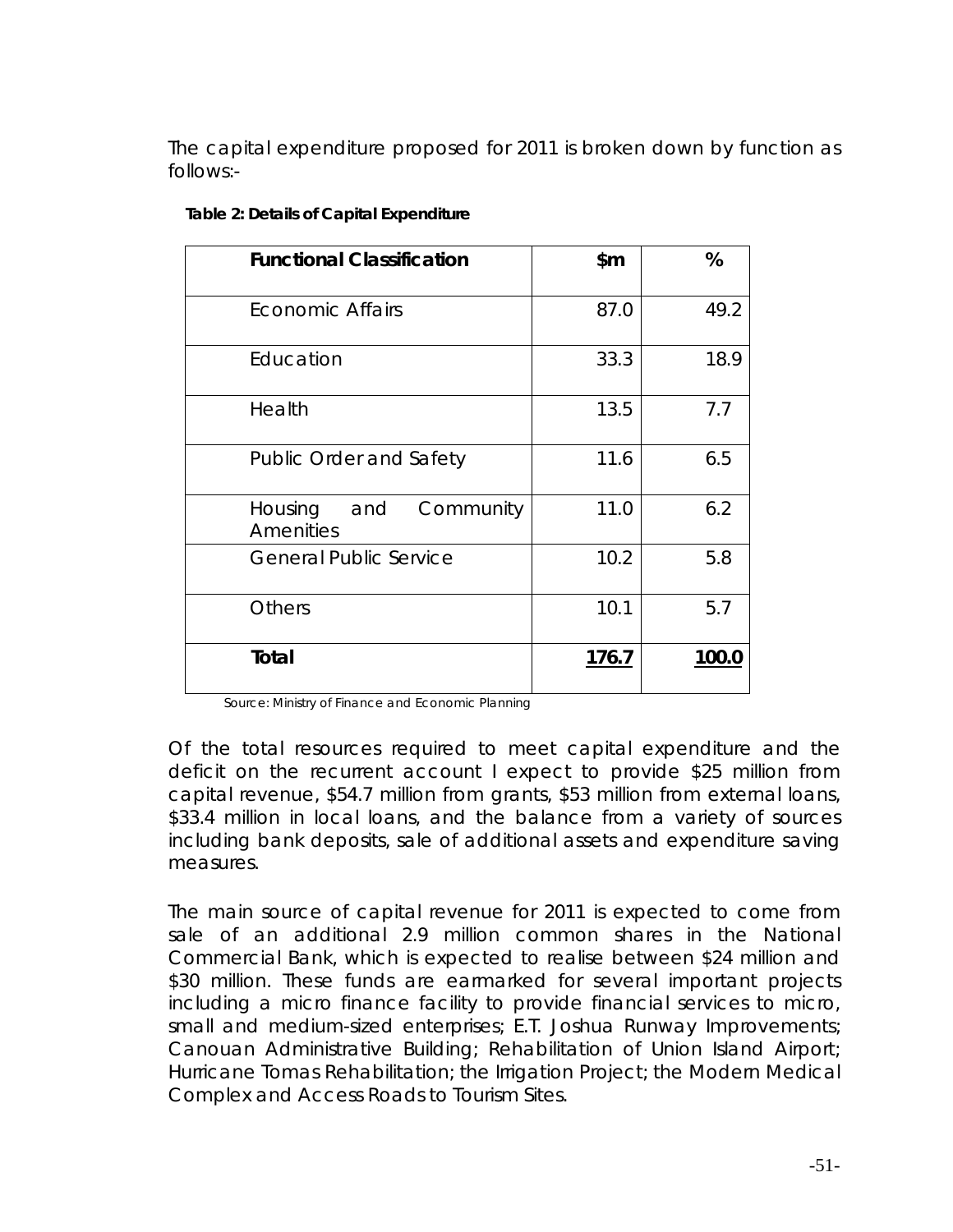#### **FISCAL MEASURES**

My Government's overall fiscal strategy for 2011 will focus primarily on stimulation of the productive sectors in order to return the economy to its growth trajectory. We are looking to the private sector to play a more dynamic role in this process and have accordingly devised a number of new measures to provide the necessary incentives.

An equally important focus for 2011 will be on strengthening our fiscal and financial stability. Accordingly, my government has formulated and will implement a Fiscal Stabilisation Plan, including a Debt Management Strategy, in order to stabilise the fiscal accounts of the Government through the transparent and prudent management of public finances. Numerous studies have shown that a country's macroeconomic conditions are among the most important determinants for both domestic and foreign investment. We have therefore proposed new expenditure and revenue proposals as part of this process.

#### **Measures aimed at Stimulating Investment and Private Sector Activities**

#### *Stamp Duty on Tourism Properties*

The development and sale of villas, bungalows and other similar properties have emerged as important elements of the tourism industry in St. Vincent and the Grenadines. The incentives required in the hotel sector are not always available under the Hotel Aid Act; causing Cabinet to periodically grant additional concessions or pass special legislation for these tourism developments.

One issue which has become problematic in recent years is the payment of stamp duty on sale of "tourism properties" to investors. This is exacerbated by the high cost of construction including cost of capital, land, building materials and furnishing. In order to provide a measure of relief I propose to grant a Tourism Development Incentive Credit to investors who are developing tourism related properties for sale.

This credit will be limited to the equivalent of five percent (5%) of the selling price of each property and will only be used for settlement of the stamp duty payable by the developer on initial sale of the property. Any subsequent re-sale of the property will be liable to the stamp duty in full. To qualify for this incentive credit there must be in the tourism project, a minimum of twenty units and an initial investment of not less than US\$10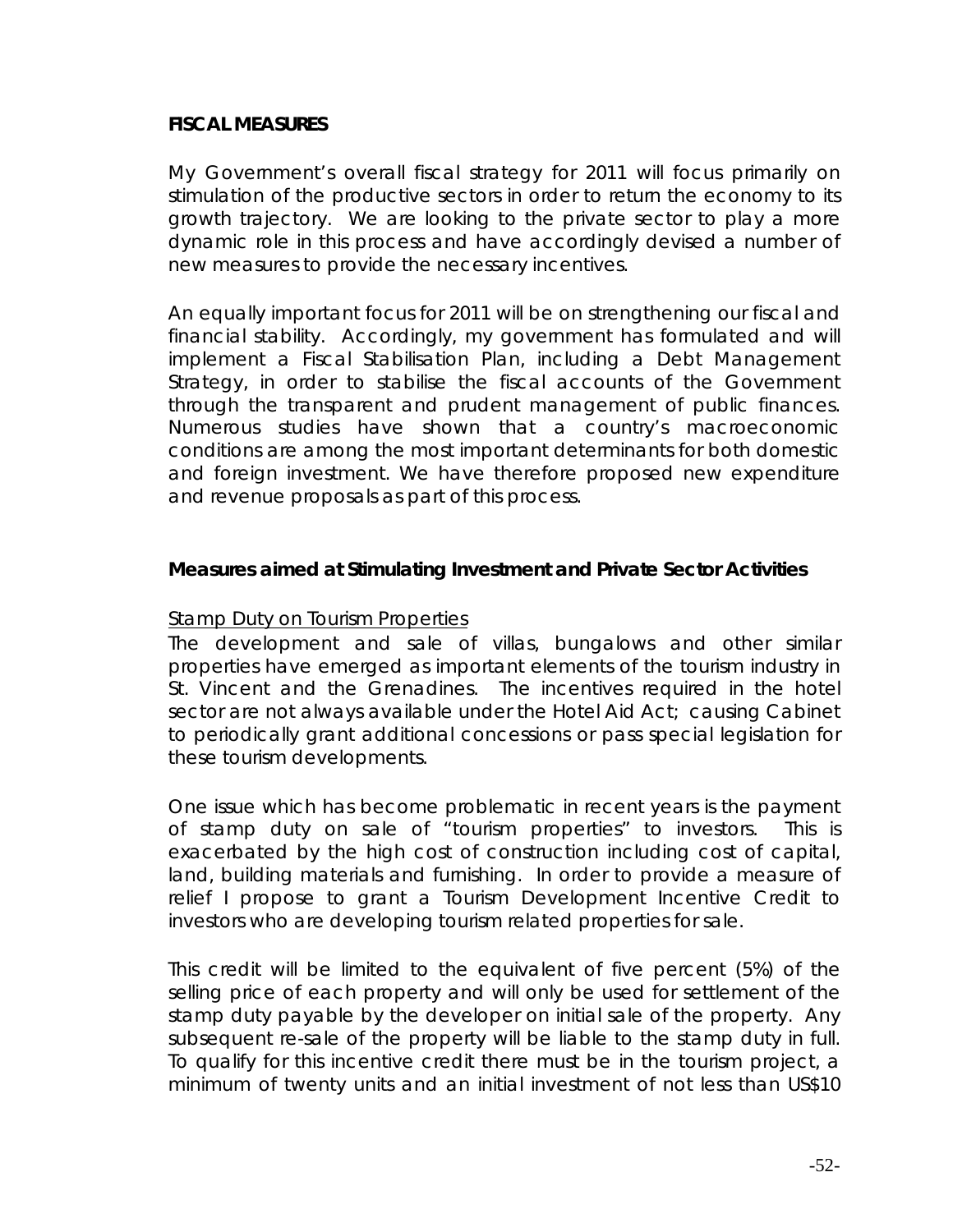million. The incentive credit will not apply to those projects which have special legislative provisions.

## *Electricity Charges*

The high cost of electricity, particularly the demand charge levied only on businesses, in St. Vincent and the Grenadines has been identified as a major constraint to business expansion. Available data show that St. Vincent and the Grenadines has one of the highest unit cost of electricity in the Caribbean. The operationalisation of the Lowmans Bay Power Plant has already led to a slight reduction in electricity cost as the more efficient engines are able to generate more electricity from each gallon of fuel used. Mr Speaker, much more needs to be done to assist our productive sectors.

VINLEC will continue to implement measures aimed at reducing the cost of electricity, including:-

- 1. Retrofitting generators to use a heavier fuel which is much cheaper than the diesel fuel presently used. This could reduce the cost of supplying electricity by between \$0.05 and \$0.15 per kWh;
- 2. Installation of heat recovery plant at Lowmans Bay to produce electricity from waste heat;
- 3. The expansion and renewal of supply from the hydro stations.

From 2011, I propose to eliminate the demand charge which has haunted commercial and industrial consumers for several decades. As of March 1, 2011 VINLEC would no longer impose this charge which is currently 9.6 cents per kWh. Instead, the energy charge for commercial consumers will be increased from \$0.48 to \$0.54 per unit and for industrial consumers from \$0.44 to \$0.45 per unit. This means the commercial consumers will save 3.6 cents per kWh and industrial customers 8.6 cents per kWh. The total cost of this measure is estimated at \$2.75 million for 2011. This cost will be borne entirely by VINLEC.

## *Port and Customs Charges*

In small open economies such as St. Vincent and the Grenadines, competitive shipping and port costs are critical to competitiveness. However, compounding the more intractable problem of high freight costs are the high costs and delays at the Port and Customs. Additionally, following the 9/11 terrorism attacks, a range of security improvements were adopted under the International Maritime Organisation's new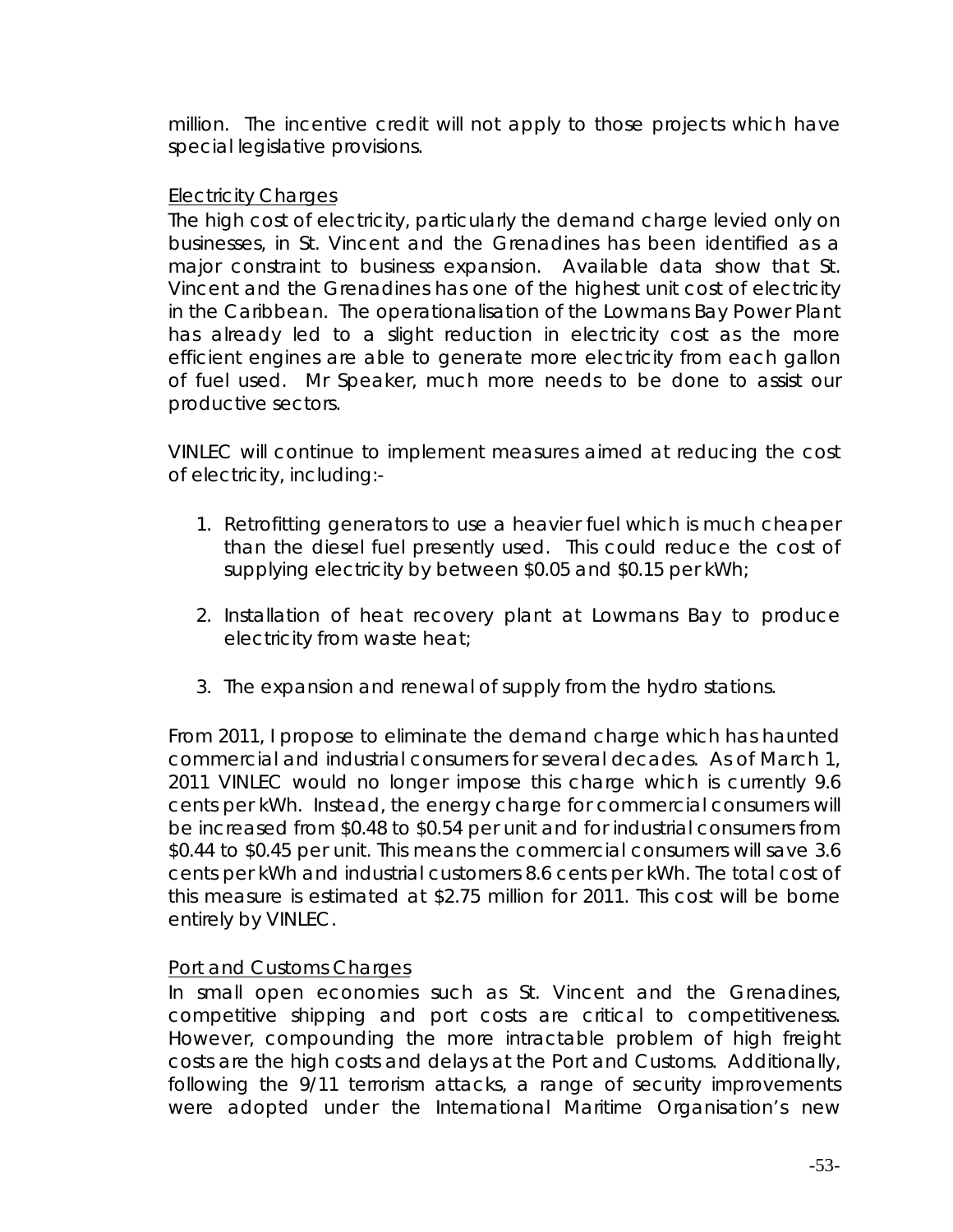International Ship and Port Facility Security code (ISPS) and the U.S. Maritime Transport Security Act (2002) at all international ports. These security measures greatly increased the cost of providing port services, some of which have been passed on to users but are necessary if the ships docked are to be accepted in other ports worldwide.

In order to help businesses cope with these costs, I proposed to reduce the cost of lifting a container from \$65 to \$45 per 20' container. This reduction is made possible because Central Government assumed responsibility for \$12 million owed by the Port Authority to the National Commercial Bank. The interest savings accruing to the Port Authority from the take-over exceeds \$1.2 million per year, some of which are now passed on to users of the Port.

Honourable members will note that this reduction in port charges is one of the benefits from the divestment of the National Commercial Bank, as the loan take-over was part of the arrangement, with Eastern Caribbean Financial Holdings.

The Government will also be instituting measures at the Port and Customs to improve the services offered to the business community and the public. This include full implementation of the ASYCUDA World project, development of a Customs website, infrastructural development and enhanced legislative and regulatory framework with the introduction of an updated CARICOM Harmonized Customs Act. Additionally, work will recommence on the Customs Administration Building.

The aim is to make the Customs more efficient by reducing overtime cost for businesses using the port and by reducing the time for the release of goods. The time-frame for clearance of goods is:

2 hours for declarations of less than 6 lines 24 hours for declarations from 6 to 15 lines and 72 hours for declarations over 15 lines

#### *Financing Micro, Small and Medium Sized Enterprises*

It is a common complaint by members of the business community here in St. Vincent and the Grenadines that they are credit constrained. On the one hand, strict collateral requirements limit access to credit. On the other hand, the cost of borrowing, the lending rate, is very high. With no credit bureaus or formal exchange of information among lenders, the cost of conducting background checks is very high and adds to lending rate and the need for high collateral requirements.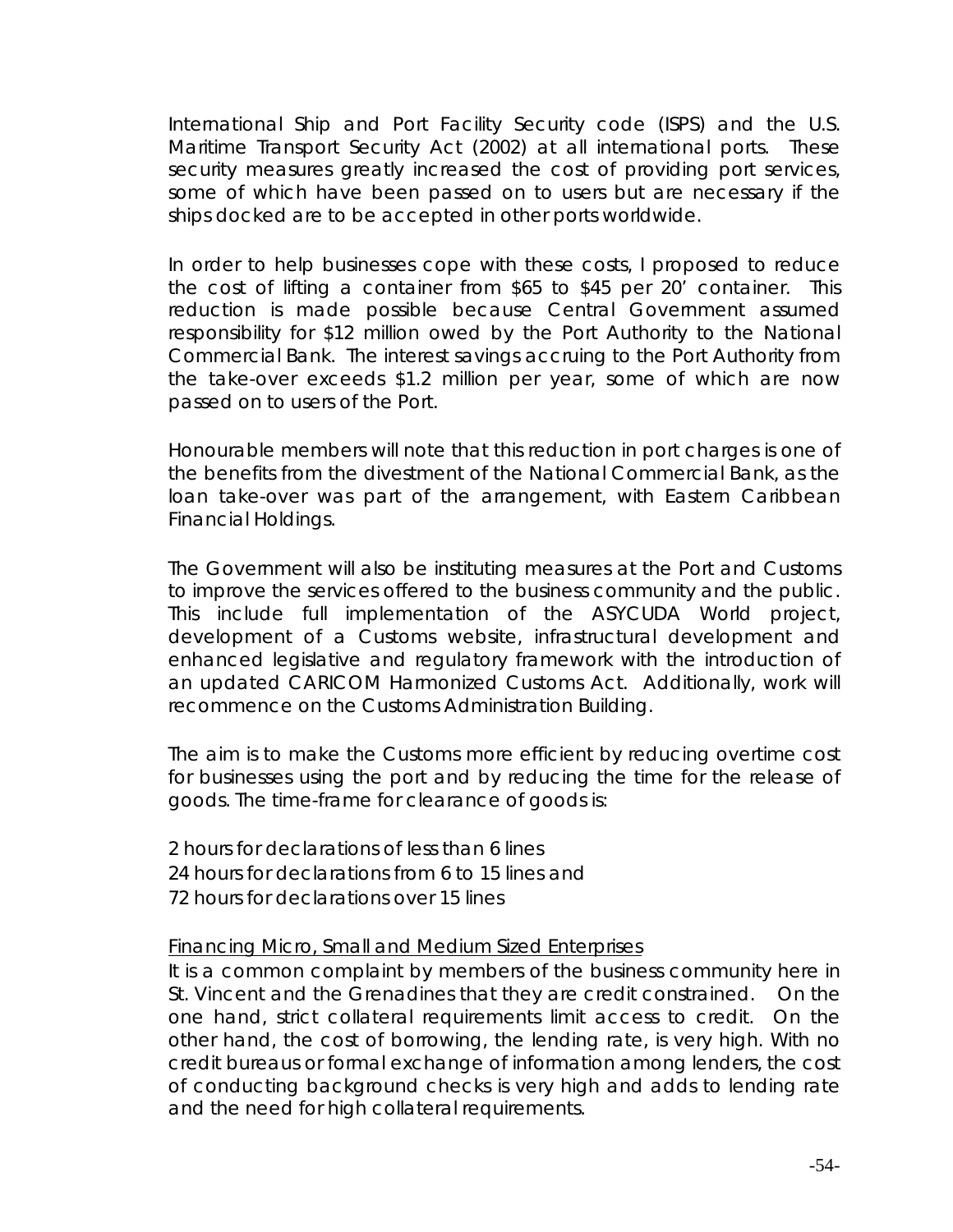The banking sector cites a shortage of bankable projects, deteriorating credit worthiness of potential borrowers and difficulties in realising collateral in the event of default. These are some of the reasons the financial institutions continue to focus their lending activities on the residential housing and consumer finance segments.

The government has accordingly designed a number of measures aimed at increasing credit to the productive sectors particularly the MSMEs segment, with special attention paid to service firms, which have different financing needs and borrowing capacities than the traditional manufacturing or agricultural operations. These include:

- 1. Provision of a grant of \$600,000 to the Centre for Enterprise Development to enhance CED's role as a provider of business advisory services to MSMEs.
- 2. Finalising discussions with the Credit Union League for implementation of a micro-finance facility to provide credit and other financial services to micro, small and medium enterprises, including credit to farmers.

The plan is to form a new institution which will be a profit-making operation, responsive to the needs of MSMEs. The government is prepared to participate in this venture and has allocated an amount of \$1 million in 2011 as its contribution. There are also indicative allocations of \$4 million and \$5 million for 2012 and 2013, respectively.

Shortage of skilled labour at the technical and managerial level has often been identified as another constraint to business growth. The shortages are found in very specific skills like hotel management and heavy equipment operation, as well as in more broadly applied skills such as accounting and information technology. Building a strong skill base in St. Vincent and the Grenadines is particularly important for competitiveness because of our reliance on services and niche manufacturing and agriculture, which are generally more labour and skills intensive than traditional agriculture and manufacturing.

The Government has over the years developed a number of programs aimed at addressing this gap, including the Non-formal Skill Training Programme, the YES Programme and the much improved Technical/Vocational Education Programme among others, these do not still fill the gap; there are inadequacies. Accordingly, to help us to bring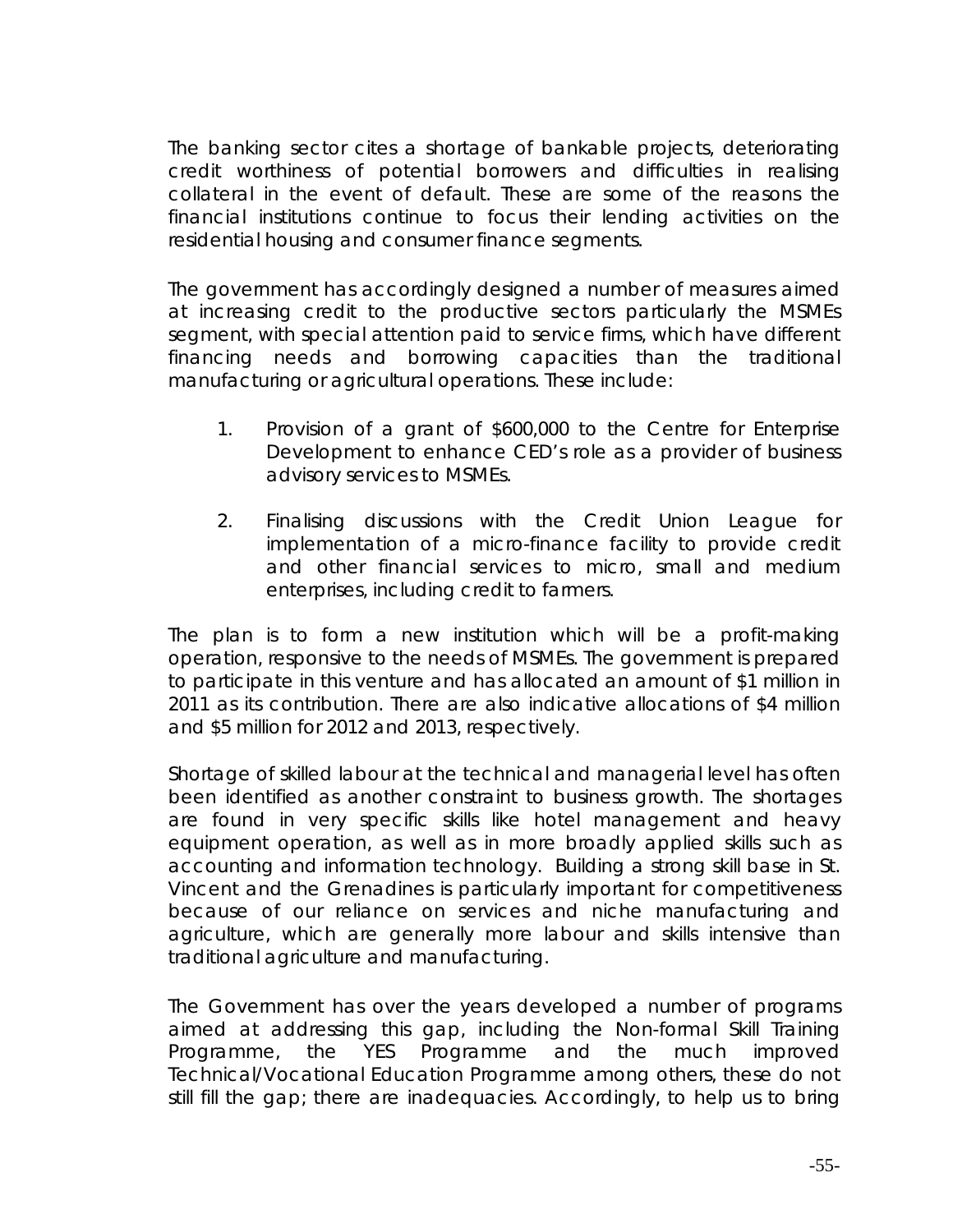some renewed focus to this matter, we have established a new programme in the Ministry of Education called the National Qualifications Department.

This program will monitor standards for the accreditation, delivery and assessment of programmes in Technical and Vocational Education and Training and provide for certification of skills.

The Government will also be applying to the Caribbean Development Bank for a soft loan, to implement a National Training Project, through which we will provide "Youths on the Block" and other vulnerable groups with skills that are geared towards the needs of the private sector and a growing economy.

#### **New Revenue Measures**

#### *Property Tax*

Over the last two years the Government has carried out a complete revaluation of all properties in the country with the stated intention of introducing a market value base assessment to replace the current annual rental value assessment.

This revaluation exercise is complete and we now have a data base showing the market value of every property in the State. However, after reviewing the data and considering the significant legislative changes which are required to introduce the new system, we have concluded that we are not yet in a position to implement the new market value assessment.

Accordingly, the decision has been taken to continue with the annual rental value assessment for the time being. We have however updated the assessment for all properties to reflect the increases in rental values since the last valuation in the 1990s. The updated valuation lists for each district will soon be published and property owners will have the opportunity to appeal, if he/she is aggrieved by the value ascribed in the list.

The number of properties identified in the revaluation exercise amounts to 40,700 as compared with 25,940 on the existing valuation lists, an increase of 57 percent. Additionally, the existing level of compliance of the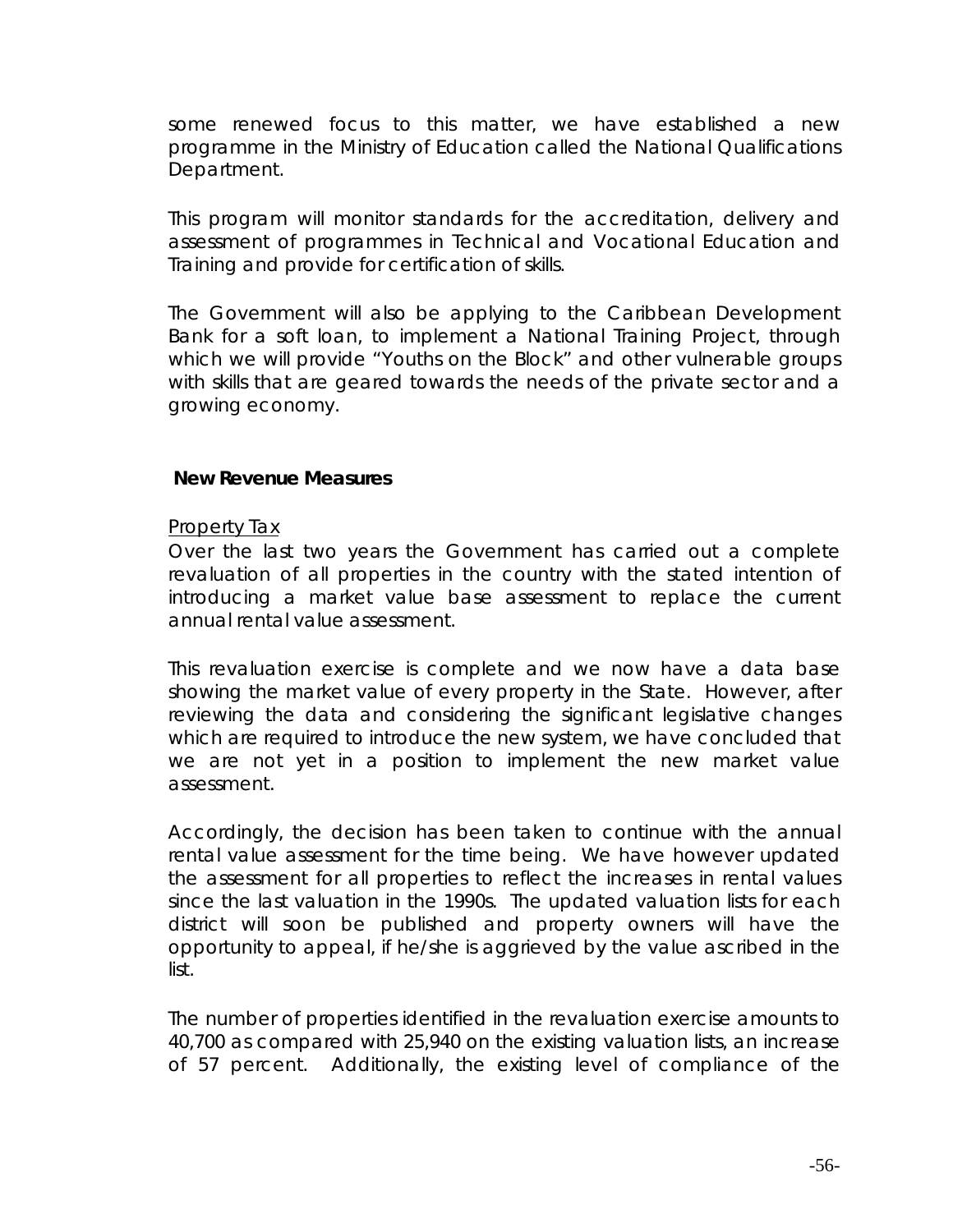Property Tax is relatively low and the Government will be taking steps in 2011 to improve this level and to collect outstanding taxes.

The additional revenue to be realised from the increase rental value, the increase in the number of properties, improved compliance and collection of arrears is estimated at \$3.4 million for 2011.

#### (General) Stamp Duty

I propose to increase stamp duty payable on several instruments as shown in appendix V. The rates were last increased in 2002 and the average increase, approximately 20 percent, is intended to adjust for the change in inflation. The expected revenue yield is \$250,000 in 2011.

Additionally, I propose to remove the exemption of stamp duty in respect of any conveyance or transfer operating as a voluntary disposition, without consideration in money or money worth, between parents and children, brothers and sisters and spouses. This exemption has been in operation for the last twenty years. The exemption is now being used by unscrupulous persons and lawyers to evade the tax, as evident by the large number of deeds of gifts relative to total deed of transfer which are registered each year. Five years ago, I had warned that abuse of this concession beyond its intended scope would require an appropriate response. It is unbelievable the extent of the abuse.

Further the exemption is inequitable, in that, persons who have to purchase property are required to pay the stamp duty, whereas others in similar circumstances who are gifted property are exempted from this tax.

## *Professions Licence*

Professions licence fees were last increased in 2002. Since then, my government has been lowering the top marginal rate of corporate and personal income tax from 40 percent down to 32.5 percent, a measure which the professionals no doubt would have benefited from and there is now a steady growth in the number of professionals operating in the country. I propose to amend the schedule of professions licence fee to increase these fees by 20% as shown in appendix II. This measure is expected to realise approximately \$120,000 per annum.

## *Vehicle Licence*

My government has made significant investment in upgrading the road infrastructure mainly the rehabilitation of the Windward Highway at a cost exceeding \$100 million. Further, there are plans to upgrade the road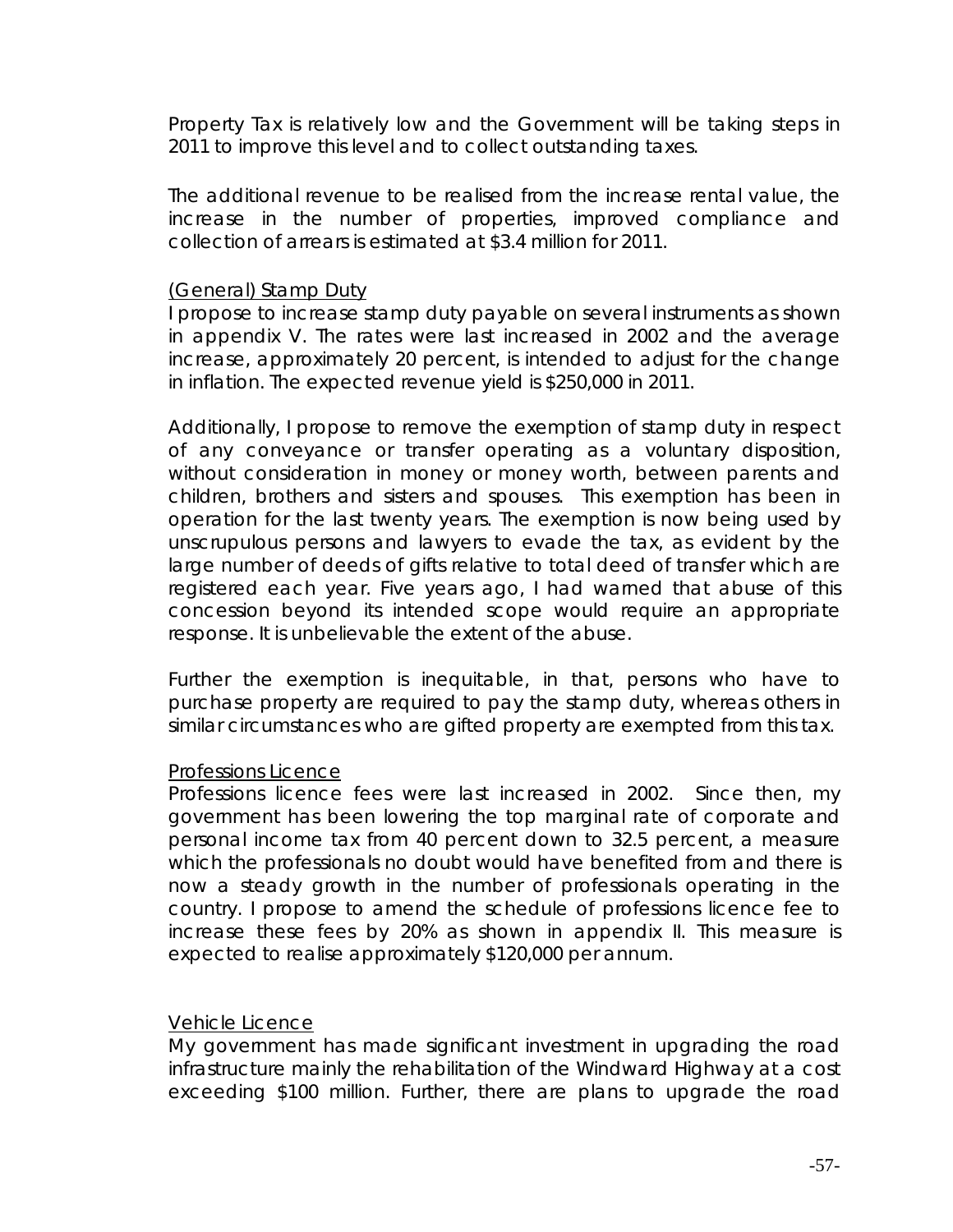network on the leeward side of the island and provision has been made in the 2011 estimates to begin the South Leeward Rehabilitation project. This government has spent considerable amounts on upgrading of the secondary road network as well, however a number of these roads have been damaged due to the effects of heavy rainfall particularly in the aftermath of hurricane Tomas. The government is not only faced with the capital and recurrent cost of road repair but also with the related debt servicing cost as well. Consequently, I propose to increase the annual charges in the motor vehicle licence fee schedule by at least 15 percent, as shown in appendix I. This measure is expected to yield \$1.3 million.

#### *Registry Fees and Survey Office Fees*

I propose to increase the charges in the schedules of fees for registration of documents and surveys by an average of 25 percent as shown in appendix III. These fees have not been increased in eight years and the proposed increase will keep them in line with normal inflationary trend.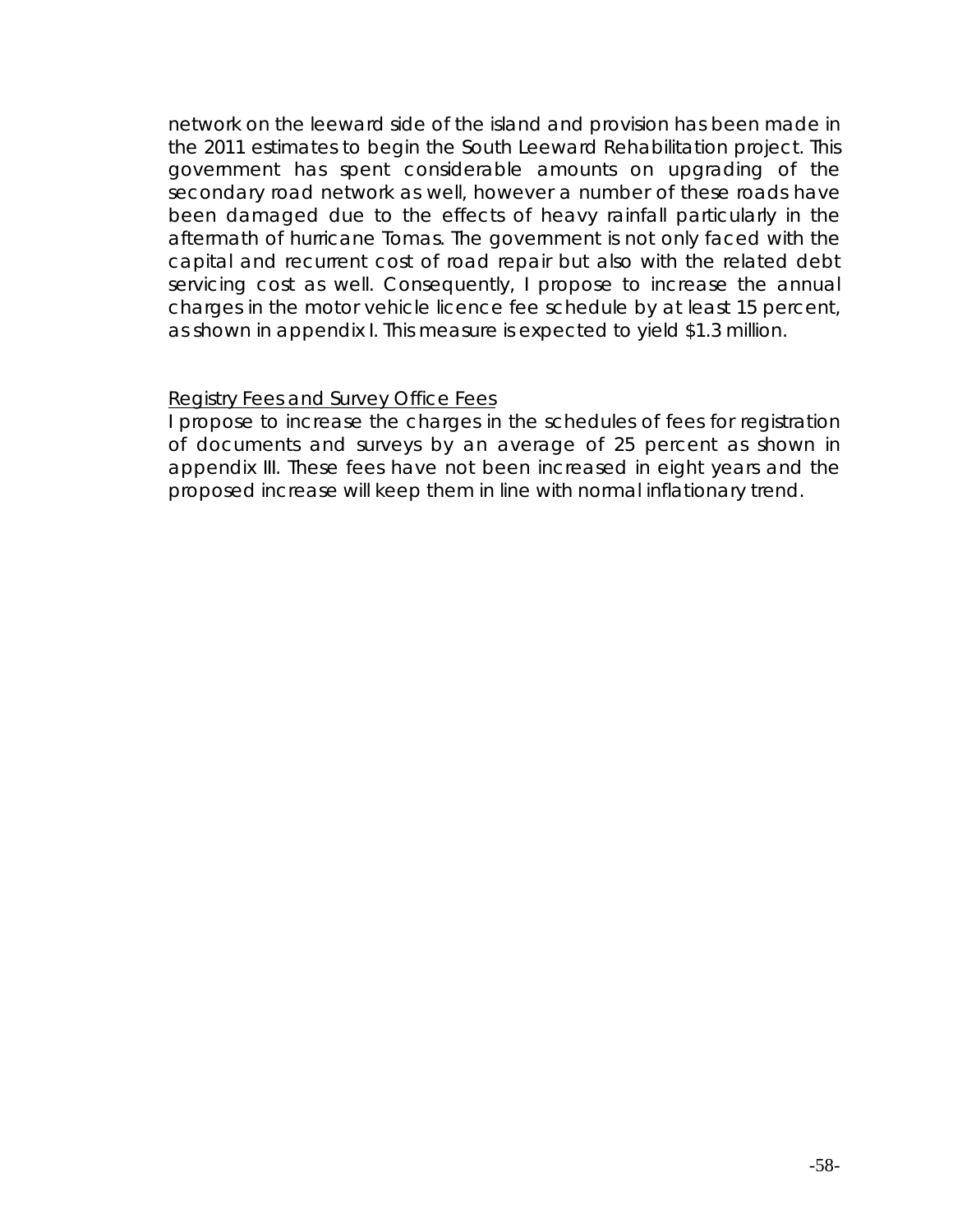## **CONCLUSION**

Mr. Speaker, last year, 2010, the Budget, on the face of it, had a current account deficit of \$20.5 million. The actual outturn for the Budget, however, was a current account surplus of \$1.3 million. Indeed, there was an overall surplus on the central government's accounts of \$12.5 million compared to a \$55 million deficit in 2009 on the combined current and central accounts of the Government. In other words, the Government was in 2010 most careful in its management of its resources, at once prudent and enterprising.

In the current fiscal year, 2011, a current account deficit of \$27 million is budgeted. We anticipate, again, savings in the actual implementation of the Budget. But the budgeted current account deficit has arisen for 2011 largely because of the financial outlays for some specific items of expenditure associated with the on-going Operation Recovery and Reconstruction after Hurricane Tomas (at least \$10 million), the additional spending on public assistance and the social safety net (\$4 million), the funding of over fifty new posts, including 27 in the Ministry of Health, the provision for some new programmes, the increased allocation of \$7 million to pay pension and retiring benefits, and additional planned expenditure on village roads and feeder roads.

The budgeted current account deficit is quite manageable, about 1.4 percent of Gross Domestic Product (GDP). Deficit financing on the current account is quite permissible if the circumstances warrant it and if both the extent and duration of it is limited. So, a small, manageable current account deficit for two or three years as a consequence of external financial and economic convulsions or of natural disasters, is quite in order. The important question always is to ensure that the government's financial, fiscal and debt condition is on a sustainable path over the medium term. Undoubtedly, this is the case in St. Vincent and the Grenadines.

Mr. Speaker, my government has developed a most focussed budget for 2011, appropriate to all the extant circumstances externally and internally, and targeted on some necessary and desirable outcomes, including:

- 1. Creating jobs and wealth and facilitating private sector development;
- 2. Providing adequately the full range of government services for a modern, sophisticated economy and society;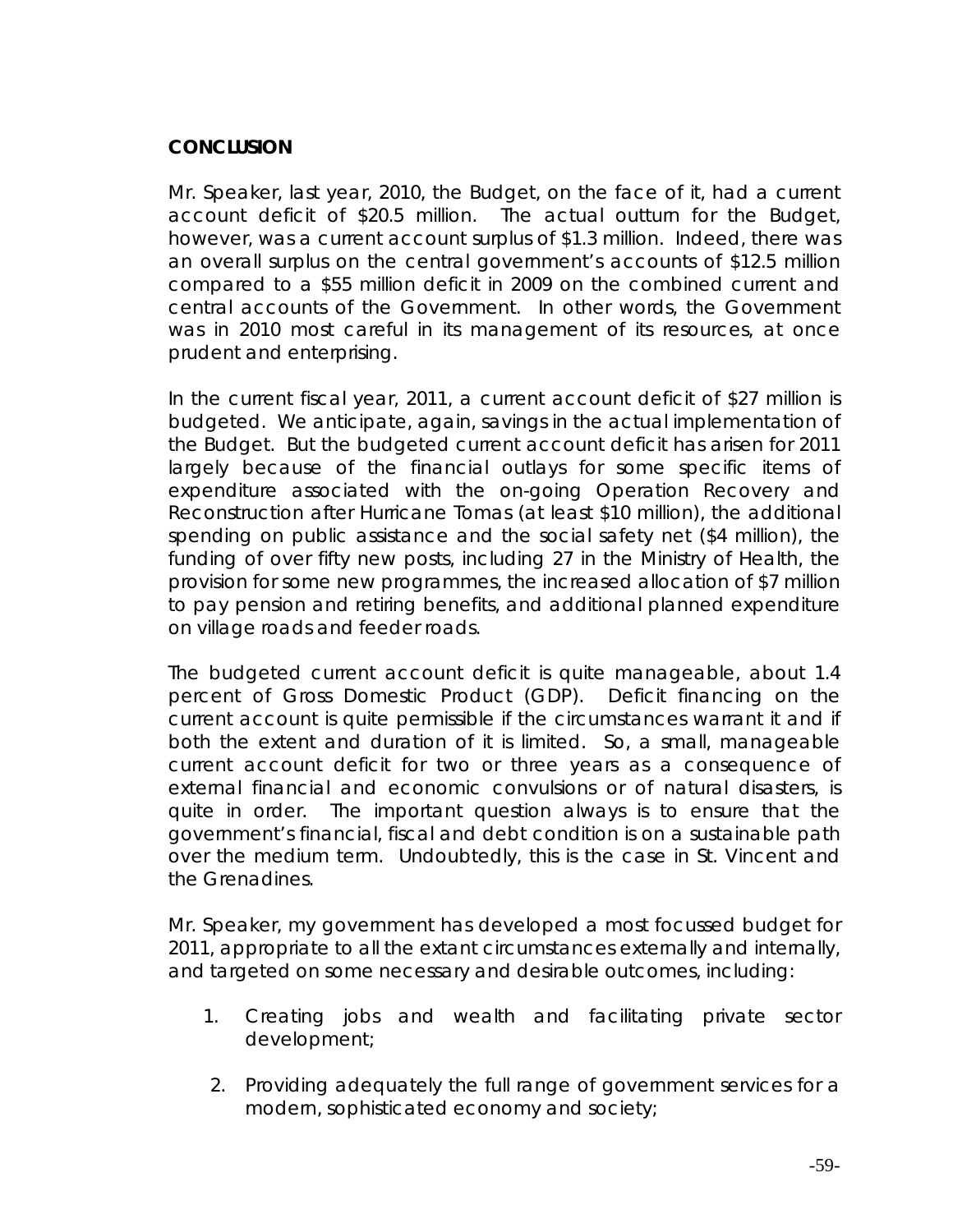- 3. Providing an appropriate balance between the conflicting objectives of injecting a fiscal stimulus and maintaining a sustainable debt path;
- 4. Emphasising fiscal consolidation; improving public revenue measures, including compliance and administration; sensibly managing deficits and debts, including a focussed debt management strategy; improving the productivity of public expenditure; ensuring transparency in public spending; strengthening further the institutional framework for democratic controls, accountability, and monitoring in fiscal matters;
- 5. Safeguarding equity and the social safety net through fiscal measures;
- 6. Instituting tax measures to promote equity, fairness, the enhancement of investment;
- 7. Avoiding tax measures which are likely to impact adversely or unreasonably upon the poor, the working people, and the businesses;
- 8. Cutting out waste in government especially in the consumption of electricity, water and telecommunications; the use of stationery, government vehicles, and the supply of materials of all kinds;
- 9. Stabilising and reforming the financial system; and
- 10. Targeting capital spending to ensure efficacious results.

In the latter regard, I emphasise that the Government's targeted capital programme aims to achieve the following four objectives:

- (i) To stimulate growth in the main productive sectors of Transport, Tourism, Agriculture and Construction;
- (ii) To provide the physical infrastructure critical to the modernisation and development of St. Vincent and the Grenadines such as improved airports, seaports and roads.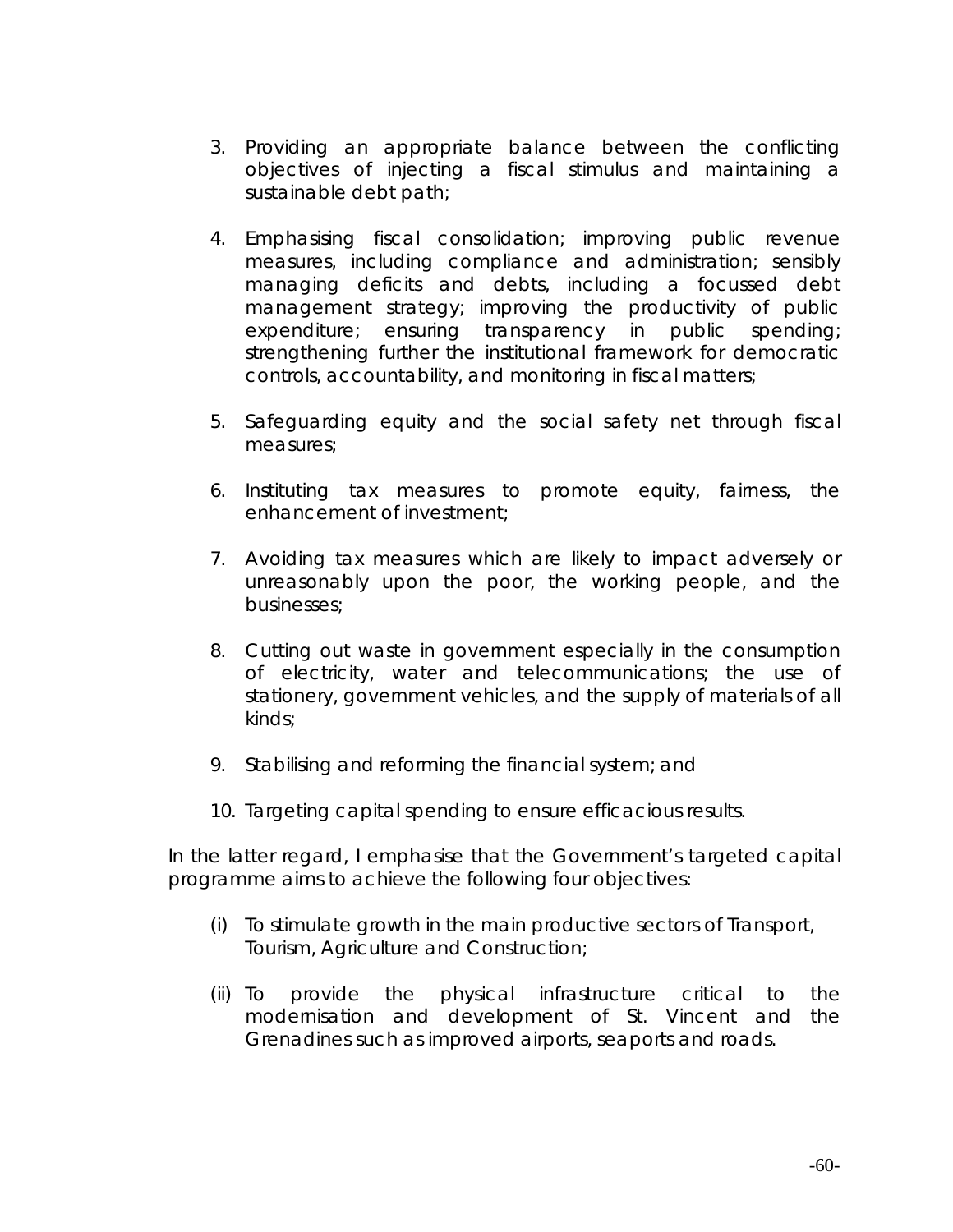- (iii) To stimulate further private sector activity by providing the supporting infrastructure to facilitate investment and business growth; and
- (iv) To enhance the quality of our citizen's lives by strategically investing in the areas of Health, Education, Public Order and Safety, Recreation and Culture, and Housing and Community Amenities.

Mr. Speaker, my government, has a commendable history of protecting and defending the interests of the poor, the marginalised, and the working people. Indeed, this has been a core value and tenet of this government. Thus, it was not surprising that even in the face of an international recession and a tightened domestic economic condition, my government would find a way to keep its electoral promise to the poor. Accordingly, in this month, January 2011, my government increased significantly public assistance and other associated payments. These increases are as follows: An increase of \$45.00 monthly, from \$175.00 to \$220.00 for recipients of public assistance 65 years and older; an increase of \$40 monthly, from \$160.00 to \$200.00 for recipients of public assistance 60 years of age and under; an increase of \$50.00 monthly paid to foster mothers in care of foster children, from \$225.00 to \$275.00 for each foster child; an increase in the transportation grant for students of \$20.00 monthly, from \$80.00 to \$100.00, and \$100.00 to \$120.00 monthly.

In all, these benefits are directly paid to, or on behalf of, some 6,000 persons, about 5,600 of them being on public assistance. It should be pointed out that some one-third of the recipients of public assistance are students of poor families. These increases in the aggregate add a further sum of close to \$4 million to the recurrent expenditure budget for 2011.

Mr. Speaker, there is too much wastage in government's consumption of goods and services. In 2011, my government will be more focused than ever in cutting out waste. The wastage is evident to the public in the abuse and misuse of government vehicles by some public servants, not by politicians as was the case hitherto. The waste occurs in the consumption of electricity, water, telecommunications services, and stationery. Accounting officers and managers of public buildings must tightly curb such consumption. I will be keeping a close eye on these matters.

Beyond the cost-saving measures stemming from a better and different approach to the use of state resources, there are some policy issues directed towards savings. Let us take a few examples in this regard. First,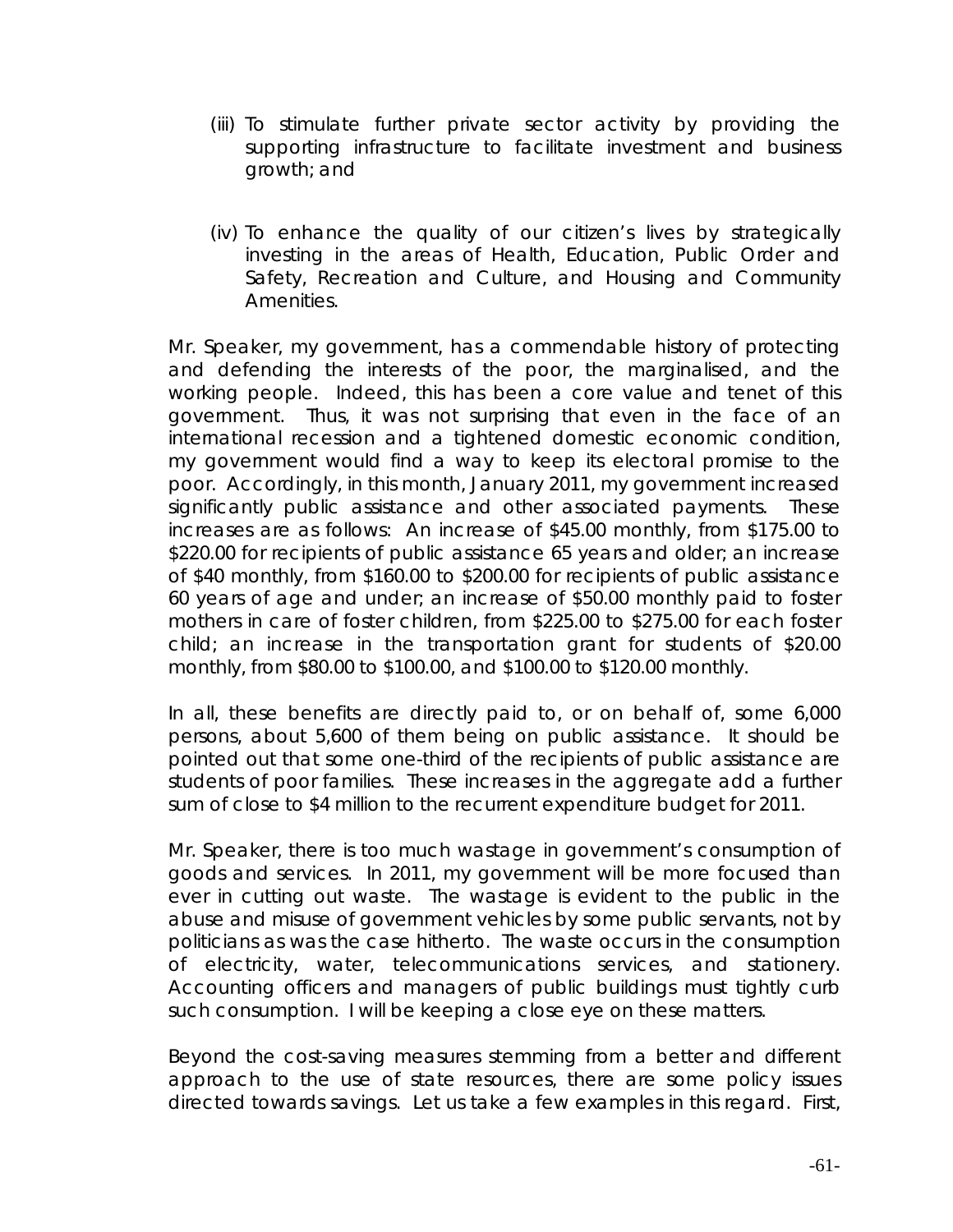an Energy Unit now exists in the Office of the Prime Minister. This Unit is currently overseeing an audit of energy consumption in government offices and buildings. It is planned that four or five central government buildings would this year be equipped with solar energy facilities so as to effect on-going savings on electricity consumption. This is part of a much wider on-going effort to save on energy costs in government and nationwide.

Secondly, too much wastage and leakage occur at the Medical Stores of the Ministry of Health. Stringent managerial control over the supplies and materials is required and will be implemented. But beyond this, the Ministry of Health is currently putting in place two initiatives to reduce markedly the wastage. These initiatives relate to a Health Information System designed to track, among other things, the dispensing and use of pharmaceutical products; and a Protocol for Medical Practitioners in the State-run Health Services which would, among other things, result in the curbing of excessive spending on unnecessary pharmaceutical products.

Thirdly, costs are properly controlled for the supply of goods and services when transparent tendering or purchasing processes are observed. The Central Tenders' Board invariably gets it right in this regard but too often spending in Ministries below the \$20,000 limit, which triggers the involvement of the Tenders' Board, is treated too casually by the Accounting Officers without proper regard for competitiveness of price and quality and the simple matter of value for money.

This campaign to cut out governmental waste and to curb, legitimately and reasonably, public spending, must be embraced by all Cabinet Ministers, Accounting Officers, and all other public servants or officials. This campaign must be run in tandem with the on-going quest to "Get the Small Things Right". The ownership of the government by the people would assist immensely in the achievement of these goals, accordingly.

Mr. Speaker, my government is profoundly committed to the deepening and widening of regional integration. Indeed, I have personally been in the forefront of this quest. I have in fact been toiling in, and for, the regional vineyard and for the further ennoblement of our Caribbean civilisation for over forty years. Regional integration is not merely a "feel good" dream. It is an imperative required to be made real and practical for the development of our region and the improvement in our people's lives.

Thus, it is a joy to report that the OECS Economic Union Treaty was ratified by the target date of January 21, 2011, by the member-states of the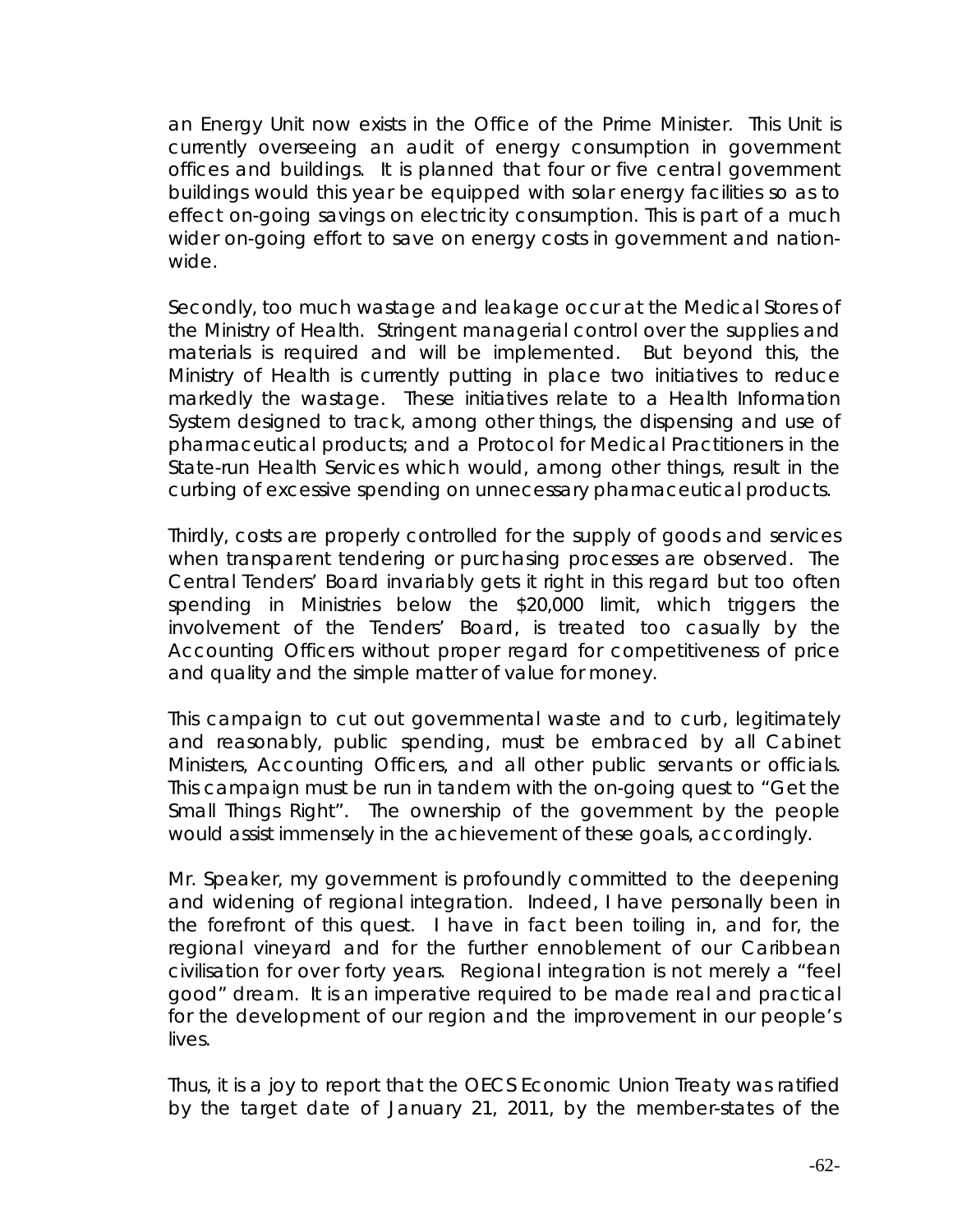OECS. We now require to put this Treaty into domestic law by the respective Parliaments so as to fully operationalise it as we did with the Revised Treaty of Chaguaramas in 2001 in order to move towards a CARICOM Single Market and Economy (CSME).

While much progress is being made on the sub-regional front in the OECS and the Eastern Caribbean Currency Union (ECCU), the same cannot be said for CARICOM and the drive towards the CSME. I am looking forward to the Intercessional Heads of Government Meeting of CARICOM in Grenada in late February 2011 as a possible moment for us, collectively , to prod CARICOM out of its lethargy.

Mr. Speaker, I shall be failing in my duty if I remain silent on the likely deleterious impact on CARICOM and regional integration, should regional leaders, especially those from Trinidad and Tobago and Barbados, fail to act sensibly and most urgently from here onwards in respect of the immediate adverse consequences to policy holders and investors in BAICO and CLICO, respectively. Surely, for example, it cannot be right, fair or reasonable for a financial empire like CL Financial out of Trinidad and Tobago, the owners of BAICO, to take money from that insurance company to fund investments in Miami, Trinidad and elsewhere but leave countries of the ECCU holding the burdens but no benefits. It is evident to all objective persons that the Government of Trinidad and Trinidad has a central practical responsibility to be at the forefront of a regional solution to BAICO. How can there be a regional integration movement worth defending, promoting, or participating in, if a proper regional solution is not found to BAICO and CLICO so as to protect the policy-holders and investors?

Further, the regional integration movement is unlikely to survive and thrive if there is a sense and a reality that the members within it are unequally yoked and the benefits therefrom are skewed overwhelmingly to one or two member-states. After all, St. Vincent and the Grenadines did not become a member of CARICOM to be part of a colonial periphery to a metropolitan other in our region. The Revised Treaty of Chaguaramas explicitly rejects a pursuance of unevenness and has measures in place to correct such unevenness. But those measures must be made practically to work. Their proper working can by no stretch of the imagination be labeled as akin to the operation of an ATM machine. Special and differential treatment for less developed countries in any single market or single economy is a treaty commitment; it is not a discretionary option at the instance of a more developed country. All this is at the core of treaty provisions in CARICOM, as it is in other single market or single economy arrangements such as the European Union.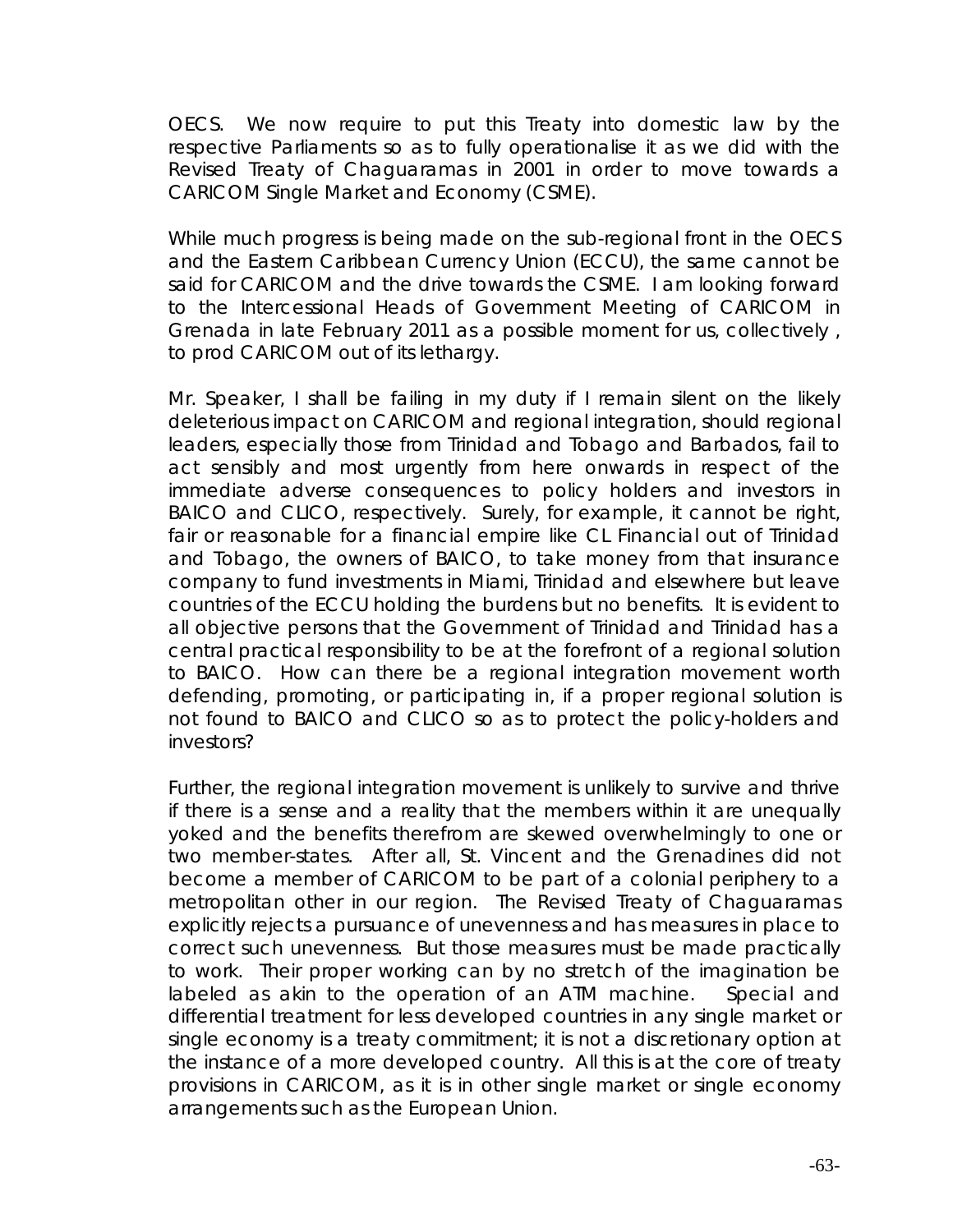Mr. Speaker, our nation's foreign policy has brought abundant benefits to St. Vincent and the Grenadines.

The foreign policy of the ULP government over the past ten years has been bold and pragmatic; principled yet realistic; creative and at the same time well-grounded. We have fashioned a foreign policy in our national interest; we have been a friend of all and a satellite of none. The central purpose of our foreign policy has been to enhance our nation's capacity to address more efficaciously, more compellingly, its external environment in the interest of our people.

Indeed, the foreign policy of our country has been hailed as a success by independent observers.

In our third term, the ULP Government will build on the sound foreign policy foundation.

Mr. Speaker, there is one final matter which I very much want to address. It concerns the attitude to work and production by a significant number of our people. It is an issue which His Excellency, The Governor-General touched upon in the Throne Speech to this Honourable House on December 29, 2010. It ought to be placed centrally on our nation's agenda.

It is widely acknowledged that our people are not generally lazy. By and large our working population is trainable; our workers are, broadlyspeaking, honest and trustworthy; our people's skill-level is improving; our industrial relations climate and work environment are largely modern, friendly and sound. Yet, too many of us seem unable to manage our production time properly; too many of us become too easily distracted from our work; too many of us exhibit a lax work discipline, skylark too much at work, and seem to have a marked and undue preference for leisure than work; too many of us leave for tomorrow what we can do today or ought to have done yesterday; and too many of us are too highly individualistic and are insufficiently appreciative of the value of collective endeavour and solidarity.

I have no doubt that management at the work place and the nature of the social organisation of labour at some production enterprises exacerbate some of these tendencies to ill-discipline and laxity on the job. But I am satisfied, too, that too many of us who work do not make the extra effort to produce more or work harder and smarter. If we are to survive and thrive we must lift our game at the workplace.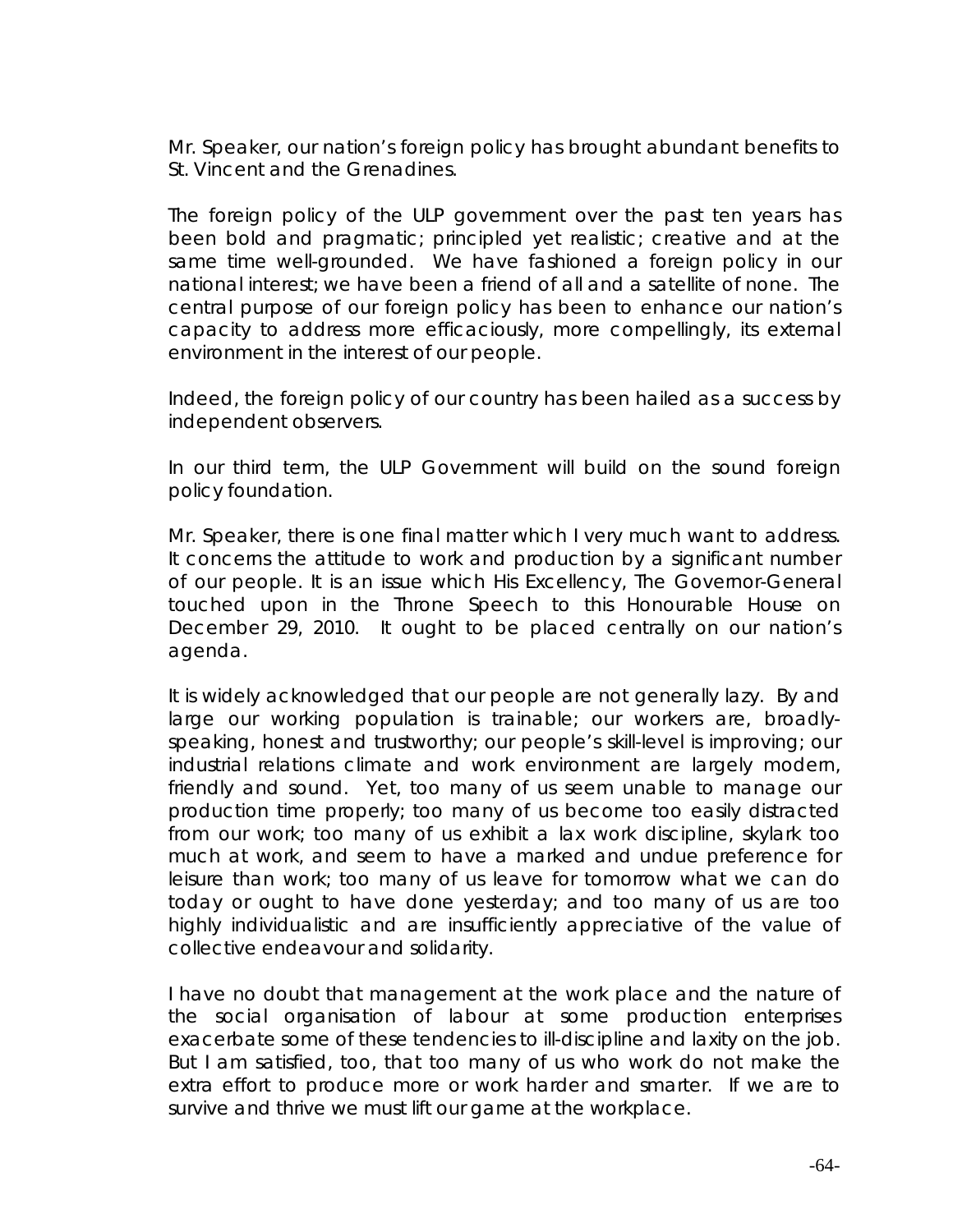Efficiency and competitiveness must be our watchwords for success. We see the ill-discipline at various levels of the work place. We see it, too, among some in our national sports, culture, and entertainment. I feel strongly that this is an area in which the Ministry of Labour, the Ministry of Education, the Private Sector Organisations, the Farmers' and Fisherfolk entities, the trade unions, and the mass media, ought to address on an on-going basis. It is a matter which was raised in several of the consultations which I held with the various stakeholders. While it is important to emphasise our individual rights in this or that matter, it is crucial, too, that we shoulder obligations and responsibilities.

Mr. Speaker, we in St. Vincent and the Grenadines are a resilient people. We have overcome many serious obstacles and challenges in the past. Over the past 2 ½ years we have faced with equanimity the fall-out from the international economic recession, the difficulties arising from domestic and regional economies, and the trauma of Hurricane Tomas. It has not been a walk in the park; we are not yet out of the woods, but we glimpse the light of economic recovery. Still, we must be on our guard; we must be both prudent and enterprising. My government and I pledge to lead in communion with you, in your interests. This Budget helps immensely in this process of recovery. I rely on you to work harder and smarter and to own the government, for the better.

Thank you!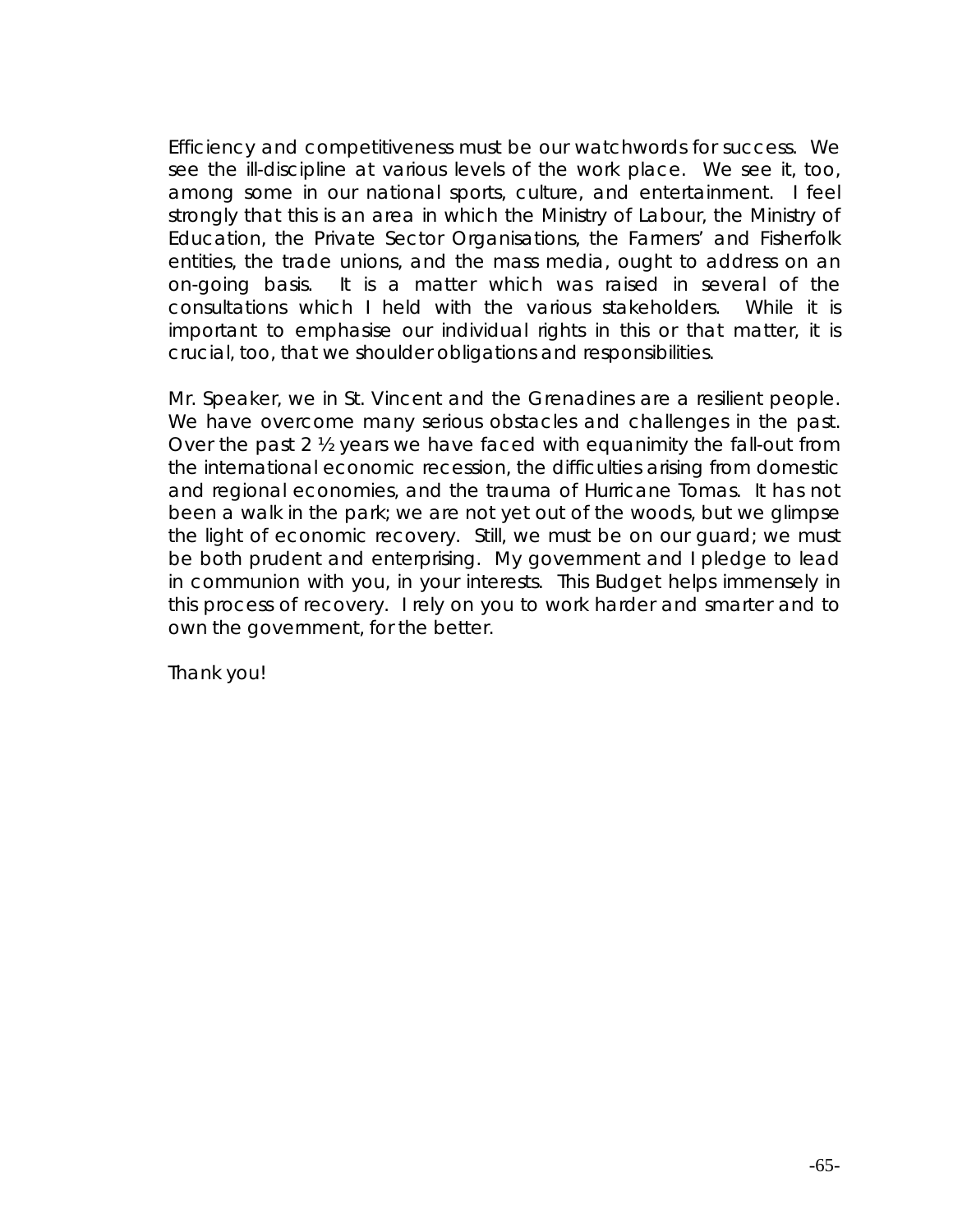## **APPENDIX: I**

## **MOTOR VEHICLE LICENSE FEES**

|                                                                              | <b>Current</b><br>Rate | <b>Proposed</b><br>Rate |
|------------------------------------------------------------------------------|------------------------|-------------------------|
|                                                                              | \$                     | \$                      |
| <b>Private Motor Cars</b>                                                    |                        |                         |
|                                                                              |                        |                         |
| Not exceeding 2000 lbs                                                       | 315.00                 | 365.00                  |
| 2001 lbs to 3000 lbs tare                                                    | 410.00                 | 470.00                  |
| 3000 lbs tare                                                                | 500.00                 | 575.00                  |
| <b>Private Motor Tricycles</b>                                               |                        |                         |
| Not exceeding 2000 lbs tare                                                  | 160.00                 | 185.00                  |
| Exceeding 2000 lbs tare                                                      | 190.00                 | 220.00                  |
|                                                                              |                        |                         |
| <b>Private Motor Cycles</b>                                                  |                        |                         |
| Without side car                                                             | 190.00                 | 220.00                  |
| With side car                                                                | 250.00                 | 290.00                  |
| <b>Goods Vehicles</b>                                                        |                        |                         |
| Less than 2 tons tare (4480)                                                 | 700.00                 | 805.00                  |
| 2 tons tare but less than 3 tons tare (6720)                                 | 875.00                 | 1000.00                 |
| 3 tons tare but less than 5 tons                                             | 1000.00                | 1150.00                 |
| 5 tons tare and over                                                         | 1200.00                | 1380.00                 |
|                                                                              |                        |                         |
| <b>Trailers</b>                                                              |                        |                         |
| Not exceeding $\frac{1}{2}$ ton tare (1120)                                  | 150.00                 | 175.00                  |
| Exceeding $\frac{1}{2}$ ton tare but less than $\frac{3}{4}$ ton tare (1680) | 150.00                 | 175.00                  |
| $\frac{3}{4}$ ton tare but less than 1 ton tare (2240)                       | 150.00                 | 175.00                  |
| Not exceeding 1 ton tare                                                     | 190.00                 | 220.00                  |
| 1 ton tare but less than $11/2$ tons tare $(2359)$                           | 250.00                 | 290.00                  |
| 11/2 tons tare but less than 3 tons tare                                     | 250.00                 | 300.00                  |
| 3 tons tare and over                                                         | 300.00                 | 360.00                  |
| <b>Tractors</b>                                                              |                        |                         |
| Less than 2,600 lbs tare                                                     | 190.00                 | 220.00                  |
| 2,600 lbs tare and over                                                      | 225.00                 | 260.00                  |
| <b>Hearses</b>                                                               | 625.00                 | 750.00                  |
| <b>Hiring Cars</b>                                                           |                        |                         |
| Licensed to carry less than 4 passengers                                     | 275.00                 | 320.00                  |
| Licensed to carry less than 6 passengers                                     | 325.00                 | 375.00                  |
| Motor buses licensed to carry passengers only                                |                        |                         |
| Less than 2 tons                                                             | 375.00                 | 430.00                  |
| 2 tons but less than 3 tons                                                  | 400.00                 | 460.00                  |
| 3 tons and over                                                              | 425.00                 | 490.00                  |
| Rental motor cycles                                                          | 175.00                 | 200.00                  |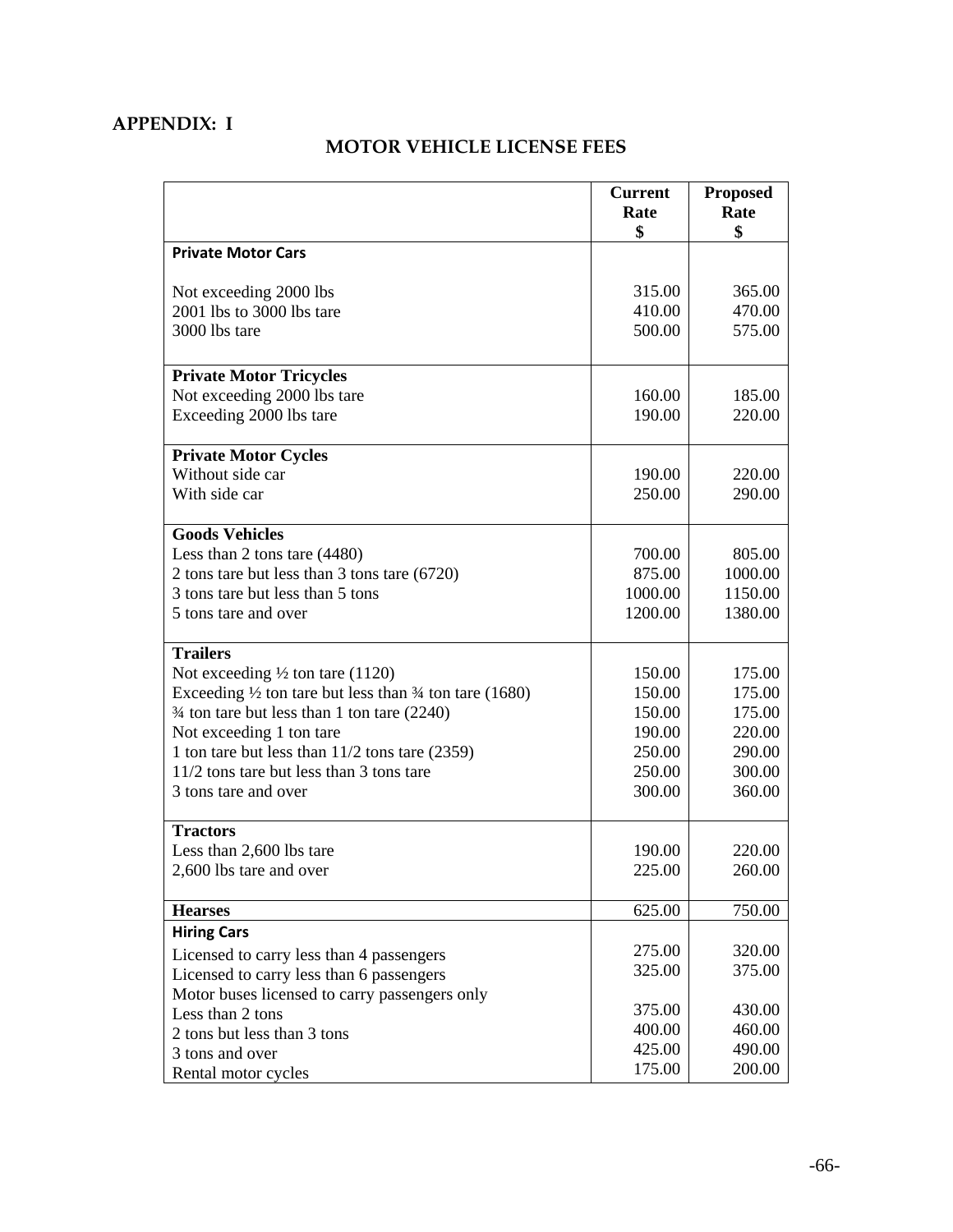## **APPENDIX II**

## **PROFESSIONS LICENSE FEES**

|                                                      | <b>Current</b><br>Rate | <b>Proposed</b><br>Rate |
|------------------------------------------------------|------------------------|-------------------------|
|                                                      | \$                     | \$                      |
| Appraiser and Valuer                                 | 600.00                 | 720.00                  |
| Architect                                            | 750.00                 | 900.00                  |
| Auctioneer                                           | 600.00                 | 720.00                  |
| <b>Barrister and Solicitor</b>                       | 750.00                 | 900.00                  |
| <b>Building Contractor</b>                           | 600.00                 | 720.00                  |
| <b>Chartered or Certified Accountant</b>             | 750.00                 | 900.00                  |
| <b>Commission Agent</b>                              | 600.00                 | 720.00                  |
| Consultant (Economic & Others)                       | 750.00                 | 900.00                  |
| <b>Customs Broker</b>                                | 400.00                 | 480.00                  |
| Dentist                                              | 750.00                 | 900.00                  |
| Druggist and Chemist                                 | 300.00                 | 360.00                  |
| Engineer                                             | 600.00                 | 720.00                  |
| Insurance Agent operating a General Insurance Agency | 2,000.00               | 2,400.00                |
| Insurance Agent Life                                 | 600.00                 | 720.00                  |
| <b>Insurance Agent Other</b>                         | 600.00                 | 720.00                  |
| <b>Insurance Adjuster</b>                            | 750.00                 | 900.00                  |
| <b>Insurance Broker</b>                              | 750.00                 | 900.00                  |
| <b>Land Surveyor</b>                                 | 750.00                 | 900.00                  |
| <b>Medical Practitioner</b>                          | 750.00                 | 900.00                  |
| Money Transfer Agency                                | 2,000.00               | 2,400.00                |
| Optometrist and Optician                             | 600.00                 | 720.00                  |
| Real Estate Agent                                    | 600.00                 | 720.00                  |
| Trader                                               | 750.00                 | 900.00                  |
| <b>Travel Agency</b>                                 | 500.00                 | 600.00                  |
| Veterinarian                                         | 750.00                 | 900.00                  |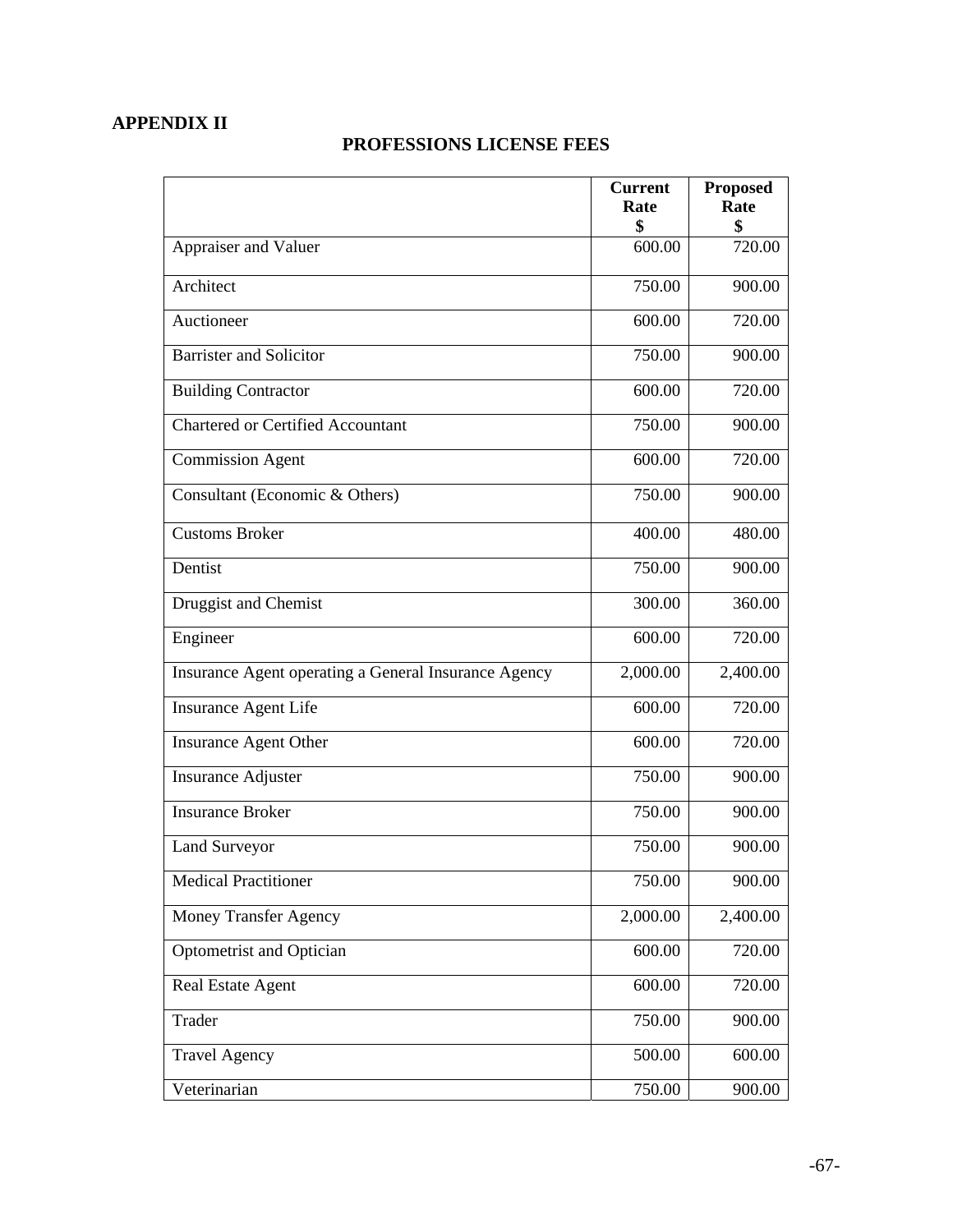## **APPENDIX III**

## **REGISTRY FEES**

|                                                                                 | <b>Current</b>              | <b>Proposed</b> |
|---------------------------------------------------------------------------------|-----------------------------|-----------------|
|                                                                                 | Rate                        | Rate            |
|                                                                                 | \$                          | \$              |
| For registering any document by which any real estate shall                     | 10.00                       | 15.00           |
| be granted, sold, mortgaged or encumbered where the                             |                             |                 |
| consideration money by such document expressed to be                            |                             |                 |
| paid or secured does not exceed \$1,000.00                                      |                             |                 |
|                                                                                 |                             |                 |
| Exceeds \$1,000.00 but does not exceed \$5,000.00                               | 20.00                       | 25.00           |
|                                                                                 |                             |                 |
| Exceeds \$5,000.00 but does not exceed \$15,000.00                              | 40.00                       | 50.00           |
|                                                                                 | Plus                        |                 |
|                                                                                 | an<br>additional            |                 |
|                                                                                 | \$2.50 for each             |                 |
|                                                                                 | thousand<br><sub>or</sub>   |                 |
|                                                                                 | part thereof in             |                 |
|                                                                                 | excess<br>of<br>\$15,000.00 |                 |
| For registering any lease or agreement for a lease where the                    | 10.00                       | 15.00           |
| rent reserved does not exceed \$500.00 per annum.                               |                             |                 |
| Exceeds \$500.000                                                               | 15.00                       | 20.00           |
|                                                                                 |                             |                 |
| For registering of every deed of gift.                                          | 25.00                       | 30.00           |
|                                                                                 |                             |                 |
| registering<br>wills<br>provided<br>all<br>copies<br>of<br>For<br><sub>or</sub> | 15.00                       | 20.00           |
| administration granted.                                                         |                             |                 |
|                                                                                 |                             |                 |
| For registering a power of attorney                                             | 25.00                       | 30.00           |
| For registering every document required to be registered                        | 15.00                       | 20.00           |
|                                                                                 |                             |                 |
| under this Act and not herein otherwise provided for                            |                             |                 |
| For every search of indexes                                                     | 2.00                        | 2.50            |
|                                                                                 |                             |                 |
| For every inspection of a document                                              | 2.00                        | 2.50            |
|                                                                                 |                             |                 |
| For every attendance of Registrar in Court to produce any                       | 15.00                       | 20.00           |
| document.                                                                       |                             |                 |
| For every copy of a document including certificate per folio                    | 0.60                        | .75             |
| of 72 words.                                                                    |                             |                 |
| For every acknowledgement of attestation                                        | 2.25                        | 3.00            |
|                                                                                 |                             |                 |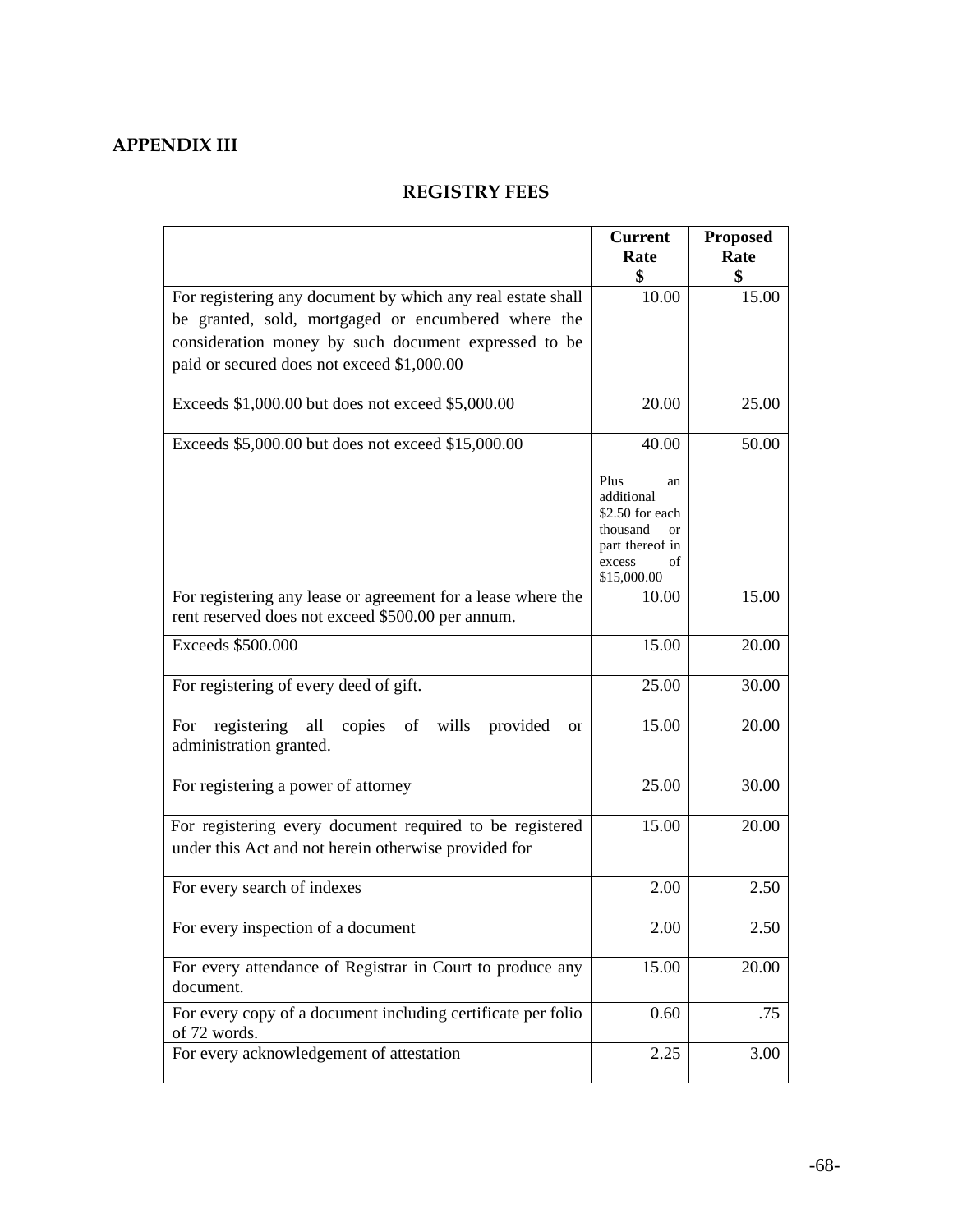## **SURVEY FEES**

# **PART I**

| <b>Plan</b>                               | <b>Current</b><br>Rate | <b>Proposed</b><br>Rate |
|-------------------------------------------|------------------------|-------------------------|
| 1 lot (under one acre)                    | \$<br>20.00            | \$<br>25.00             |
|                                           |                        |                         |
| 1 lot over 1 acre but less than 5 acres   | 40.00                  | 50.00                   |
| 1 lot over 5 acres but less than 50 acres | 100.00                 | 125.00                  |
| 1 lot over 50 acres                       | 200.00                 | 250.00                  |
|                                           |                        |                         |
| Lots                                      |                        |                         |
| $2-5$ lots                                | 40.00                  | 50.00                   |
| $6-10$ lots                               | 60.00                  | 75.00                   |
| $11-50$ lots                              | 100.00                 | 125.00                  |
| Over 50 lots                              | 200.00                 | 250.00                  |

## **PART II**

| On lodging a plan.                                                    | 10.00 | 12.00 |
|-----------------------------------------------------------------------|-------|-------|
| For each copy of a plan supplied from cadastral block<br>plans.       | 20.00 | 25.00 |
| For each copy of a plan supplied other than cadastral block<br>plans. | 6.00  | 7.50  |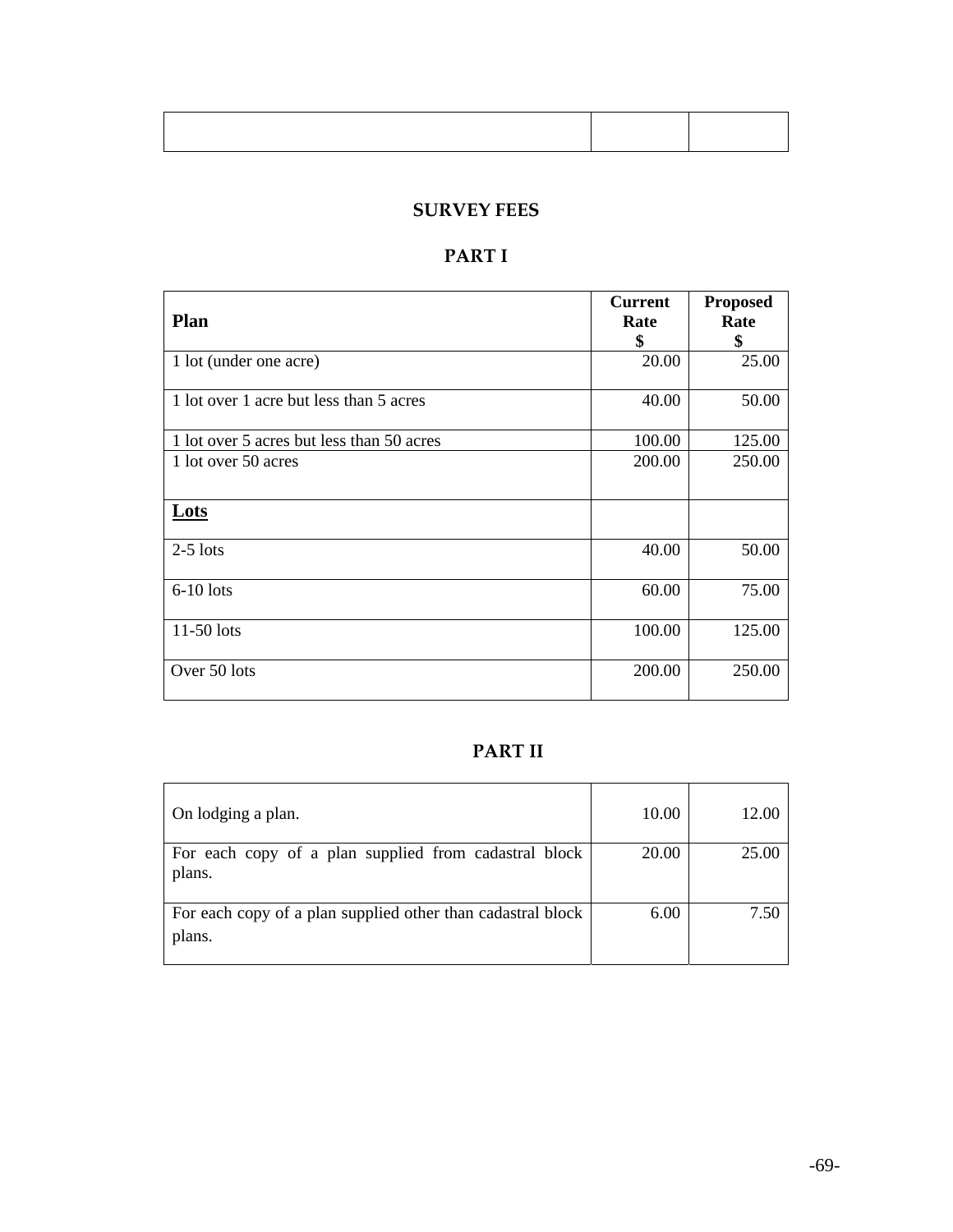## **APPENDIX V**

## **GENERAL STAMP DUTY**

|                                                                  | <b>Current</b><br>Rate | <b>Proposed</b><br>Rate |
|------------------------------------------------------------------|------------------------|-------------------------|
|                                                                  | \$                     | \$                      |
| Admission                                                        |                        |                         |
| (a) To act as a Barrister<br>(b) To act as Solicitor or Attorney | 300.00<br>300.00       | 400.00<br>400.00        |
|                                                                  |                        |                         |
| Affidavit or Declaration in lieu thereof                         | 5.00                   | 6.00                    |
| Banker's Bond                                                    | 20.00                  | 25.00                   |
| Banker's Cheque                                                  | 0.20                   | 0.25                    |
| <b>Bills of Entry Inward</b>                                     | 30.00                  | 40.00                   |
| <b>Bills of Health</b>                                           | 5.00                   | 6.00                    |
| <b>Bills</b> of Lading                                           | 0.15                   | 0.20                    |
| <b>Bills of Sale</b>                                             |                        |                         |
| (a) Absolute                                                     | 25.00                  | 30.00                   |
| (b) By way of Security                                           | 15.00                  | 20.00                   |
| <b>Bonds</b>                                                     |                        |                         |
| (a) For the payment of any sum of money not exceed               |                        |                         |
| \$5.00                                                           | 12.00                  | 15.00                   |
| (b) Bottomry Bond                                                | 75.00                  | 90.00                   |
| (c) Bond of indemnity or other bonds not being for the           |                        |                         |
| payment of any specific sum of money                             | 6.00                   | 7.50                    |
| Certificates                                                     |                        |                         |
| (a) of admission to be obtained before acting as a<br>notary     | 150.00                 | 175.00                  |
| (b) of the landing of goods                                      | 0.60                   | 0.75                    |
| (c) of a judge granted in any extra judicial matter              | 12.00                  | 15.00                   |
| <b>Charter Party</b>                                             | 10.00                  | 12.00                   |
| Co-partnership                                                   | 500.00                 | 600.00                  |
| Copy of Extract                                                  | 5.00                   | 6.00                    |
|                                                                  |                        |                         |